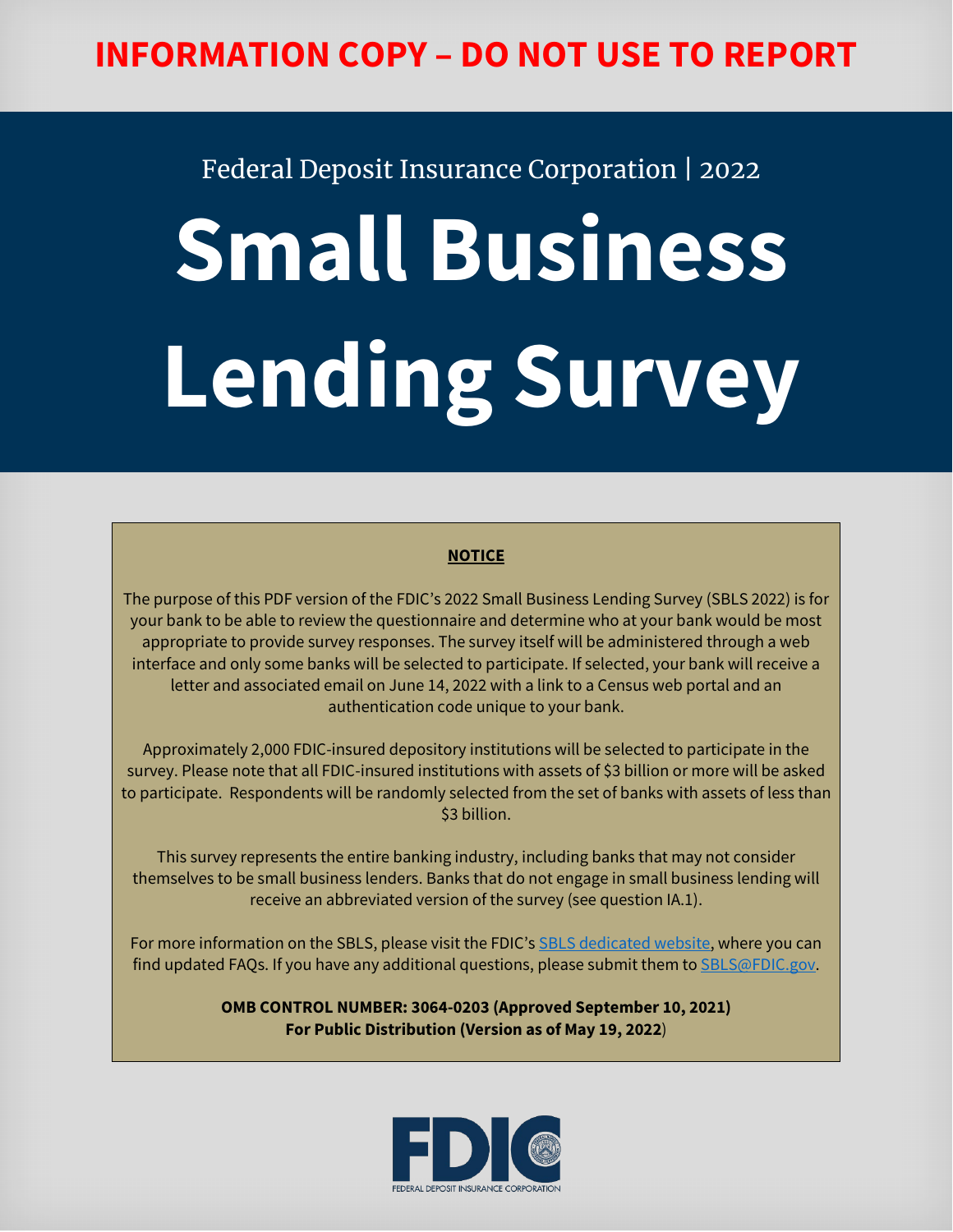### **About This Survey**

The Small Business Lending Survey (SBLS) is a nationally representative survey that asks banks about their small business lending practices and volumes. The survey is sponsored by the Federal Deposit Insurance Corporation (FDIC) and administered by the U.S. Census Bureau.

### *What is the purpose of the SBLS?*

The goal of the survey is to better understand, and share with the public, banks' contributions to this vital part of the U.S. economy. Banks are the most common source of external financing for small businesses, which comprise 99.9 percent of all U.S. firms.**[1](#page-1-0)** Despite the importance of small businesses to the U.S. economy and the importance of bank lending to small businesses, there is little high quality data on this activity. The SBLS aims to fill gaps in our understanding. The SBLS provides a more comprehensive view of small business lending by banks than more frequently occurring surveys that are not nationally representative or more narrowly defined surveys with standard questions. In the SBLS, questions differ from collection-to-collection to evolve with the industry and capture information on emerging topics. The last collection occurred in 2016.

### *What is in the survey?*

The 2022 SBLS is composed of four sections of questions about small business lending. The first three sections ask about three broad topics: (i) loan processes, underwriting, and FinTech usage; (ii) markets and competition; and (iii) the Coronavirus Pandemic, SBA lending, and selling of loans.In these first sections of the survey, respondents are asked to use their own formal or informal definitions for what the bank considers a "small business." The fourth section is quantitative and gathers information on bank small business lending that may not be captured when relying on definitions used for regulatory reporting. This final section collects bank business lending by multiple firm and loan sizes.

### *Why was my bank chosen?*

Approximately 2,000 banks of all sizes and from all geographic areas in the domestic U.S. have been selected to receive the survey from the universe of around 4,800 FDIC-insured depository institutions with domestic offices and that actively make loans. This includes banks primarily regulated by the Federal Reserve System or the Office of the Comptroller of the Currency, as well as by the FDIC. All FDIC-insured institutions with assets of \$3 billion or more are asked to participate. A random sample has been drawn from the set of banks with assets of less than \$3 billion to determine who from this group will be asked to participate.

### *Are my answers confidential and anonymous?*

All bank responses are confidential and anonymous; no respondent identities or individual bank responses are ever disclosed. Results will only be reported in aggregate form. The information collected is for research purposes only and will be used to inform policy makers and the general public about the contribution of banks to U.S. small business lending. The survey data are never used for examination purposes.

### *Will this information be published in a report?*

Main findings from the data will be published in an FDIC report scheduled for publication in 2024.

<span id="page-1-0"></span><sup>1</sup> Sources: *Small Business Credit Survey* (Federal Reserve, 2021) <https://www.fedsmallbusiness.org/medialibrary/FedSmallBusiness/files/2021/2021-sbcs-employer-firms-report> and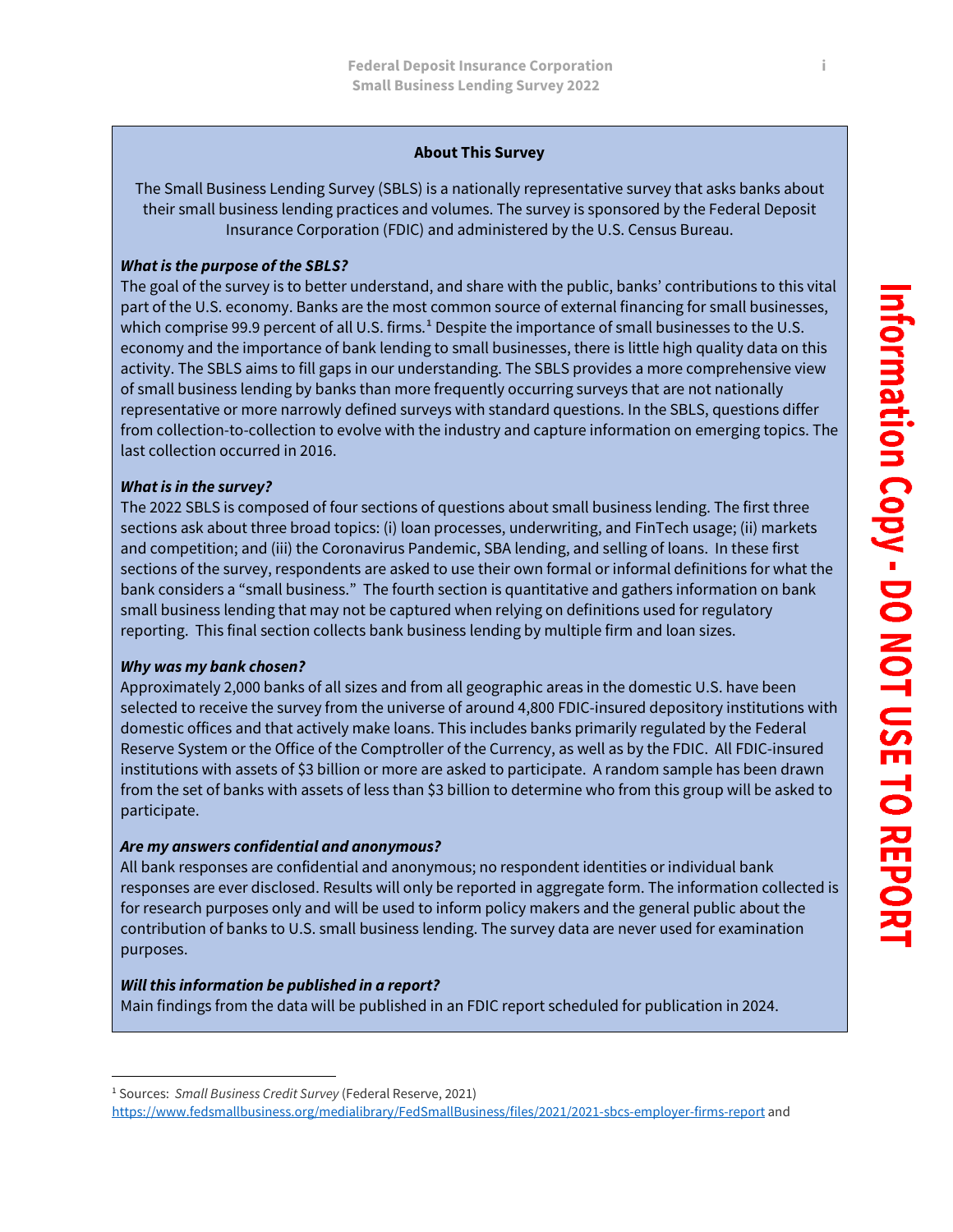# **Table of Contents**

| III. Coronavirus Pandemic, SBA Lending, and Selling of Loans 25 |  |
|-----------------------------------------------------------------|--|
|                                                                 |  |
|                                                                 |  |
|                                                                 |  |
|                                                                 |  |
|                                                                 |  |
| Part 11 (IVB) Outstanding Call Report C&I Loan Balances 34      |  |

*Frequently Asked Questions* (Small Business Administration, 2021[\) https://cdn.advocacy.sba.gov/wp](https://cdn.advocacy.sba.gov/wp-content/uploads/2021/12/06095731/Small-Business-FAQ-Revised-December-2021.pdf)[content/uploads/2021/12/06095731/Small-Business-FAQ-Revised-December-2021.pdf.](https://cdn.advocacy.sba.gov/wp-content/uploads/2021/12/06095731/Small-Business-FAQ-Revised-December-2021.pdf)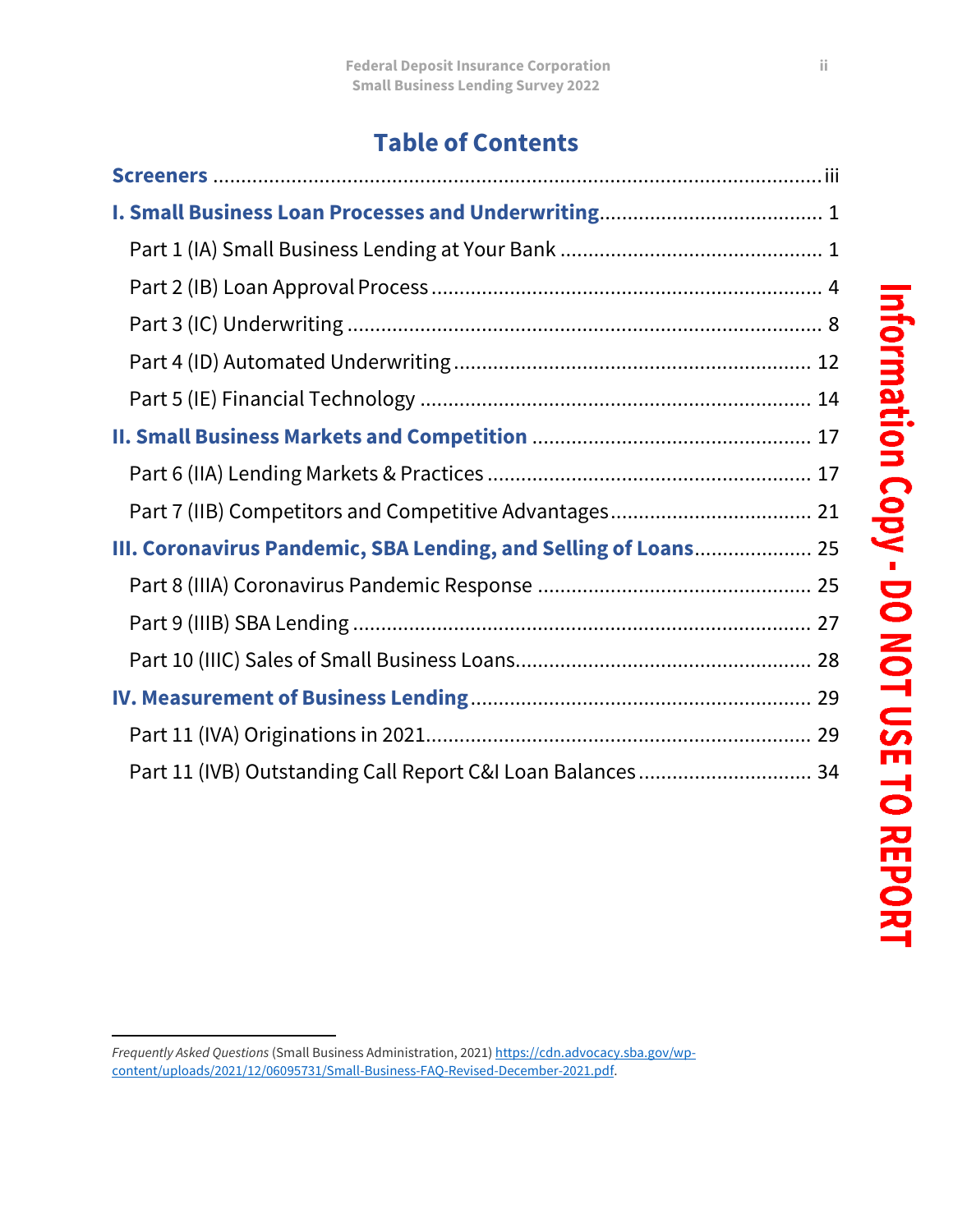### <span id="page-3-0"></span>**Screeners**

#### **About These Screeners**

Your bank's answers to these screener questions help us determine which questions of the survey should be asked of your bank. Please answer the following screener questions first to ensure that the specific survey generated for your bank asks only questions that are relevant to your bank.

Section IV of this survey asks your bank quantitative questions about its lending for business purposes. Accordingly, Screeners 1, 2, and 3 ask what data your bank can retrieve via its core data systems. Your answers should reflect the abilities of your bank's core data systems rather than what can be manually collected from loan files. We recommend that these screener questions be answered in coordination with the bank staff who will be providing answers to Section IV and that bank staff review Section IV of the PDF version of the survey before answering these questions.

A number of the qualitative questions in Sections I and II of this survey will reference your bank's top small business lending product by volume. Therefore, Screeners 4 and 5 ask questions to help determine what that top product is for your bank.

### *Lending for Business Purposes*

By "lending for business purposes" we mean lending to businesses of all sizes:

#### *Exclude*

- Paycheck Protection Program (PPP) loans
- Agricultural lending
- Loans for investment in real estate where loan repayment primarily depends on leasing income or resale of the property
	- o E.g., loans for the improvement, purchase, or refinancing of
		- Residential properties (including "flipping")
		- Non-owner-occupied commercial real estate
		- ADC (Acquisition, Development, & Construction) loans

#### *Include*

- Unsecured lending
- Business credit cards
- Lines and letters of credit
- Government guaranteed lending (other than PPP loans)
- Lending made through third parties
	- Lending primarily secured by non-real estate assets
		- o E.g., automobiles, equipment, inventory
- Lending for the purpose of improving, purchasing, or refinancing owner-occupied commercial real estate
- Lending primarily secured by real estate
	- o E.g., a loan for working capital secured by the owner's primary residence
	- $\circ$  E.g., a loan for equipment secured by non-owner-occupied commercial real estate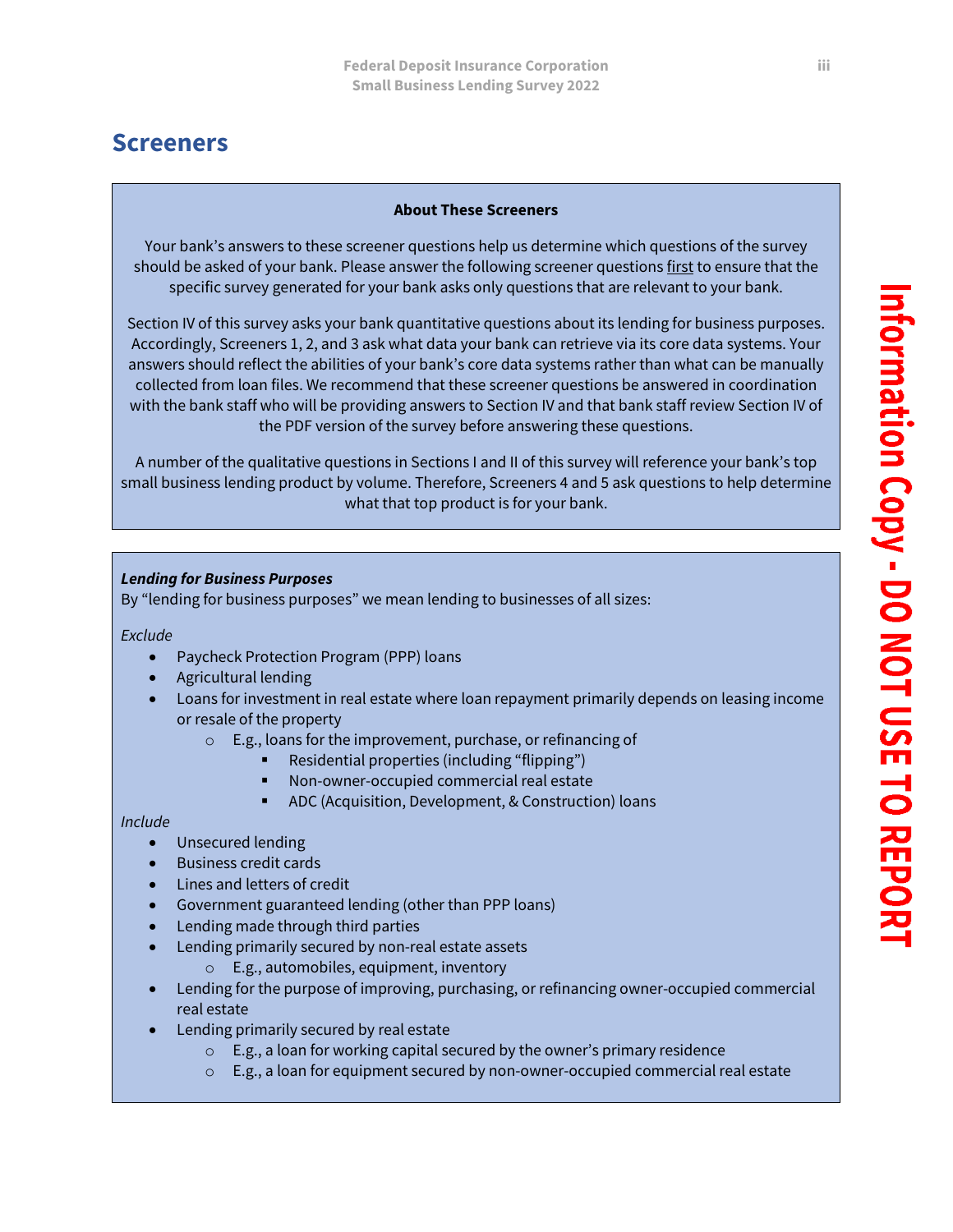### *Small Business*

We understand that your bank's internal definition for small business lending may differ from the definitions used by other banks and from regulatory definitions (for example, those used by the Call Report, the Community Reinvestment Act, or the Small Business Administration).

For this survey we ask that you use your bank's own formal or informal definitions for what it considers a "small business." This includes the possibility that your bank considers all of its business borrowers to be small businesses, or the possibility that your bank has multiple divisions that serve small businesses.

### **Ability to Retrieve Lending Originations for Business Purposes**

S1. For calendar year 2021, does your bank have the ability to retrieve from its core data systems the dollar volume of **originations** (both new lending and renewals) for **business purposes** by the following categories?

*Refer to the "About These Screeners" box at the beginning of the section for this survey's definition of "lending for business purposes."* 

|               | Loan category                                                                                                                                                         | Yes, my bank<br>can retrieve the<br>dollar volume | No, my bank<br>cannot retrieve<br>the dollar volume |
|---------------|-----------------------------------------------------------------------------------------------------------------------------------------------------------------------|---------------------------------------------------|-----------------------------------------------------|
| a.            | Lending for business purposes                                                                                                                                         | $\Box$                                            |                                                     |
| b.            | Lending for business purposes, for loans or commitments of<br>size \$1 million or less                                                                                | $\Box$                                            |                                                     |
| $C_{\bullet}$ | Lending for business purposes, for any size of loan or<br>commitment                                                                                                  | $\Box$                                            | П                                                   |
| d.            | Lending for business purposes to businesses with \$1 million<br>or less in gross annual revenue (GAR). Either GAR at origination<br>or most recent GAR is acceptable. | $\Box$                                            |                                                     |
| e.            | Lending for business purposes, for any gross annual revenue                                                                                                           | $\Box$                                            |                                                     |
| f.            | Lending for business purposes, primarily secured by 1-4<br>family real estate                                                                                         | □                                                 |                                                     |

**Important Note:** Please only consider what your bank can retrieve from its core data systems, rather than data manually collected from loan files. If your bank is generally able to retrieve GAR but not for all loans, please still answer "yes." Your bank may wish to review "Section IV – Part 11: Measurement of Small Business Lending" before answering these questions.

**Ability to Retrieve Originations for Business Purposes Made Under Different Lending Programs** S2. For calendar year 2021, if your bank originated these types of lending products, does your bank have the ability to retrieve from its core data systems the dollar volume of originations (both new lending and renewals) for **business purposes** for the products below?

*Refer to the "About These Screeners" box at the beginning of the section for this survey's definition of "lending for business purposes."*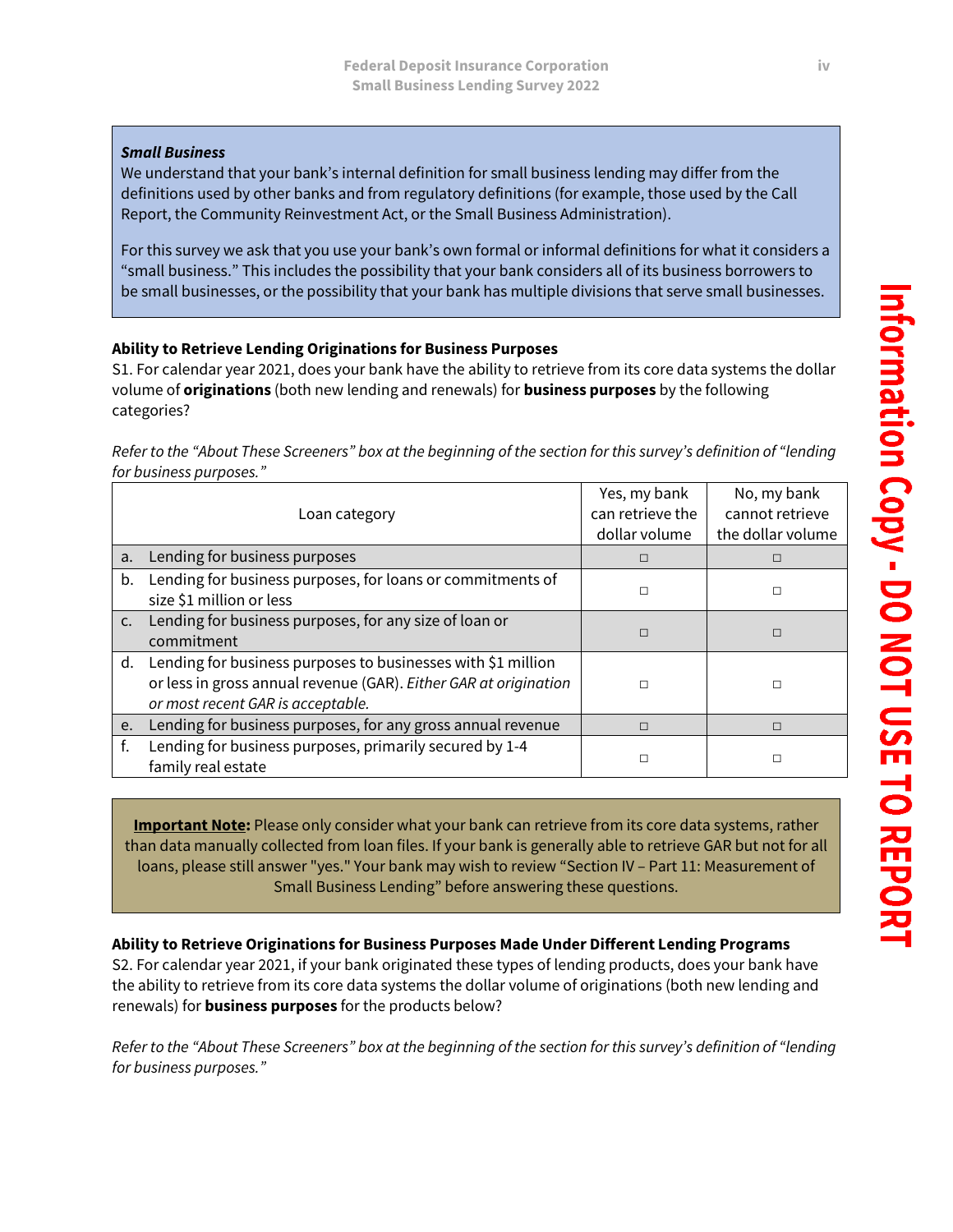| Lending product category                                                                                | Yes, my bank<br>can retrieve the<br>dollar volume | No, my bank<br>cannot retrieve<br>the dollar volume | My bank did<br>not originate |
|---------------------------------------------------------------------------------------------------------|---------------------------------------------------|-----------------------------------------------------|------------------------------|
| Government guaranteed lending made<br>a.<br>through SBA programs (excluding PPP)                        | $\Box$                                            | $\Box$                                              | $\Box$                       |
| Government guaranteed lending made<br>b.<br>through non-SBA programs targeted at<br>small businesses    | $\Box$                                            | $\Box$                                              | $\Box$                       |
| Credit card lending to businesses of all<br>$\mathsf{C}$ .<br>sizes (where my bank holds the portfolio) | $\Box$                                            | $\Box$                                              | $\Box$                       |
| Lending for business purposes made<br>d.<br>through automated approval decisions                        |                                                   |                                                     |                              |
| Exclude:<br>Credit card lending<br>Government guaranteed lending                                        | $\Box$                                            | $\Box$                                              | П                            |
| Include:<br>Lending made through third parties with<br>automated approval                               |                                                   |                                                     |                              |
| Lending made through third parties using<br>e.<br>programs targeted at small businesses                 |                                                   |                                                     |                              |
| Include:<br><b>Brokers</b><br>FinTech partners<br>Any other non-governmental third party<br>lenders     | $\Box$                                            | $\Box$                                              | $\Box$                       |

### **Ability to Retrieve Call Report Outstanding Commercial & Industrial (C&I) Loan Balances**

S3. Does your bank have the ability to retrieve from its core data systems the dollar volume of its **outstanding C&I loan balances as of Call Report date December 31st, 2021**, by the following categories?

*For these questions use th[e definition for C&I lending from pages 18 to 20 of Call Report Schedule RC-C.](https://www.fdic.gov/regulations/resources/call/crinst-031-041/2020/2020-03-rc-c-parti.pdf)* 

| Loan category                                                                                                                                     | Yes, my bank<br>can retrieve the<br>dollar volume | No, my bank<br>cannot retrieve<br>the dollar volume |
|---------------------------------------------------------------------------------------------------------------------------------------------------|---------------------------------------------------|-----------------------------------------------------|
| a. C&I loans, for loans of size \$1 million or less                                                                                               | П                                                 |                                                     |
| b. C&I loans, for any loan size                                                                                                                   | п                                                 |                                                     |
| C&I loans to businesses with \$1 million or less in gross annual<br>revenue (GAR). Either GAR at origination or most recent GAR is<br>acceptable. |                                                   | П                                                   |
| C&I loans, for any gross annual revenue                                                                                                           |                                                   |                                                     |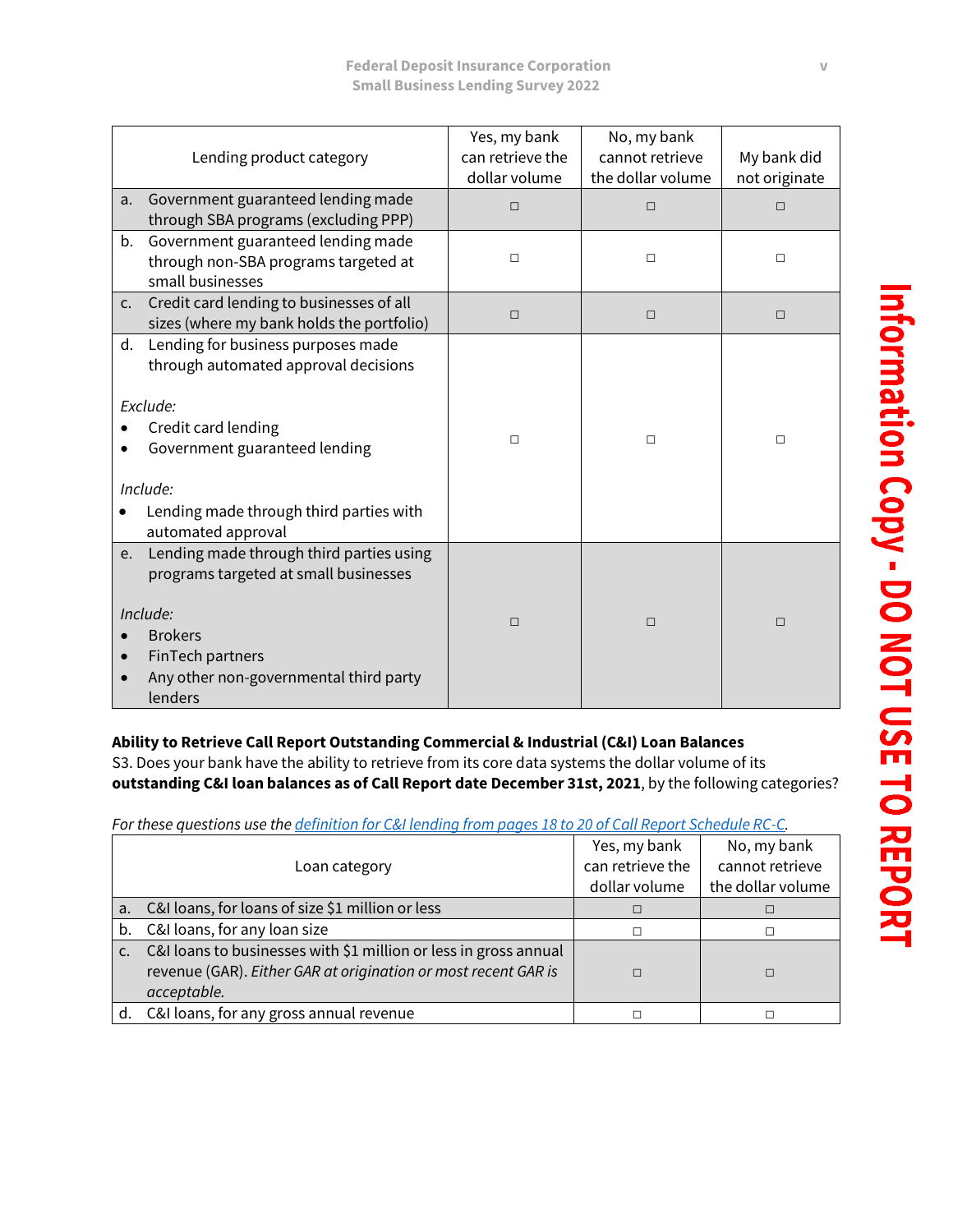### **General Small Business Lending Products**

S4. For calendar year 2021, did your bank originate loans or commitments to **small business** borrowers for **business purposes** using any of the following general product types?

*Refer to the "About These Screeners" box at the beginning of the section for this survey's definition of "lending for business purposes" and "small business."* 

|               | General lending product type                        | Yes, my bank<br>originated to small<br>businesses | No, my bank did<br>not originate to<br>small businesses |
|---------------|-----------------------------------------------------|---------------------------------------------------|---------------------------------------------------------|
|               | a. Credit cards (where my bank holds the portfolio) | □                                                 |                                                         |
|               | b. Government guaranteed lending (excluding PPP)    | П                                                 |                                                         |
| $C_{\bullet}$ | Letter of credit (non-government guaranteed)        | П                                                 |                                                         |
|               | d. Line of credit (non-government guaranteed)       | П                                                 |                                                         |
| e.            | Term loan (non-government guaranteed)               | $\Box$                                            |                                                         |
|               | Other                                               | $\Box$                                            |                                                         |
|               |                                                     |                                                   |                                                         |

### **Top Small Business Lending Product**

S5. For calendar year 2021, how would your bank rank these products by the **dollar volume** of originations (both new lending and renewals) for **business purposes** to **small business** borrowers? *Please feel free to approximate your bank's ranking of its lending rather than rely on exact numbers, if that would be easier for your bank.*

*Refer to the "About These Screeners" box at the beginning of the section for this survey's definition of "lending for business purposes" and "small business."* 

*[Programmer's note: Populate with product types chosen in S4 and allow ranking up to number of product types chosen]*

| General lending product type                        | Ranking |
|-----------------------------------------------------|---------|
| a. Credit cards (where my bank holds the portfolio) |         |
| b. Government guaranteed lending (excluding PPP)    |         |
| c. Letter of credit (non-government guaranteed)     |         |
| d. Line of credit (non-government guaranteed)       |         |
| e. Term loan (non-government guaranteed)            |         |
| Other                                               |         |
|                                                     |         |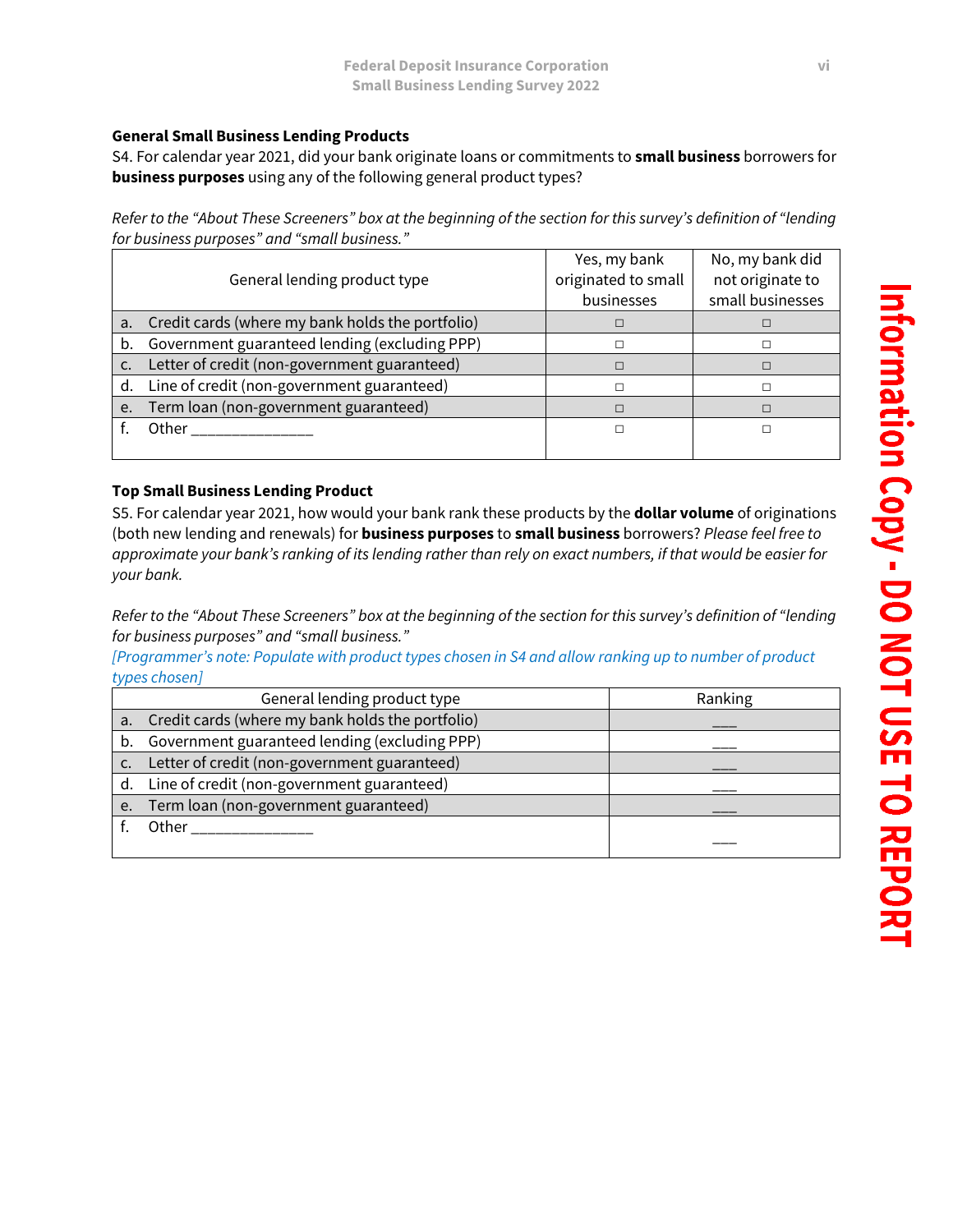# <span id="page-7-0"></span>**I. Small Business Loan Processes and Underwriting**

### <span id="page-7-1"></span>IA. Small Business Lending at Your Bank

### **About This Section**

In this section, we ask generally about your bank's lending for business purposes to small businesses.

### *Lending for Business Purposes*

By "lending for business purposes" we mean lending to businesses of all sizes:

*Exclude*

- Paycheck Protection Program (PPP) loans
- Agricultural lending
- Loans for investment in real estate where loan repayment primarily depends on leasing income or resale of the property
	- o E.g., loans for the improvement, purchase, or refinancing of
		- Residential properties (including "flipping")
		- Non-owner-occupied commercial real estate
		- ADC (Acquisition, Development, & Construction) loans

*Include*

- Unsecured lending
- Business credit cards
- Lines and letters of credit
- Government guaranteed lending (other than PPP loans)
- Lending made through third parties
- Lending primarily secured by non-real estate assets
	- o E.g., automobiles, equipment, inventory
- Lending for the purpose of improving, purchasing, or refinancing owner-occupied commercial real estate
- Lending primarily secured by real estate
	- $\circ$  E.g., a loan for working capital secured by the owner's primary residence
	- $\circ$  E.g., a loan for equipment secured by non-owner-occupied commercial real estate

### **Defining a Small Business for Your Bank**

IA.1 Did your bank engage in any lending it considers small business lending, regardless of regulatory definitions for small businesses, in calendar year 2021?

- o Yes
- o No

**Important Note:** If your bank answers "No" to question IA.1 above, then your institution will not be asked to answer any of the remaining questions here, nor any question in Sections I, II, and III. Please go directly to Section IVA (page 29).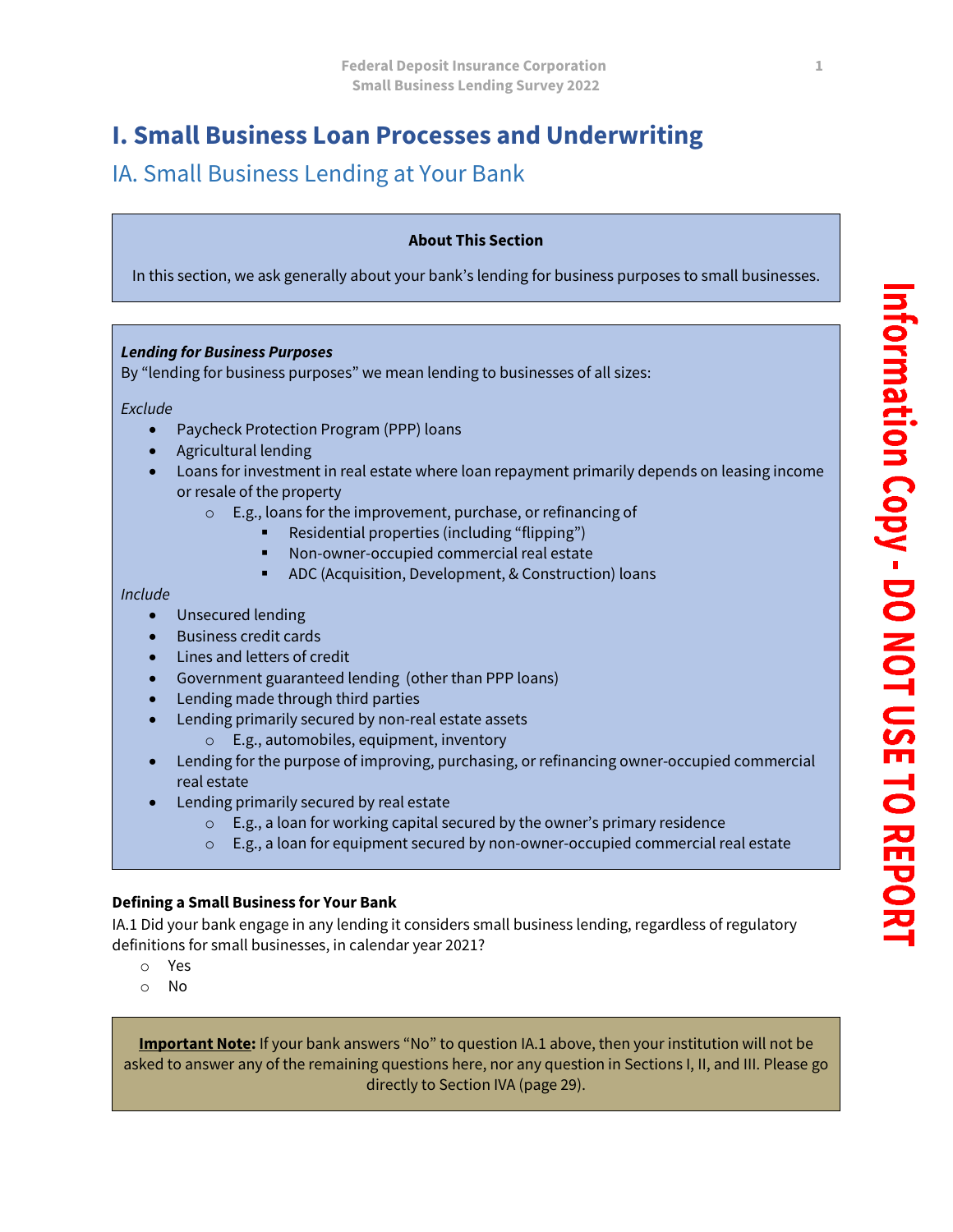IA.2 Does your bank have multiple divisions that conduct small business lending, excluding SBA divisions?

- o Yes
- o No

IA.3 Does your bank consider a level of gross annual revenue above which a business would not be considered a small business*? If your bank has multiple divisions, please consider the largest small business that any of those divisions would serve, excluding SBA divisions.*

- o Yes
- o No

*[If IA.3=Yes]* IA.4 What is the gross annual revenue benchmark above which a business is not considered a small business by your bank? \$ , , . . .00

IA.5 Does your bank consider an aggregate loan exposure above which the business being lent to would not be considered a small business? *If your bank has multiple divisions, please consider the largest acceptable ALE for any of your divisions, excluding SBA divisions.*

- o Yes
- o No

*[If IA.5=Yes]* IA.6 What is the aggregate loan exposure above which a business is not considered a small business by your bank?  $\zeta_{2} = \zeta_{2} = \zeta_{1} = \zeta_{2} = 0.00$ 

### **Loan Portfolio Devoted to Small Business Lending**

IA.7 In calendar year 2021, approximately what percent of your bank's **dollar (\$) volume of total lending** was originated or committed for **business purposes**? *Select one.*

- o 0 to less than 20 percent of loan dollars
- o 20 to less than 40 percent of loan dollars
- o 40 to less than 60 percent of loan dollars
- $\circ$  60 to less than 80 percent of loan dollars
- o 80 to 100 percent of loan dollars
- o Don't know

IA.8 In calendar year 2021, approximately what percent of your bank's **dollar (\$) volume of total lending for business purposes** was originated or committed to **small business borrowers**? *Select one.*

- o 0 to less than 20 percent of loan dollars
- o 20 to less than 40 percent of loan dollars
- o 40 to less than 60 percent of loan dollars
- o 60 to less than 80 percent of loan dollars
- o 80 to 100 percent of loan dollars
- o Don't know

IA.9 In calendar year 2021, approximately what percent of your bank's **total number (units) of loans for business purposes** was originated or committed to **small business borrowers**? *Select one.*

- $\circ$  0 to less than 20 percent of loans
- o 20 to less than 40 percent of loans
- o 40 to less than 60 percent of loans
- o 60 to less than 80 percent of loans
- o 80 to 100 percent of loans
- o Don't know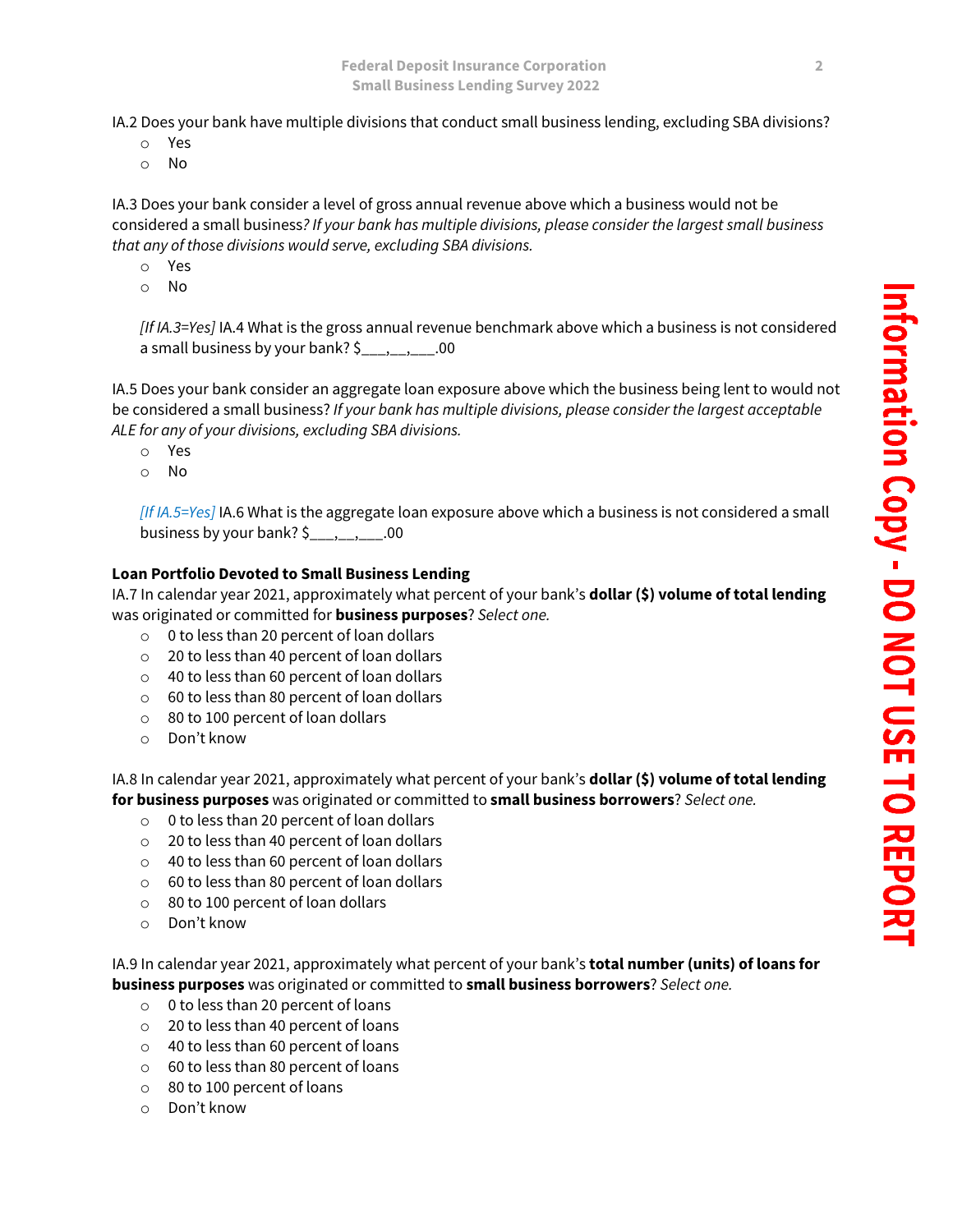### **Lending to New Small Businesses or Startups**

IA.10 Below what age would a small business be considered a new small business, or startup, by your bank?  $\blacksquare$  Years  $\blacksquare$  My bank does not define start-ups by age

IA.11 Does your bank typically make loans to small businesses it considers new, or startups*?*

- o Yes
- o No

*[If IA.11=Yes and S4b=Yes]* IA.12 What portion of the loans your bank makes to startups are through programs that provide a government guarantee (e.g., SBA)? *Select only ONE.*

- $\circ$  All or almost all the loans my bank makes to startups are government guaranteed
- o Most of the loans my bank makes to startups are government guaranteed
- $\circ$  Around half of the loans my bank makes to startups are government guaranteed
- o Some of the loans my bank makes to startups are government guaranteed
- o None or almost none of the loans my bank makes to startups are government guaranteed

### **Specializations in Small Business Lending**

IA.13 In calendar year 2021, did your bank offer any of these specialized loan products to small businesses?

#### *Select only ONE option for each specialized loan product.*

|    | Specialized loan product          | Yes, offer to small<br>businesses | No, do not offer to<br>small businesses | Don't<br>know |
|----|-----------------------------------|-----------------------------------|-----------------------------------------|---------------|
| a. | Asset- or borrowing-based lending |                                   |                                         |               |
| b. | Auto floorplan lending            |                                   |                                         |               |
|    | Equipment leases                  |                                   |                                         |               |
| d. | Factoring / invoice financing     |                                   |                                         |               |
| e. | Franchise lending                 |                                   |                                         |               |
|    | Leasehold improvements            |                                   |                                         |               |
| g. | Other                             |                                   |                                         |               |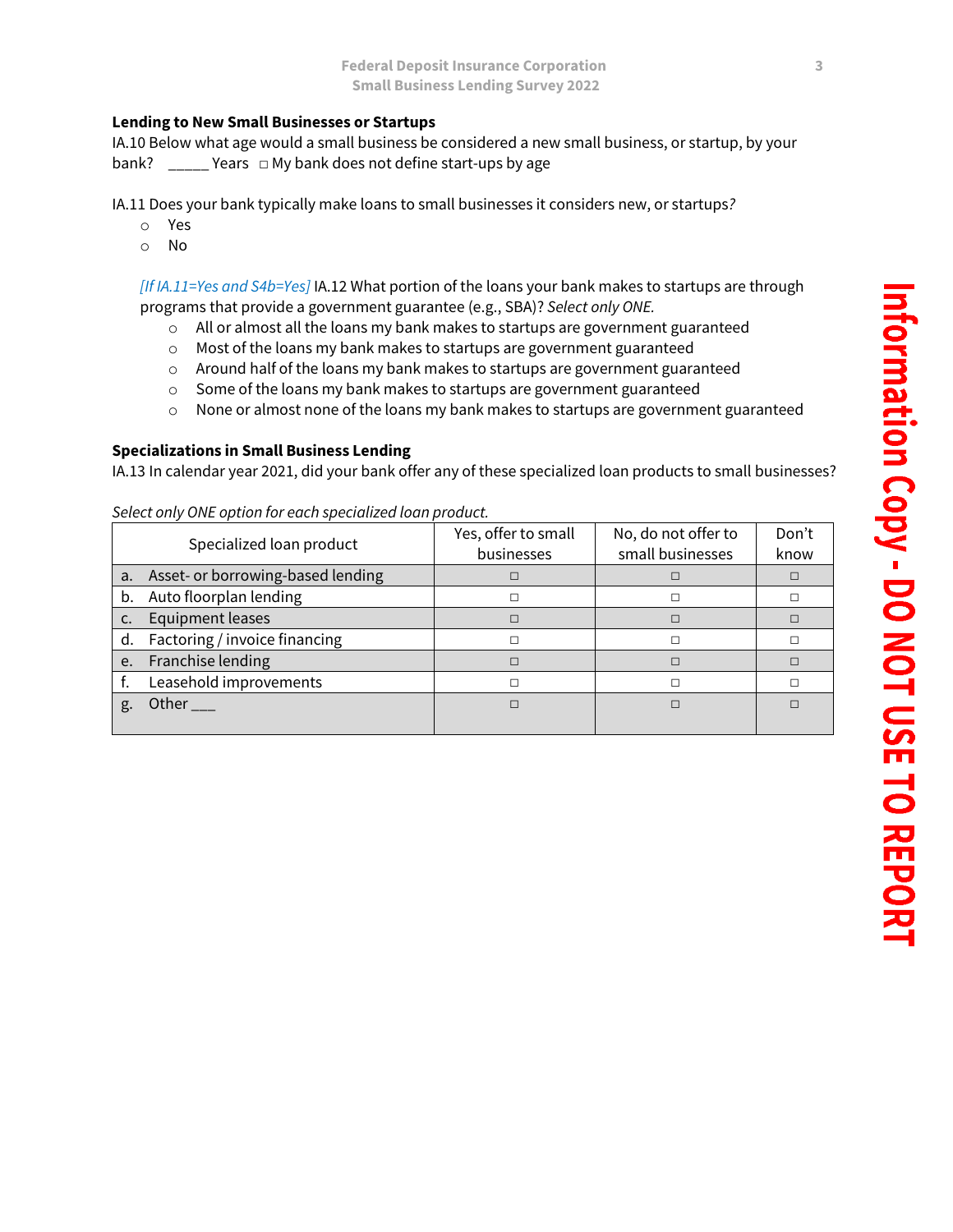### <span id="page-10-0"></span>IB. Loan Approval Process

### **About This Section**

In the Screeners section, your bank's answer to S5, Top Small Business Lending Product, indicated that its highest-volume small business lending product is *[Insert PRODUCT]*, excluding any credit cards or government-guaranteed products.

In this section, we ask about the loan approval process for *[Insert PRODUCT]* to small businesses at your bank, including the length of time to loan approval and the staff who make the approval decision.

**Important Note:** If your bank answered "No" to question IA.1, then your institution will not be asked to answer any of the questions here nor any remaining questions in Sections I, II, and III. Please go directly to Section IVA (page 29).

### **Time Until Approval**

IB.1 For **completed applications** from small business borrowers, how do the following factors influence the amount of time until approval for a *[Insert PRODUCT]*?

*Think about the turnaround time at your bank for an approved loan application, from the time of submission of a completed application to the final credit decision (before funding). Select only ONE option for each factor.*

|               | Factors influencing time until approval                               | Decreases<br>amount of<br>time | <b>Increases</b><br>amount<br>of time | No.<br>effect | Don't<br>know |
|---------------|-----------------------------------------------------------------------|--------------------------------|---------------------------------------|---------------|---------------|
| a.            | Business is a startup                                                 | $\Box$                         | П                                     | $\Box$        | $\Box$        |
| b.            | Complexity of collateral                                              | П                              | п                                     | П             | $\Box$        |
| $C_{\bullet}$ | Complexity of loan or borrower                                        | $\Box$                         | П                                     | $\Box$        | $\Box$        |
| d.            | Exception to credit policy (e.g., low debt service<br>coverage ratio) | $\Box$                         | П                                     | П             |               |
| e.            | Good prior deposit relationship with borrower                         | $\Box$                         | $\Box$                                | $\Box$        | $\Box$        |
| f.            | Good prior loan relationship with borrower                            | П                              | П                                     | П             | П             |
| g.            | Increasing size of business                                           | П                              | П                                     | $\Box$        | $\Box$        |
| h.            | Increasing size of loan or total loan exposure                        | $\Box$                         | П                                     | П             | П             |
| i.            | Lack of experience lending in business's industry                     | $\Box$                         | П                                     | $\Box$        | $\Box$        |
|               | Outside of primary lending area                                       | $\Box$                         | П                                     | $\Box$        | $\Box$        |
| k.            | Unusual financial characteristics (e.g., irregular cash<br>flow)      | П                              | П                                     | П             |               |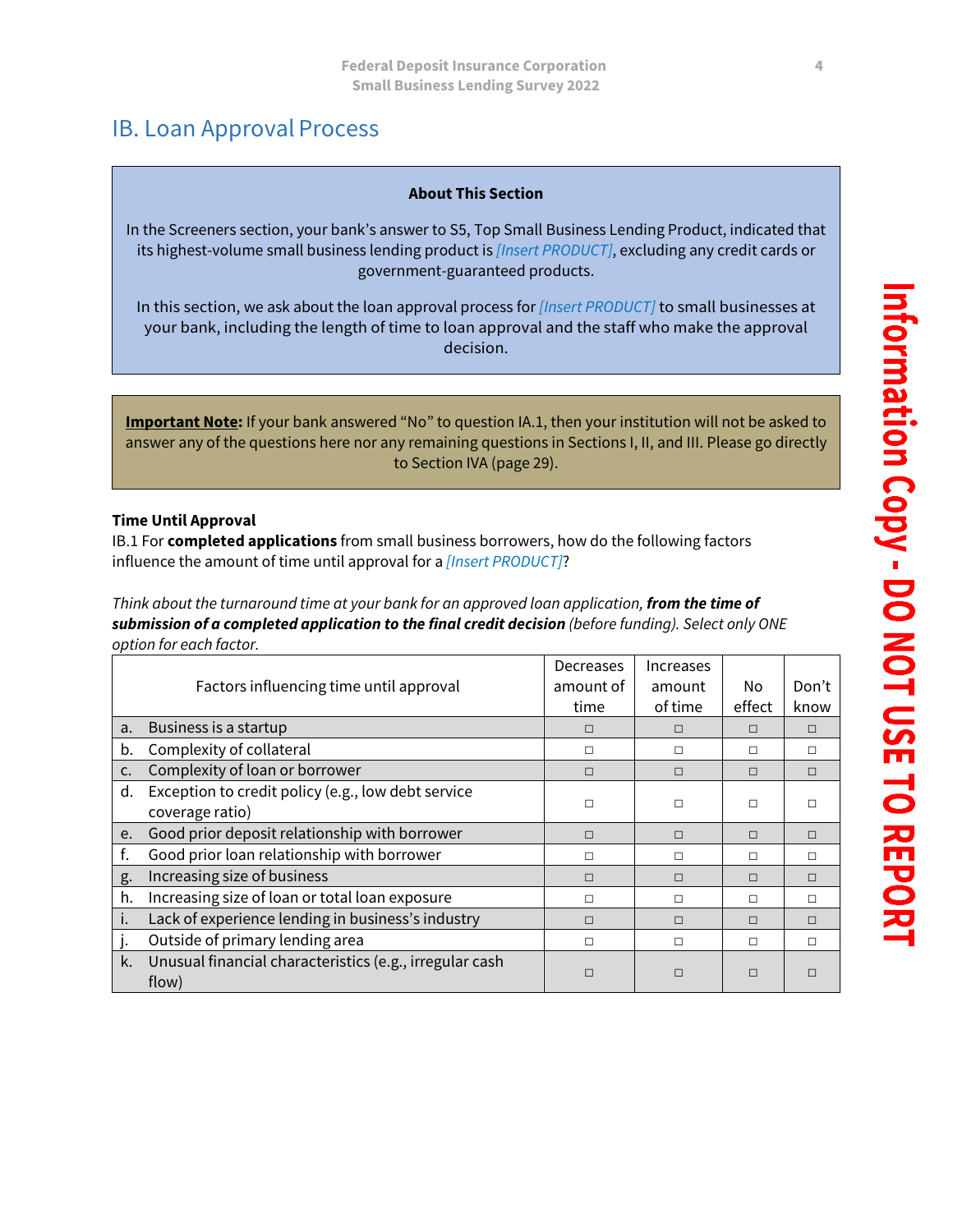### IB.2 In approximate terms, what is the typical **minimum** number of business days for approval for a *[Insert PRODUCT]*?

For example:

- a small, simple loan
- an automated system that has approval authority (if applicable)

Business Day(s): \_\_\_\_\_\_\_\_\_\_\_\_\_\_

IB.3 In approximate terms, what is the typical **maximum** number of business days for approval for a *[Insert PRODUCT]*?

For example:

- a large, complicated loan
- a loan with one or more credit policy exceptions

Business Day(s):  $\frac{1}{2}$ 

*[If IB.2 not = IB.3; otherwise IB.4=IB.3]* IB.4 In approximate terms, what is the **typical** number of business days for approval for a *[Insert PRODUCT]*?

Business Day(s): \_\_\_\_\_\_\_\_\_

### **Levels of Approval**

IB.5 Excluding any automated decision-making, how do the following factors influence the number of levels of approval for a *[Insert PRODUCT]* to a small business? For example, the factor may contribute to a loan policy exception.

### *Think about the number of levels of approval an application could go through before a loan is granted. These levels may include individuals such as loan officers or executives, and loan committees or groups of decision-makers. Select only ONE option for each factor.*

|                | Factor influencing levels of approval or potentially<br>contributing to loan policy exceptions | Decreases<br>number of<br>levels | <b>Increases</b><br>number<br>of levels | No.<br>effect | Don't<br>know |
|----------------|------------------------------------------------------------------------------------------------|----------------------------------|-----------------------------------------|---------------|---------------|
| a.             | Business is a startup                                                                          |                                  |                                         | П             | $\Box$        |
| b.             | Complexity of collateral                                                                       | п                                |                                         | П             | □             |
| $\mathsf{C}$ . | Complexity of loan or borrower                                                                 |                                  | П                                       | П             | П             |
| d.             | Good prior deposit relationship with borrower                                                  |                                  |                                         | П             | $\Box$        |
| e.             | Good prior loan relationship with borrower                                                     |                                  | П                                       | П             | □             |
|                | Increasing size of business                                                                    | П                                | п                                       | П             | $\Box$        |
| g.             | Increasing size of loan or total loan exposure                                                 |                                  | П                                       | П             | П             |
| h.             | Insufficient debt service coverage ratio                                                       | $\Box$                           | п                                       | П             | $\Box$        |
| Ι.             | Lack of experience lending in business's industry                                              | П                                | П                                       | П             | П             |
|                | Outside of primary lending area                                                                |                                  |                                         |               | □             |

IB.6 Excluding any automated decision-making, what is the **minimum** number of levels of approval for a *[Insert PRODUCT]*?

For example:

• a small, simple loan

\_\_\_\_\_\_\_\_\_\_ Level(s)

□ N/A - approval for certain *[Insert PRODUCT]* is fully automated (i.e., no human intervention is required)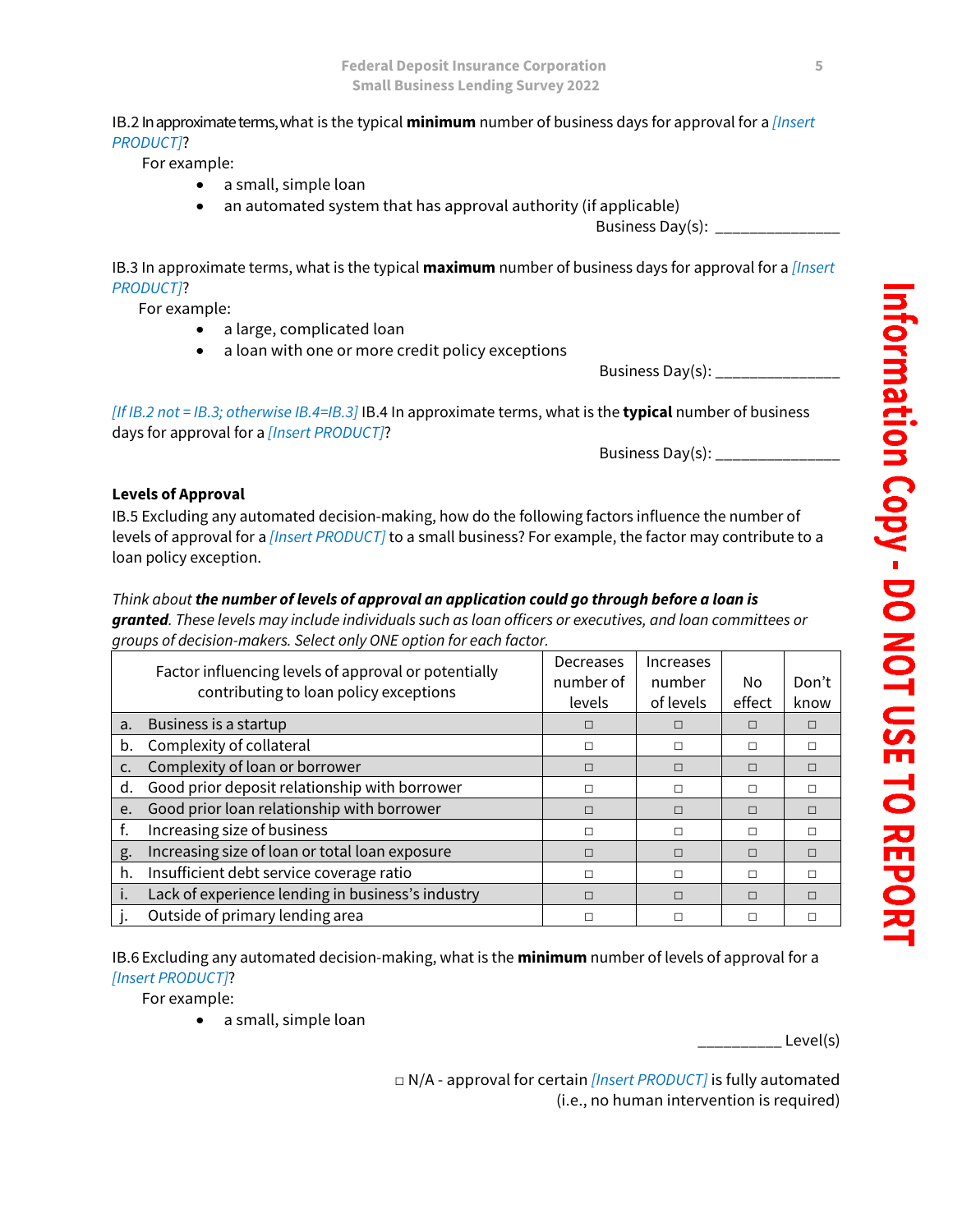### IB.7 Excluding any automated decision-making, what is the **maximum** number of levels of approval for a *[Insert PRODUCT]*?

For example:

- a large, complicated loan
- a loan with one or more credit policy exceptions

\_\_\_\_\_\_\_\_\_\_ Level(s)

□ N/A - approval for all *[Insert PRODUCT]* is fully automated (i.e., no human intervention is required)

*[If IB.6 = IB.7 OR IB.7 = tickbox then skip and IB.8=IB.7]* IB.8 Excluding any automated decision-making and in your approximation, what is the **typical** number of levels of approval for a *[Insert PRODUCT]*?

\_\_\_\_\_\_\_\_\_\_ Level(s)

□ N/A - approval for the typical *[Insert PRODUCT]* is fully automated (i.e., no human intervention is required)

### **Decision-Making at Each Level of Approval**

### *[Loop 1: If IB.7 not equal to N/A and greater or equal to "1"]*

Consider the full loan approval process for a typical complete loan application for a *[Insert PRODUCT]* to a small business. Please answer the following questions for the *first* level of approval that a typical application could potentially undergo depending on the size of the loan, its complexity, and any other factors*.*

IB.9 Excluding any automated decision-making, who or what role conducts the *first* level of approval for applications from small businesses for a *[Insert PRODUCT]*? *Select only ONE.*

- a. Business banker
- b. Loan officer, underwriter, or credit officer
- c. Senior supervising loanofficer, underwriter, or credit officer (non-executive)
- d. Executive
- e. Board member
- f. Group of decision makers (e.g., loan committee, board of directors, etc.)
- g. Other \_

*[If IB.9=f]* IB.10 Which officials or roles typically serve on this loan committee or within this group of decision-makers? *Select ALL that apply.*

- a. Business banker
- b. Loan officer, underwriter, or credit officer
- c. Senior supervising loanofficer, underwriter, or credit officer (non-executive)
- d. Executive
- e. Board member
- f. Other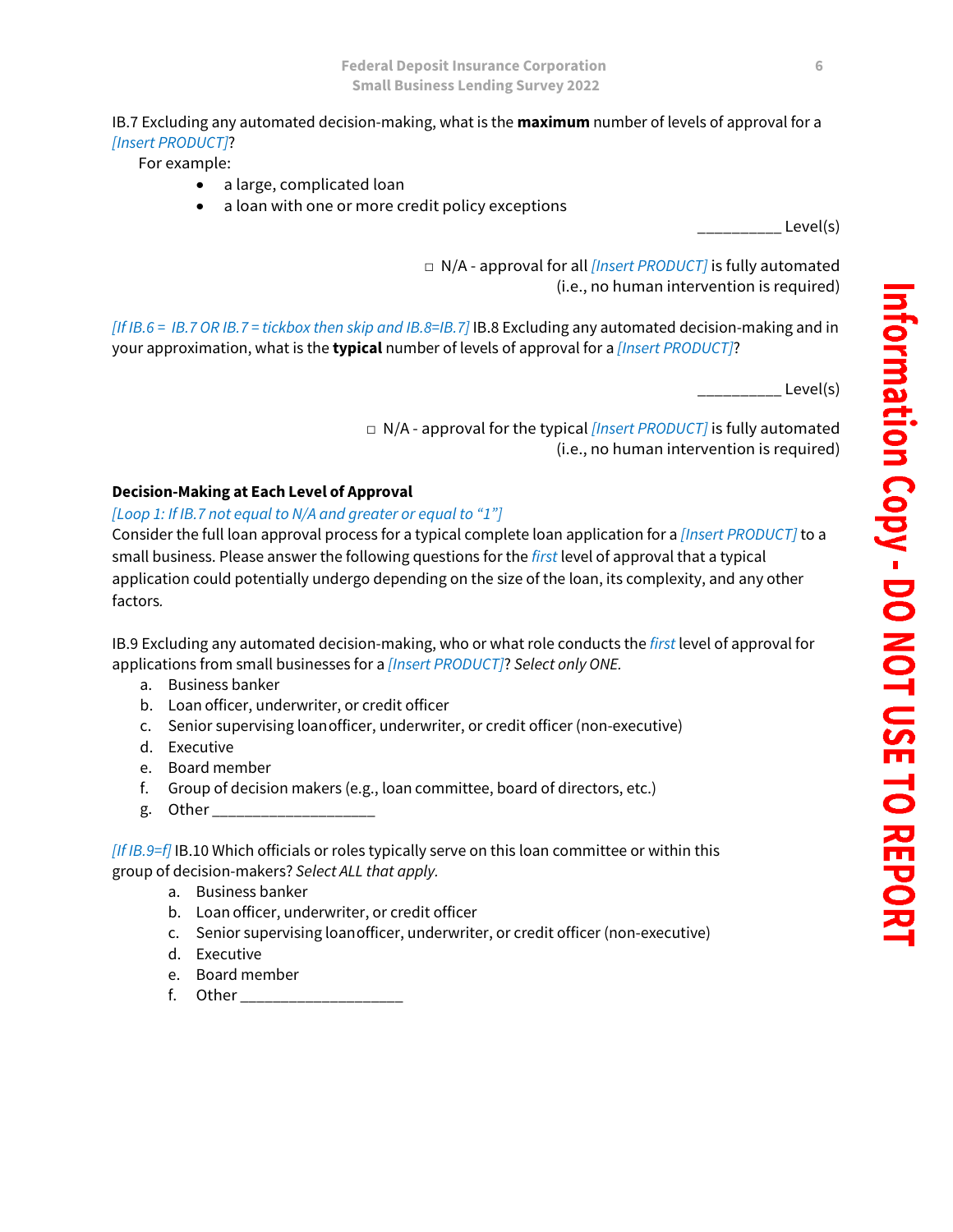IB.11 When the *first* level of approval reviews a small business application for a *[Insert PRODUCT]*, do they typically meet with the applicant (either in-person or via telephone call or teleconference) as part of the review?

- o Yes
- o No

IB.12 Does the *first* level of approval typically have signatureauthorityfor a *[Insert PRODUCT]* belowa certainsize made to small businesses?*By signature authority we mean that this level may authorizea loanwithoutbeingsubjecttohigherlevels of decision-making.*

- o Yes, up to the legal lending limit
- o Yes, up to an amount other than the legal lending limit
- o No

*[If IB.12=Yes, up to an amount other than the legal lending limit]* IB.13 What is the **typical** signature authorityloanamountforthe *first* levelofapproval for a *[Insert PRODUCT]* application from small businesses?

\$ \_\_\_\_\_\_\_\_\_\_\_\_\_\_\_\_Dollars

*[Loop 2: If IB.7 not equal to N/A and greater or equal to "2"; repeat questions IB.9 through IB.13]*

*[Loop 3: If IB.7 not equal to N/A and greater or equal to "3"; repeat questions IB.9 through IB.13]*

*[Loop 4: If IB.7 not equal to N/A and greater or equal to "4"; repeat questions IB.9 through IB.13]*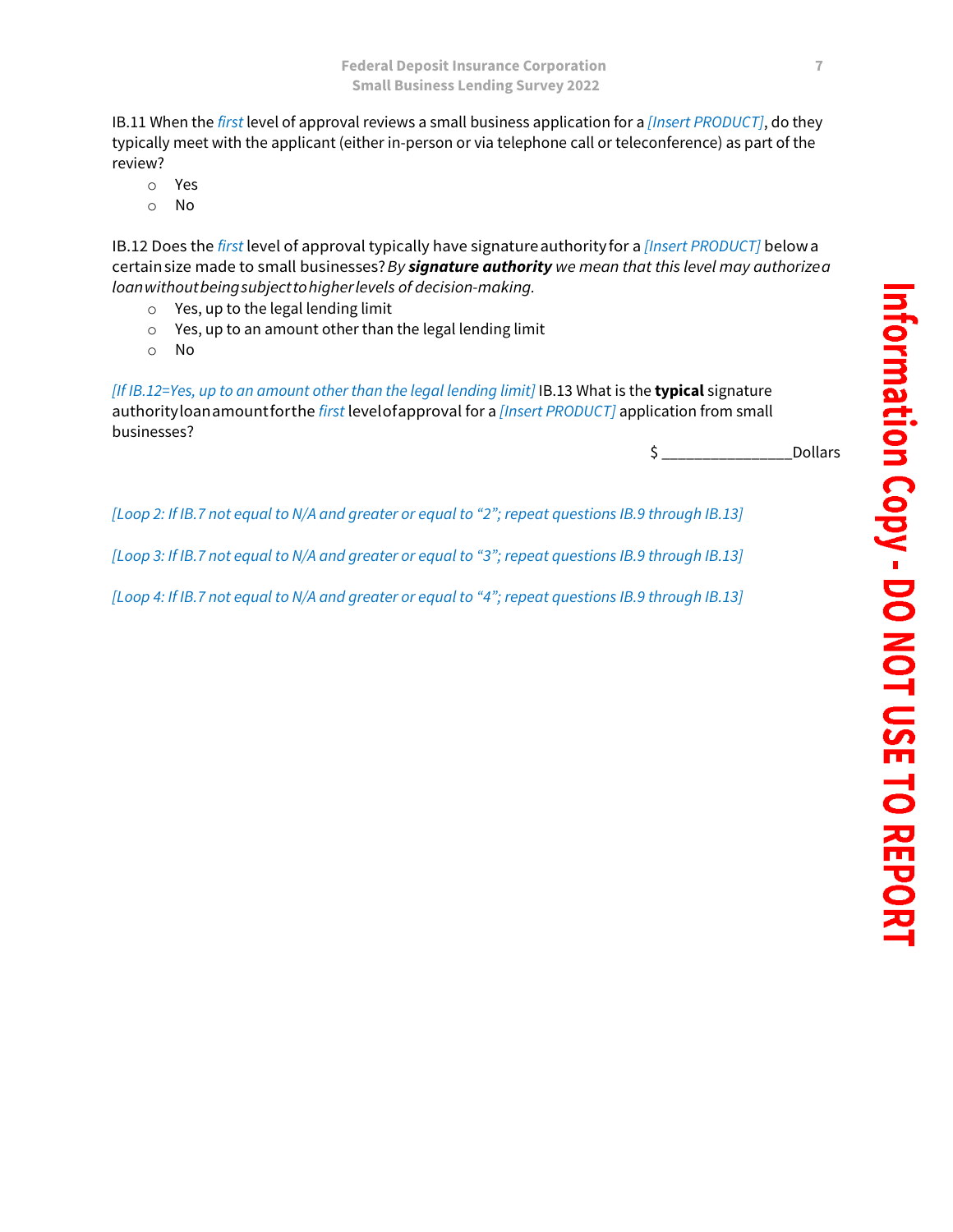# <span id="page-14-0"></span>IC. Underwriting

### **About This Section**

In the Screeners section, your bank's answer to S5, Top Small Business Lending Product, indicated that its highest-volume small business lending product is *[Insert product]*, excluding any credit cards and government-guaranteed products.

In this section, we ask about your bank's underwriting practices for *[Insert PRODUCT]* to small businesses.

**Important Note:** If your bank answered "No" to question IA.1, then your institution will not be asked to answer any of the questions here nor any remaining questions in Sections I, II, and III. Please go directly to Section IVA (page 29).

IC.1 As part of its loan decision process, does your bank assign any kind of grade or numeric score to a loan application from a small business for a *[Insert PRODUCT]*? *Include risk-rating scores only if they play a material role in the approval decision.*

- o Yes
- o No

### **Underwriting Loans of Various Sizes**

IC.2 In your **normal course of business**, would your bank make a *[Insert PRODUCT]* of these approximate sizes to a small business? *Select one option per loan size.*

| Loan size      | Yes | N٥ |
|----------------|-----|----|
| \$25,000<br>a. |     |    |
| \$250,000      |     |    |
| \$1,000,000    |     |    |
| \$3,000,000    |     |    |

*[Programmer's note: Start a loop of questions IC.3 through IC.8, for up to three possible loops by loan size]*

### **Loans of \$25,000 to Small Businesses**

*[Loop 1: If IC.2a=Yes. Insert SIZE=25,000]* 

IC.3 Which of these purposes is the **most** common for a *[Insert PRODUCT]* of approximately \$25,000 made to a small business? *Select only ONE purpose.*

- a. Accounts receivable
- b. Equipment, fixed assets other than real estate, or leasehold improvements
- c. Inventory
- d. Working capital
- e. Owner-occupied commercial real estate
- f. Other \_\_\_\_\_\_\_\_\_\_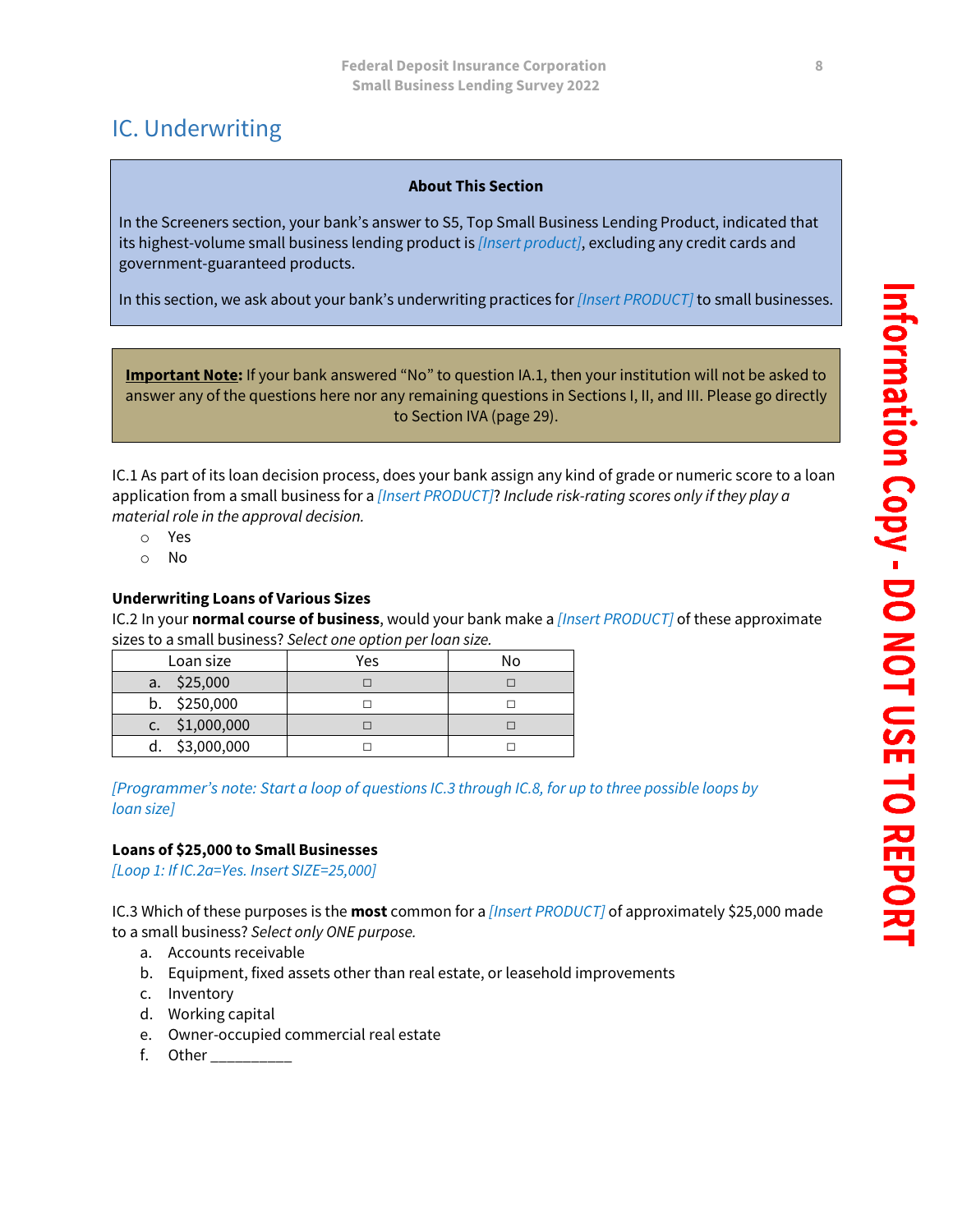### IC.4 How **commonly** does your bank evaluate the following pieces of information for small business applicants for a *[Insert PRODUCT]* of approximately \$25,000?

|    | Information                                                                                               | Evaluates for<br>no or almost<br>no loans of<br>this size | Evaluates<br>for some<br>loans of<br>this size | Evaluates<br>for most<br>loans of<br>this size | Evaluates for<br>all or almost<br>all loans of<br>this size | Don't<br>know |
|----|-----------------------------------------------------------------------------------------------------------|-----------------------------------------------------------|------------------------------------------------|------------------------------------------------|-------------------------------------------------------------|---------------|
|    | a. Audited financial statements                                                                           | $\Box$                                                    | $\Box$                                         | $\Box$                                         | $\Box$                                                      | $\Box$        |
|    | b. Non-audited financial<br>statements such as tax returns<br>or income statements                        | $\Box$                                                    | $\Box$                                         | $\Box$                                         | $\Box$                                                      | $\Box$        |
|    | c. Business credit score from a<br>credit bureau                                                          | $\Box$                                                    | $\Box$                                         | $\Box$                                         | $\Box$                                                      | $\Box$        |
|    | d. Personal credit score of<br>owner(s) or guarantor(s) from<br>a credit bureau                           | $\Box$                                                    | $\Box$                                         | $\Box$                                         | $\Box$                                                      | $\Box$        |
|    | e. Business plan                                                                                          | $\Box$                                                    | $\Box$                                         | $\Box$                                         | $\Box$                                                      | $\Box$        |
| f. | Experience in industry of<br>owner(s) or management team                                                  | $\Box$                                                    | $\Box$                                         | $\Box$                                         | $\Box$                                                      | $\Box$        |
|    | g. Identity of business's advisors<br>(i.e., CPAs or consultants)                                         | $\Box$                                                    | $\Box$                                         | $\Box$                                         | $\Box$                                                      | $\Box$        |
|    | h. Loan officer's assessment of<br>owner(s) or business based on<br>interview or personal<br>interactions | $\Box$                                                    | $\Box$                                         | $\Box$                                         | $\Box$                                                      | $\Box$        |
|    | Market conditions in<br>business's industry or region                                                     | $\Box$                                                    | $\Box$                                         | $\Box$                                         | $\Box$                                                      | $\Box$        |
| j. | Purchase agreements or other<br>material third-party contracts                                            | $\Box$                                                    | $\Box$                                         | $\Box$                                         | $\Box$                                                      | $\Box$        |
|    | k. Willingness of owner(s) to offer<br>collateral and quality of<br>offered collateral                    | $\Box$                                                    | $\Box$                                         | $\Box$                                         | $\Box$                                                      | $\Box$        |
|    | l. Willingness of owner(s) or third<br>party(s) to offer personal<br>guarantee for loan                   | $\Box$                                                    | $\Box$                                         | $\Box$                                         | $\Box$                                                      | $\Box$        |
|    | m. Other                                                                                                  | $\Box$                                                    | $\Box$                                         | $\Box$                                         | $\Box$                                                      | $\Box$        |

*The information may be for loans of this size that are made for a variety of purposes. Select only ONE option for each piece of information.*

IC.5 How often does your bank **require** that a small business or small business owner **offer collateral** in order to receive a *[Insert PRODUCT]* of approximately \$25,000? *Select one.*

- o Rarely or never requires for loans of this size
- o Sometimes requires for loans of this size
- o Often requires for loans of this size
- o Almost always or always requires for loans of this size
- o Don't know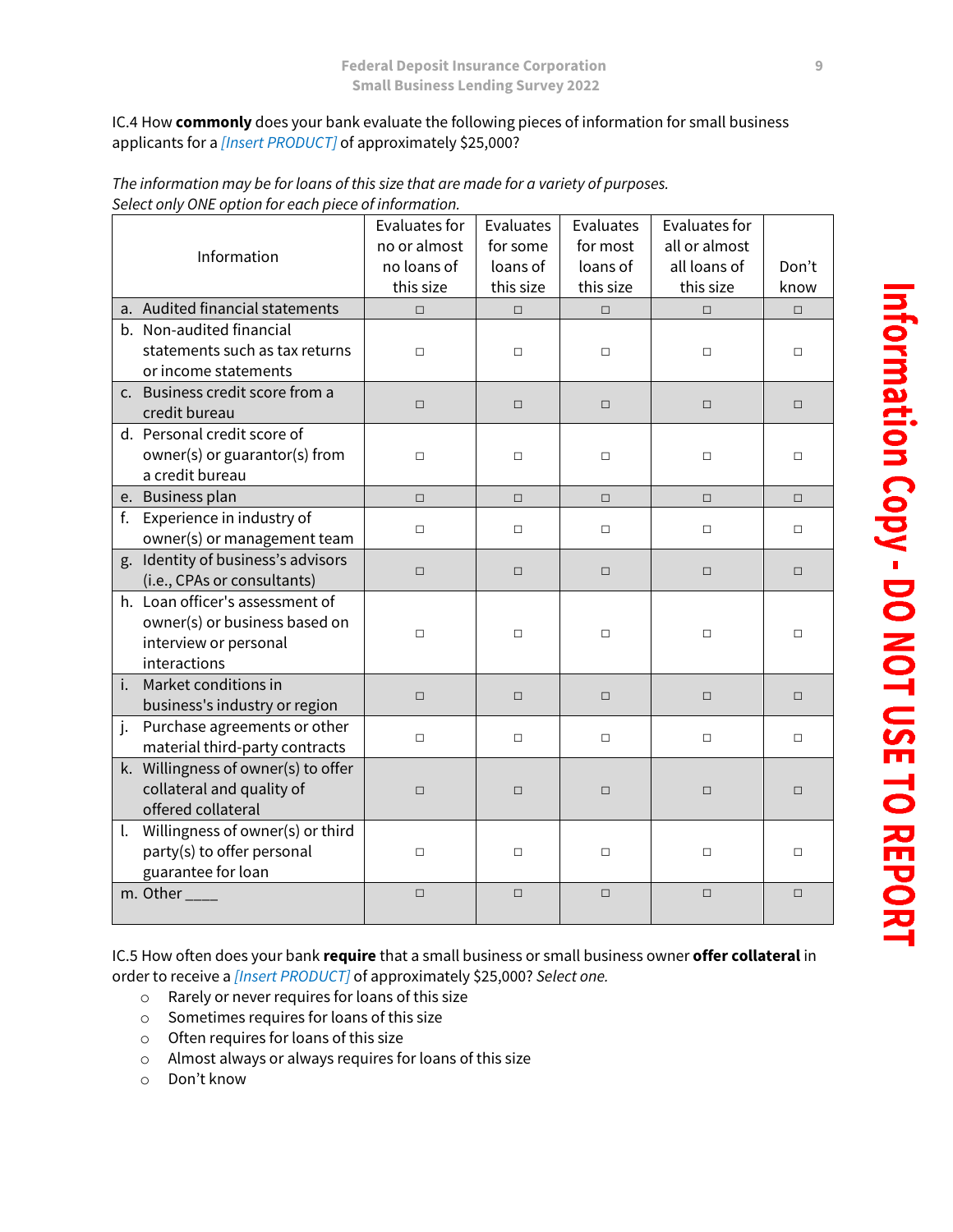### IC.6 How often does your bank **require** a small business to **have a valid business credit score available from a major credit-scoring agency** in order to receive a *[Insert PRODUCT]* of approximately \$25,000? *Select one.*

o Rarely or never requires for loans of this size

- o Sometimes requires for loans of this size
- $\circ$  Often requires for loans of this size
- o Almost always or always requires for loans of this size
- o Don't know

IC.7 How often does your bank **require** a small business owner to **have a valid personal credit score available from a major credit-scoring agency** in order to receive a *[Insert PRODUCT]* of approximately \$25,000? *Select one.*

- o Rarely or never requires for loans of this size
- o Sometimes requires for loans of this size
- o Often requires for loans of this size
- o Almost always or always requires for loans of this size
- o Don't know

IC.8 How does your bank rank the following aspects of a loan application for a *[Insert PRODUCT*] of approximately \$25,000 in terms of importance? An aspect is **important** if an application that displays strength in this aspect has a higher chance of approval or if an application that displays weakness in this aspect has a lower chance of approval.

|                |                                      | Most      |     |     |     |     | Least     |
|----------------|--------------------------------------|-----------|-----|-----|-----|-----|-----------|
|                | Aspect                               | important |     |     |     |     | important |
|                |                                      | 1st       | 2nd | 3rd | 4th | 5th | 6th       |
| a.             | Credit scores or other information   |           |     |     |     |     |           |
|                | from credit bureaus                  |           |     |     |     |     |           |
| b.             | Geographic proximity of the          |           |     |     |     |     |           |
|                | business to a bank branch, loan      |           |     |     |     |     |           |
|                | office, or bank staff                |           |     |     |     |     |           |
| $\mathsf{C}$ . | Industry-level or regional factors,  |           |     |     |     |     |           |
|                | including current conditions in the  |           |     |     |     |     |           |
|                | business's industry or region and    |           |     |     |     |     |           |
|                | your bank's experience in lending    |           |     |     |     |     |           |
|                | to the business's industry or region |           |     |     |     |     |           |
| d.             | Qualitative factors, such as the     |           |     |     |     |     |           |
|                | quality of the business plan or the  |           |     |     |     |     |           |
|                | experience of the management         |           |     |     |     |     |           |
|                | team                                 |           |     |     |     |     |           |
| e.             | The business's financial position,   |           |     |     |     |     |           |
|                | such as its balance sheet, debt-     |           |     |     |     |     |           |
|                | service coverage ratio, or liquidity |           |     |     |     |     |           |
|                | management                           |           |     |     |     |     |           |
| f.             | The presence or quality of           |           |     |     |     |     |           |
|                | collateral or guarantees offered by  |           |     |     |     |     |           |
|                | the business or borrower             |           |     |     |     |     |           |

*For this question, rank aspects in importance from 1-6, with 1 as most important and 6 as least important.*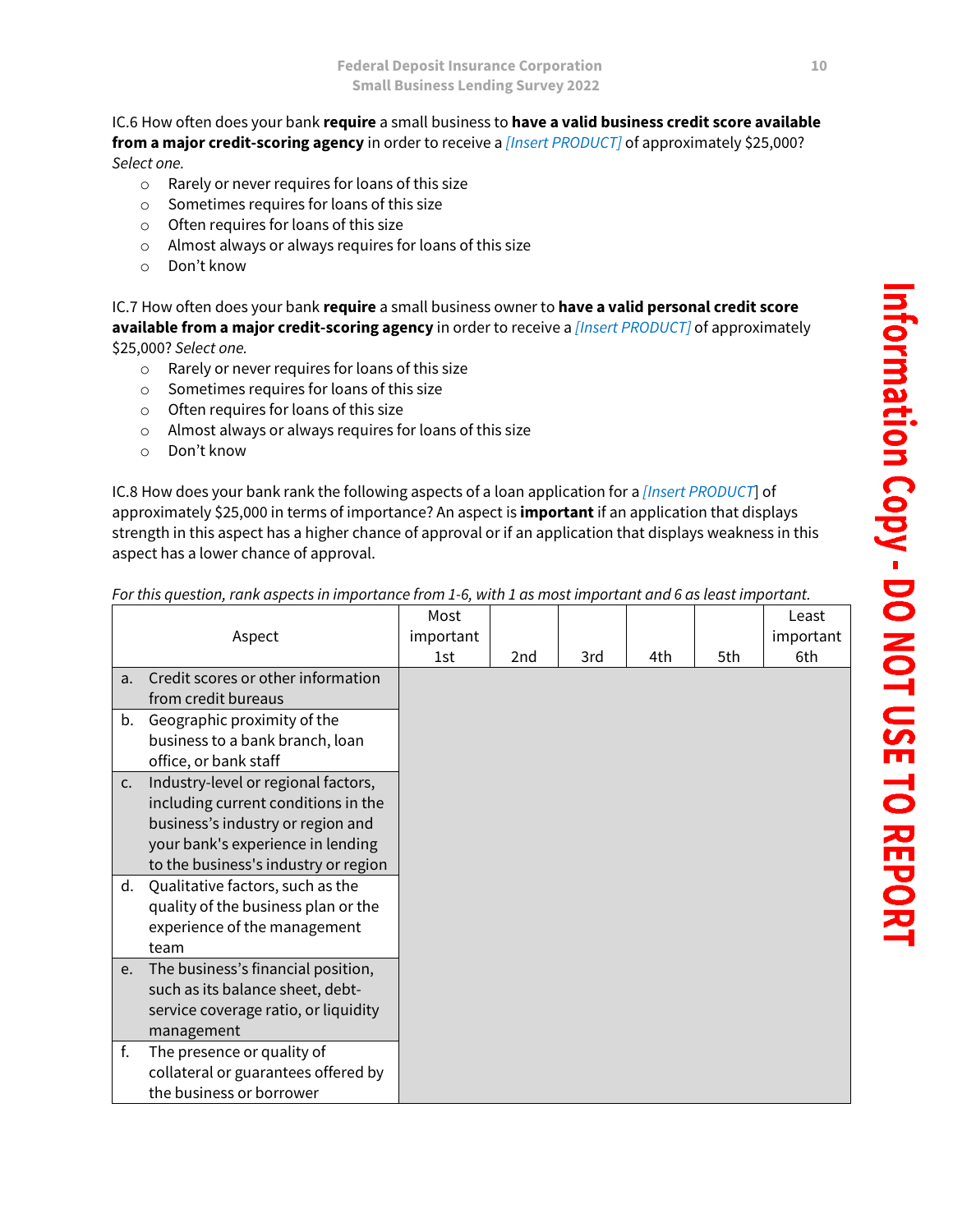### **Loans of \$250,000 to Small Businesses**

*[Loop 2: If IC.2b=Yes. Insert SIZE=250,000 and repeat IC.3 through IC.8]*

### **Loans of \$1,000,000 or \$3,000,000 to Small Businesses**

*[Loop 3: If IC.2d=Yes. Insert SIZE=3,000,000 and repeat IC.3 through IC.8 If IC.2d=No and IC.2c=Yes. Insert SIZE=1,000,000 and repeat IC.3 through IC.8]*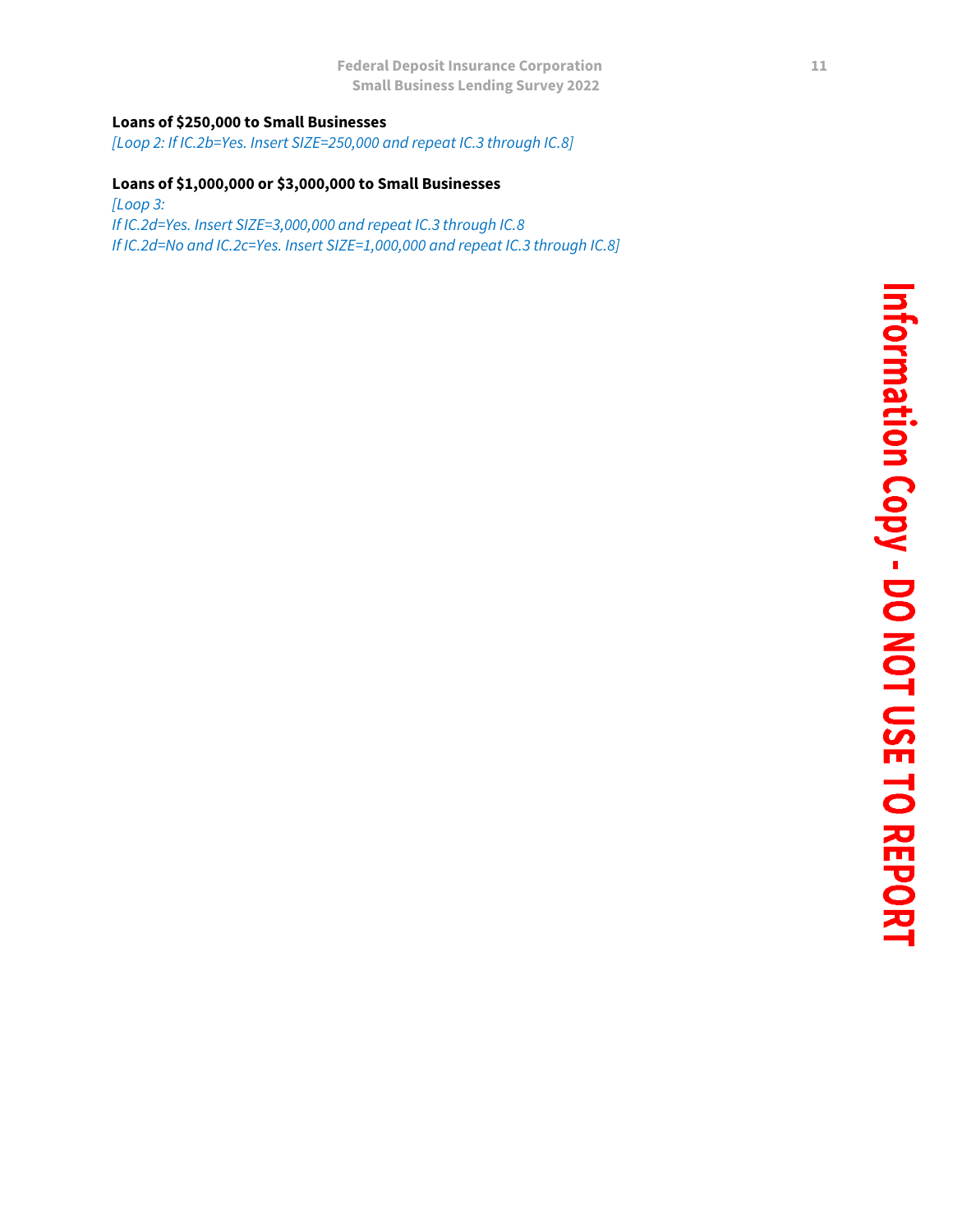# <span id="page-18-0"></span>ID. Automated Underwriting

### **About This Section**

In this section, we ask about your bank's automated underwriting of any small business lending other than credit card lending. By automated underwriting we mean underwriting and decisionmaking that occurs without manual or human intervention.

**Important Note:** If your bank answered "No" to question IA.1, then your institution will not be asked to answer any of the questions here nor any remaining questions in Sections I, II, and III. Please go directly to Section IVA (page 29).

ID.1 Does your bank use a credit-scoring model (or a system of models) to partially or fully automate the underwriting or decision-making process for any applications from small business borrowers? *Please exclude any credit card lending.*

- o Yes
- o No

*[If ID.1=Yes]* ID.2 Does this credit-scoring model (or system of models) produce automatic approvals, automatic denials, or both? *Select only ONE.*

- a. Both automatic approvals and automatic denials
- b. Only automatic approvals
- c. Only automatic denials
- d. Neither automatic approvals nor automatic denials

*[If ID.2= a or b]* ID.3 What is the largest amount that this credit-scoring model (or system of models) will automatically approve?

 $$_2$ , , .00

*[If ID.1=Yes]* ID.4 Does your bank use this information in its credit-scoring model? *Select only ONE option for each piece of information.*

| Information about owner(s) or business                          | Never or<br>rarely<br>uses | Some-<br>times<br>uses | Almost<br>always or<br>always uses | Don't<br>know |
|-----------------------------------------------------------------|----------------------------|------------------------|------------------------------------|---------------|
| a. Business credit score from a credit bureau                   | $\Box$                     | $\Box$                 | П                                  | П             |
| b. Cash/liquidity position of business                          | $\Box$                     | П                      | П                                  | п             |
| c. Debt service coverage                                        | $\Box$                     | $\Box$                 | П                                  | $\Box$        |
| d. Debt-to-worth                                                | П                          | П                      |                                    | П             |
| e. Delinquency history on internal accounts                     | $\Box$                     | $\Box$                 | П                                  | П             |
| Derogatory items on business or personal credit<br>f.<br>report | П                          | П                      | П                                  |               |
| Existing or prior deposit relationship<br>g.                    | $\Box$                     | $\Box$                 | П                                  | $\Box$        |
| h. Existing or prior loan relationship                          | $\Box$                     | П                      | П                                  |               |
| Financial strength of owner(s)                                  |                            | П                      |                                    |               |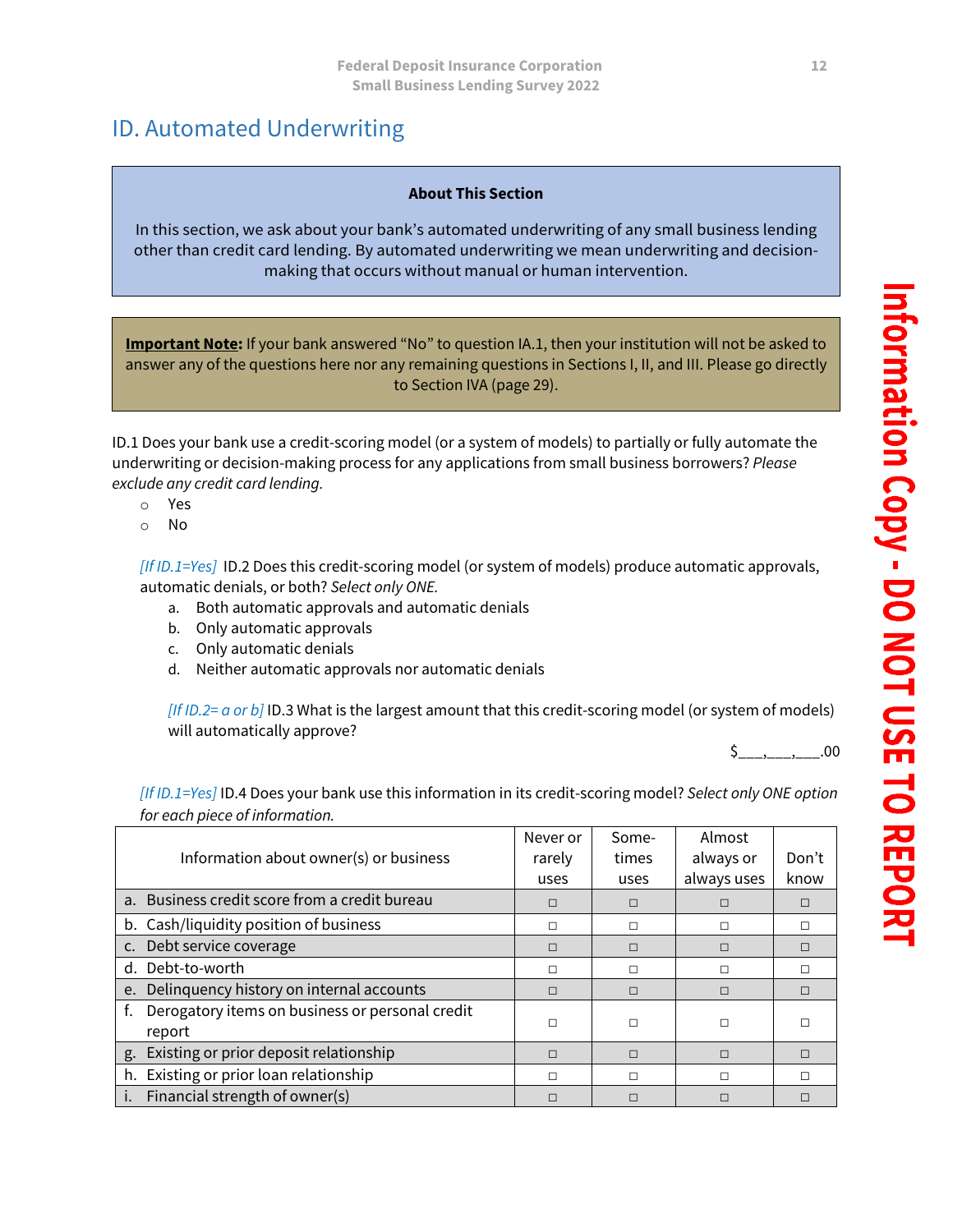### **Federal Deposit Insurance Corporation 13 Small Business Lending Survey 2022**

| Information about owner(s) or business                                              | Never or<br>rarely<br>uses | Some-<br>times<br>uses | Almost<br>always or<br>always uses | Don't<br>know |
|-------------------------------------------------------------------------------------|----------------------------|------------------------|------------------------------------|---------------|
| Loan-to-value ratio of business                                                     | п                          | П                      |                                    | п             |
| k. Market conditions in business's industry or region                               | $\Box$                     | $\Box$                 | П                                  | П             |
| Overdraft history                                                                   | $\Box$                     | П                      | П                                  |               |
| m. Personal credit score of owner(s) or guarantor(s)<br>from a credit bureau        | $\Box$                     | $\Box$                 | $\Box$                             |               |
| n. Sell cycle (or liquidity) of accounts receivable or<br>inventory                 | $\Box$                     | П                      | П                                  |               |
| o. Willingness of owner(s) to offer collateral and quality<br>of offered collateral | $\Box$                     | $\Box$                 | $\Box$                             |               |
| p. Willingness of owner(s) or third party to offer<br>personal guarantee for loan   | $\Box$                     | П                      | П                                  |               |
| q. Other $\frac{1}{2}$                                                              | П                          | П                      |                                    |               |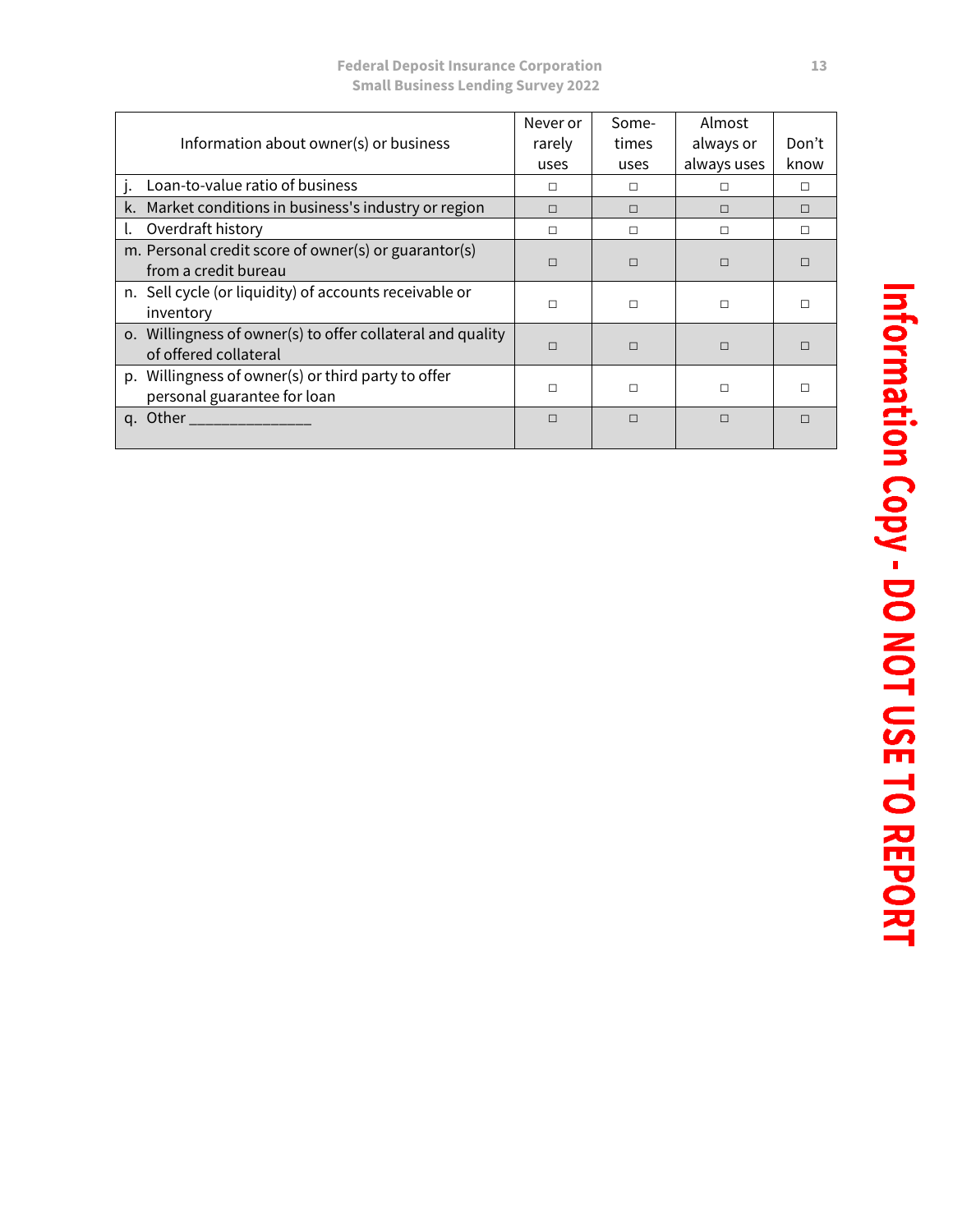# <span id="page-20-0"></span>IE. Financial Technology

### **About This Section**

In this section we ask questions about your bank's usage and development of financial technology— FinTech—and your bank's interactions with FinTech firms in connection to small business lending, which we collectively refer to as "FinTech activity."

Please base your answers on any loan product offered by your bank to small businesses where you use or are considering using internally developed FinTech or working with FinTech firms.

### *FinTech*

By "FinTech" we mean new business processes that use recent technological innovations to alter or improve how financial services are conducted. These processes may be for customer-facing or backend operations, and may include but are not limited to artificial intelligence and machine learning, automation, large data analysis, and mobile payments and other mobile or internet-based applications.

### *FinTech Firms*

By "FinTech firms," we mean firms that specialize in using FinTech. This includes both firms that lend to or otherwise interact directly with businesses and consumers, as well as firms that provide or sell FinTech to other financial institutions.

**Important Note:** If your bank answered "No" to question IA.1, then your institution will not be asked to answer any of the questions here nor any remaining questions in Sections I, II, and III. Please go directly to Section IVA (page 29).

IE.1 In which stages of the small business loan process does your bank use or plan to use FinTech? Include usage or planned usage of both in-house technology or through interactions with outside FinTech providers.

*Select ALL that apply per small business loan process stage.*

| Stage of small business loan<br>process          | No plans<br>to use<br>FinTech | Under<br>discussion | Under<br>development<br>or in pilot<br>testing | Currently<br>using | Don't<br>know | Not a<br>stage of<br>our loan<br>process |
|--------------------------------------------------|-------------------------------|---------------------|------------------------------------------------|--------------------|---------------|------------------------------------------|
| a. Identifying potential<br>borrowers            | $\Box$                        | П                   | $\Box$                                         | $\Box$             | $\Box$        | $\Box$                                   |
| b. Loan application<br>submission from borrowers | $\Box$                        | П                   | □                                              | П                  |               | П                                        |
| c. Application processing by<br>bank             | $\Box$                        | П                   | $\Box$                                         | $\Box$             | $\Box$        | $\Box$                                   |
| d. Under-writing and<br>decision-making process  | П                             | П                   | □                                              | □                  |               | □                                        |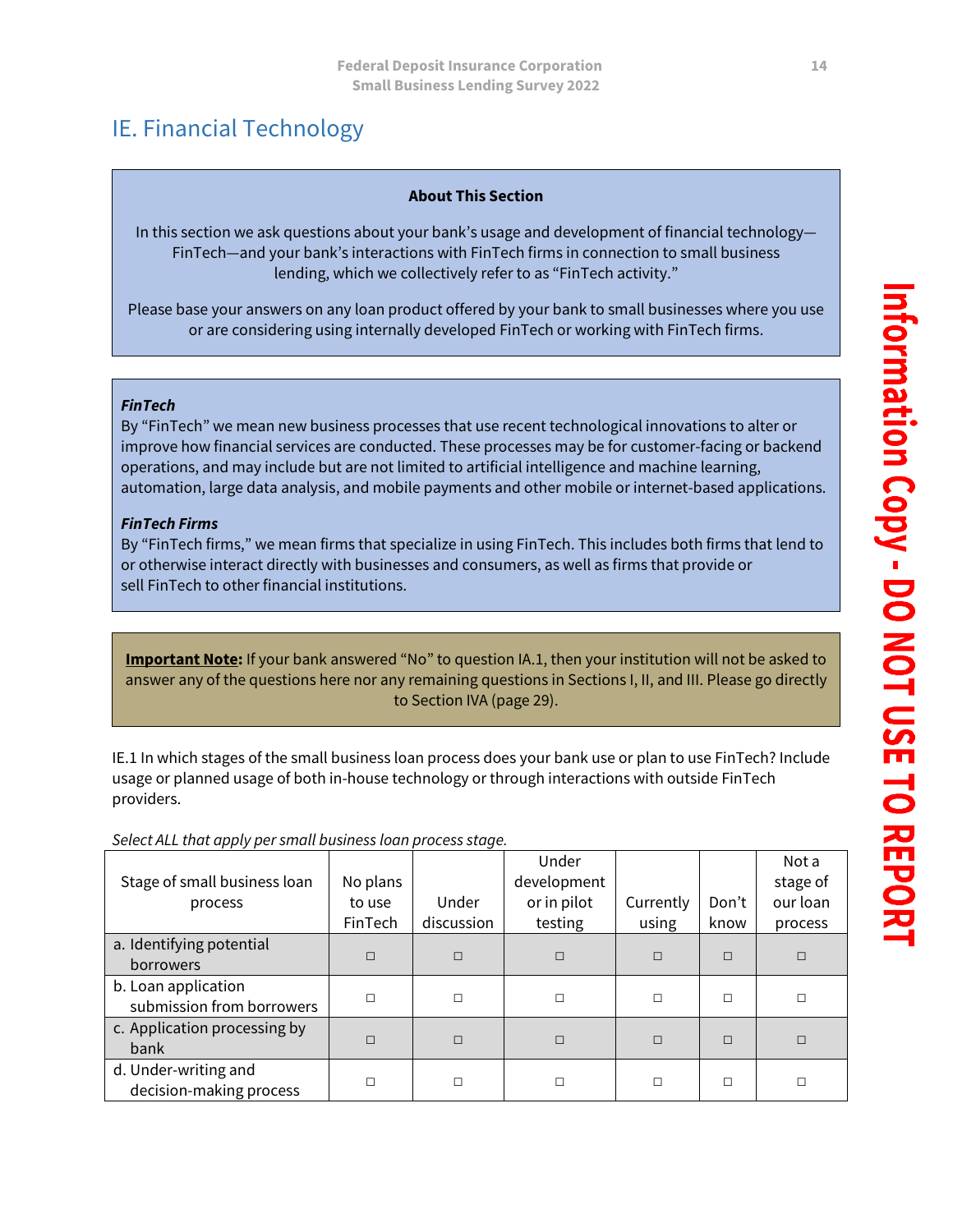**Federal Deposit Insurance Corporation 15 Small Business Lending Survey 2022**

| Stage of small business loan<br>process                | No plans<br>to use<br><b>FinTech</b> | Under<br>discussion | Under<br>development<br>or in pilot<br>testing | Currently<br>using | Don't<br>know | Not a<br>stage of<br>our loan<br>process |
|--------------------------------------------------------|--------------------------------------|---------------------|------------------------------------------------|--------------------|---------------|------------------------------------------|
| e. Post-decision quality<br>control (e.g., anti-fraud) | $\Box$                               | $\Box$              | $\Box$                                         | $\Box$             | $\Box$        | $\Box$                                   |
| f. Regulatory compliance<br>(e.g., AML, BSA, or KYC)   | $\Box$                               | $\Box$              | $\Box$                                         | $\Box$             | $\Box$        | П                                        |
| g. Closing process                                     | $\Box$                               | $\Box$              | $\Box$                                         | $\Box$             | $\Box$        | $\Box$                                   |
| h. Loan funding                                        | $\Box$                               | $\Box$              | $\Box$                                         | $\Box$             | $\Box$        | $\Box$                                   |
| i. Loan performance tracking<br>and servicing          | $\Box$                               | $\Box$              | $\Box$                                         | $\Box$             | $\Box$        | П                                        |
| j. Portfolio analytics                                 | $\Box$                               | $\Box$              | П                                              | $\Box$             | П             | П                                        |
| k. Other                                               | $\Box$                               | $\Box$              | $\Box$                                         | $\Box$             | $\Box$        | П                                        |

*[If any instance of IE.1 not = "No plans to use Fintech", "Don't know", or "Not a stage"]* IE.2 Is your bank currently using or planning to use any of the following ways to develop FinTech for small business lending or to interact with FinTech firms in connection to its small business lending?

*Select ALL that apply per way listed*.

| Way of developing FinTech or<br>interacting with FinTech firms                                                                    | N <sub>o</sub><br>plans<br>or<br>inter-<br>est | Gen-<br>eral<br>inter-<br>est | Gen-<br>eral<br>plans | Actively<br>consi-<br>dering<br>specific<br>offers or<br>plans | Cond-<br>ucting<br>due<br>diligence<br>and<br>comp-<br>liance | Cur-<br>rently<br>using | Don't<br>know |
|-----------------------------------------------------------------------------------------------------------------------------------|------------------------------------------------|-------------------------------|-----------------------|----------------------------------------------------------------|---------------------------------------------------------------|-------------------------|---------------|
| a. Acquire existing FinTech<br>companies to offer new<br>products/services                                                        | $\Box$                                         | $\Box$                        | $\Box$                | $\Box$                                                         | $\Box$                                                        | $\Box$                  | $\Box$        |
| b. Develop own products/services<br>in-house using new<br>technologies without<br>cooperating with FinTech<br>companies           | $\Box$                                         | $\Box$                        | $\Box$                | $\Box$                                                         | $\Box$                                                        | $\Box$                  | $\Box$        |
| c. Form commercial partnerships<br>with existing FinTech<br>companies to offer new<br>products/services                           | $\Box$                                         | $\Box$                        | $\Box$                | $\Box$                                                         | $\Box$                                                        | $\Box$                  | П             |
| d. Invest in FinTech companies<br>(e.g., venture capital)                                                                         | $\Box$                                         | $\Box$                        | $\Box$                | $\Box$                                                         | $\Box$                                                        | $\Box$                  | $\Box$        |
| e. Participate in FinTech-related<br>bank consortiums                                                                             | $\Box$                                         | $\Box$                        | $\Box$                | $\Box$                                                         | $\Box$                                                        | $\Box$                  | $\Box$        |
| f. Participate in non-commercial<br>partnerships with FinTech<br>companies (e.g., through joint<br>research or knowledge-sharing) | $\Box$                                         | $\Box$                        | П                     | $\Box$                                                         | $\Box$                                                        | П                       | П             |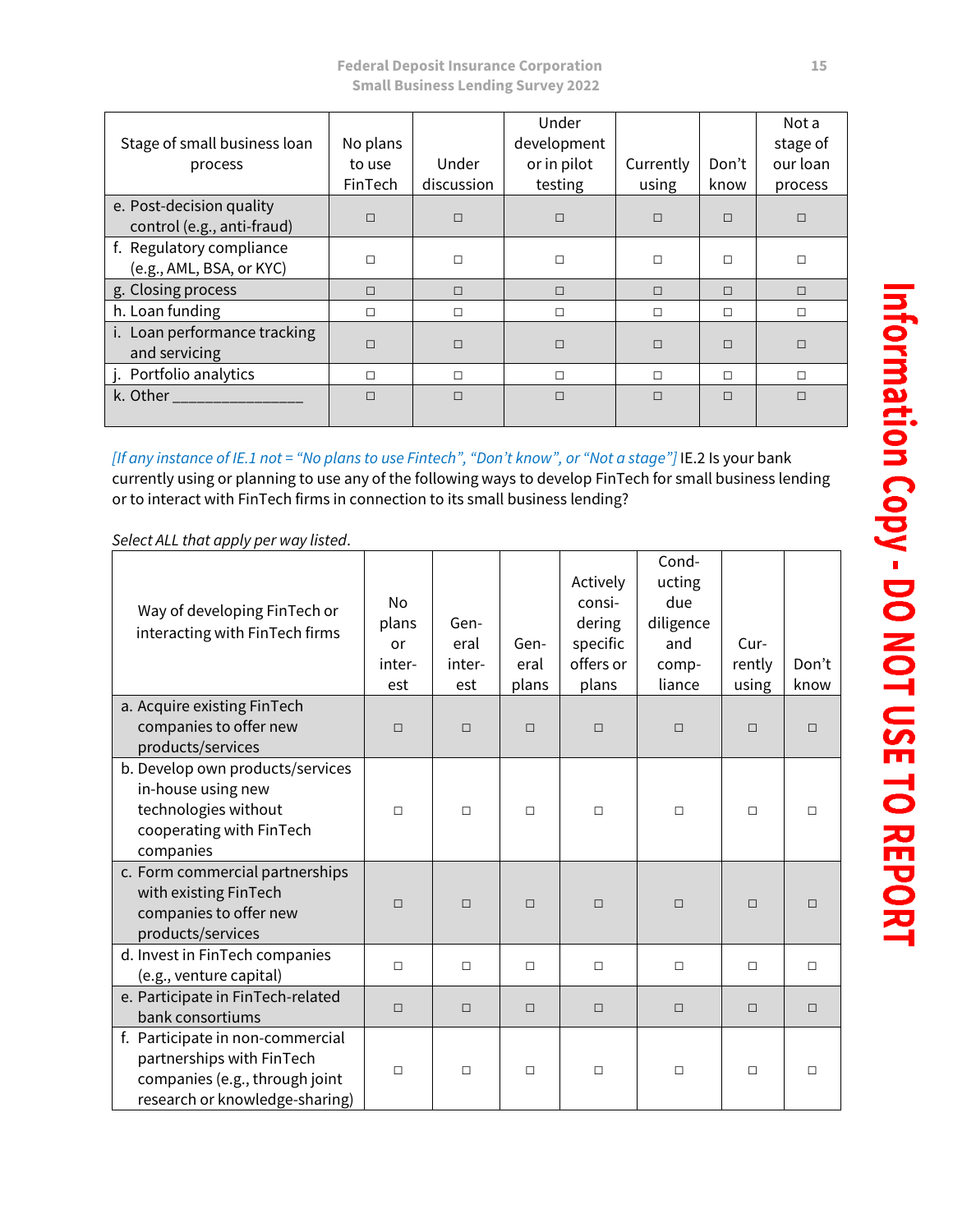| Way of developing FinTech or<br>interacting with FinTech firms | No<br>plans<br>or<br>inter-<br>est | Gen-<br>eral<br>inter-<br>est | Gen-<br>eral<br>plans | Actively<br>consi-<br>dering<br>specific<br>offers or<br>plans | Cond-<br>ucting<br>due<br>diligence<br>and<br>comp-<br>liance | Cur-<br>rently<br>using | Don't<br>know |
|----------------------------------------------------------------|------------------------------------|-------------------------------|-----------------------|----------------------------------------------------------------|---------------------------------------------------------------|-------------------------|---------------|
| g. Set-up/sponsor FinTech<br>incubators/accelerators           | $\Box$                             | $\Box$                        | $\Box$                | $\Box$                                                         | $\Box$                                                        | $\Box$                  | □             |
| h. Other                                                       | П                                  | П                             | $\Box$                | $\Box$                                                         | $\Box$                                                        | $\Box$                  | П             |

IE.3 To what extent are each of the following factors a concern that limits or discourages your bank from using FinTech or more FinTech than current levels in your bank's small business lending, including both externally and internally developed FinTech?

*Select only ONE option for each factor.*

|                | Factor                                                                            | Not a<br>concern | Small<br>concern | Moderate<br>concern | Large<br>concern | Very large<br>concern | Don't<br>know |
|----------------|-----------------------------------------------------------------------------------|------------------|------------------|---------------------|------------------|-----------------------|---------------|
| a.             | Compliance/regulatory risk                                                        | $\Box$           | $\Box$           | $\Box$              | $\Box$           | $\Box$                | $\Box$        |
| b.             | Cost (e.g., integrating with<br>legacy IT systems, investing in<br>human capital) | $\Box$           | $\Box$           | П                   | П                | П                     |               |
| $\mathsf{C}$ . | Cybersecurity risk                                                                | $\Box$           | $\Box$           | $\Box$              | $\Box$           | $\Box$                | $\Box$        |
| d.             | Don't want to share data with<br>third parties                                    | П                | $\Box$           | П                   | П                | $\Box$                | П             |
| $e_{1}$        | Lack of awareness of relevant<br>technology                                       | $\Box$           | $\Box$           | $\Box$              | $\Box$           | $\Box$                | П             |
| f.             | Lack of perceived benefit to my<br>bank's current business model                  | $\Box$           | $\Box$           | П                   | П                | П                     | п             |
| g.             | Reputational risk                                                                 | $\Box$           | $\Box$           | $\Box$              | $\Box$           | $\Box$                | П             |
| h.             | Other $\_\_$                                                                      | $\Box$           | $\Box$           | П                   | П                | П                     | П             |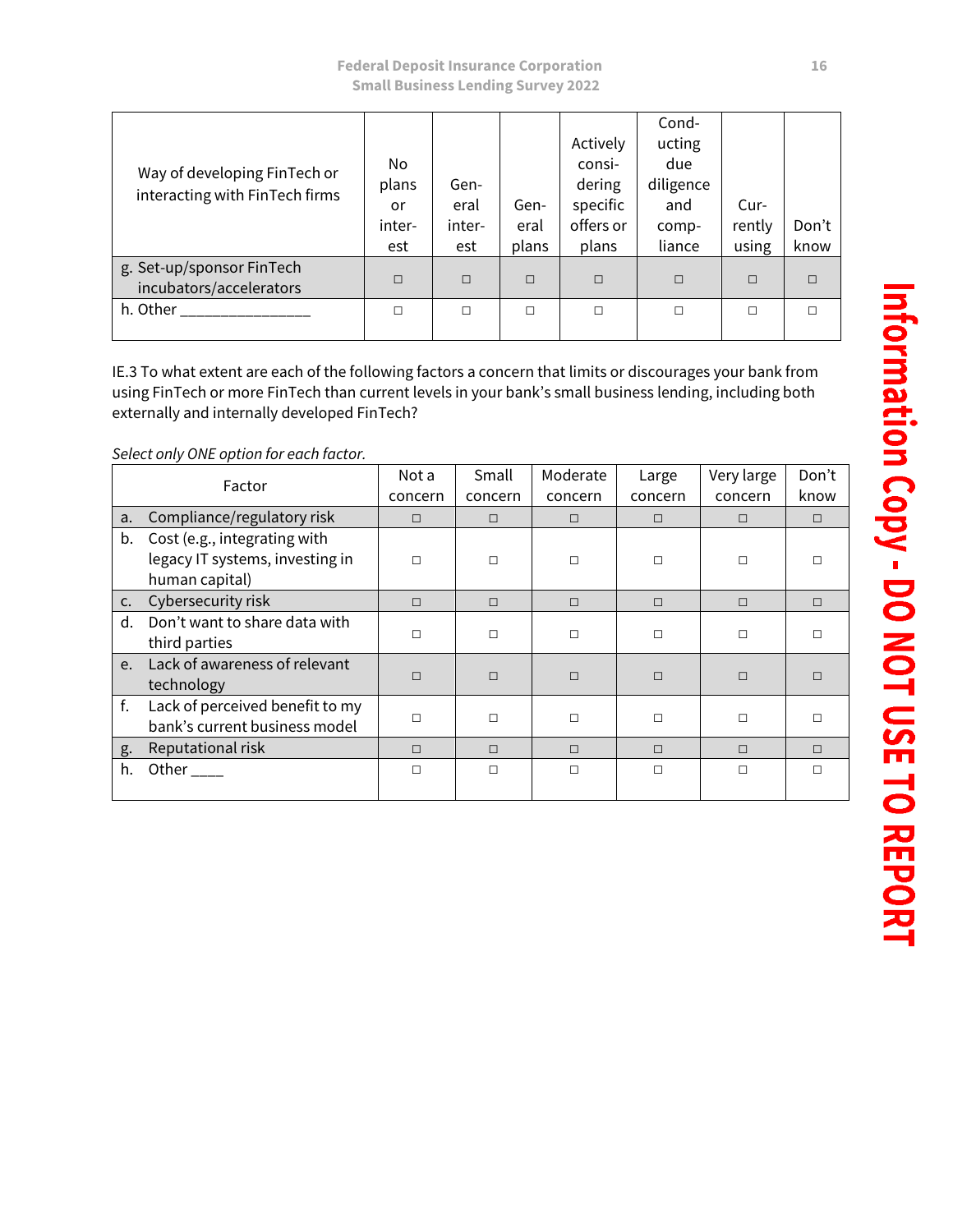# <span id="page-23-0"></span>**II. Small Business Markets and Competition**

# <span id="page-23-1"></span>IIA. Lending Markets & Practices

### **About This Section**

In the Screeners section, your bank's answer to S5, Top Small Business Lending Product, indicated that its highest-volume small business lending product is *[Insert PRODUCT]*, excluding credit cards and government-guaranteed products.

In this section, we ask about your bank's geographic market for *[Insert PRODUCT]* to small businesses and the practices that your bank uses within this market to generate and maintain small business lending relationships. By "geographic market" we mean the physical area or areas where your small business borrowing customers for a *[Insert PRODUCT]* are generally located.

**Important Note:** If your bank answered "No" to question IA.1, then your institution will not be asked to answer any of the questions here nor any remaining questions in Sections I, II, and III. Please go directly to Section IVA (page 29).

IIA.1 Generally speaking, how far in miles from your bank's physical locations (such as branches or loan production offices) does your geographic market for *[Insert PRODUCT]* to small businesses extend? *Select only ONE.*

- o Less than 1 mile
- $\circ$  1 to less than 2 miles
- o 2 to less than 3 miles
- o 3 to less than 5 miles
- o 5 to less than 10 miles
- o 10 to less than 20 miles
- $\circ$  20 or more miles (specify
- o My bank doesn't lend based on our physical locations
- o Don't know

IIA.2 How important are each of the following potential problems in determining why your bank tends to lend within its geographic market for *[Insert PRODUCT]* to small businesses?

|    | Potential problem                                                                                                      | Very low<br>importa-<br>nce | Low<br>importa-<br>nce | Moderate<br>importa-<br>nce | High<br>importa-<br>nce | Very high<br>importa-<br>nce | Don't<br>know |
|----|------------------------------------------------------------------------------------------------------------------------|-----------------------------|------------------------|-----------------------------|-------------------------|------------------------------|---------------|
| a. | It is too difficult for loan<br>decision-makers to know local<br>economic conditions outside<br>this geographic market | $\Box$                      | П                      | $\Box$                      |                         | П                            |               |

### *Select only ONE option for each potential problem*.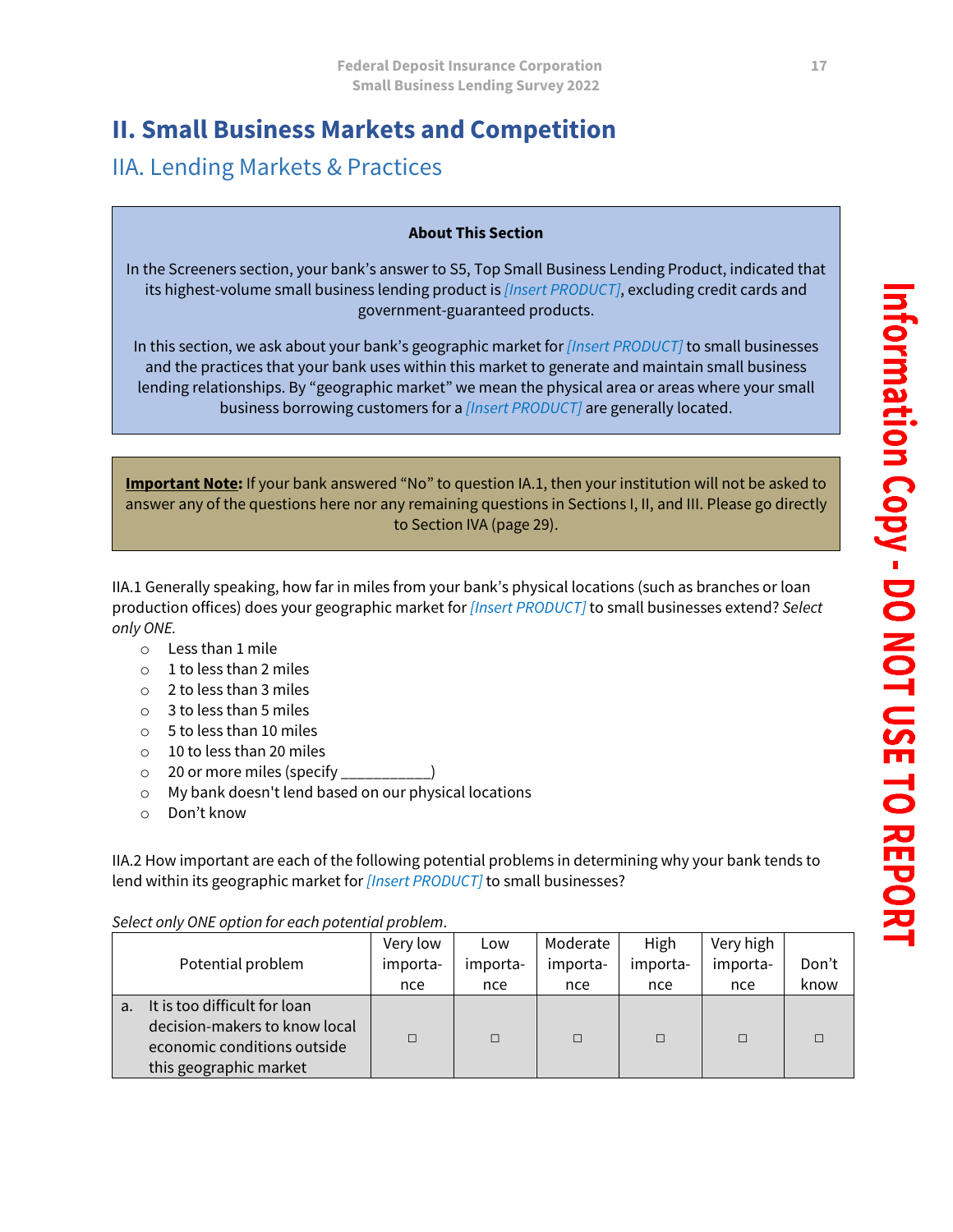|    |                                                                                                                                                                                                   | Very low | Low      | Moderate | High     | Very high |        |
|----|---------------------------------------------------------------------------------------------------------------------------------------------------------------------------------------------------|----------|----------|----------|----------|-----------|--------|
|    | Potential problem                                                                                                                                                                                 | importa- | importa- | importa- | importa- | importa-  | Don't  |
|    |                                                                                                                                                                                                   | nce      | nce      | nce      | nce      | nce       | know   |
| b. | It is too difficult to get<br>potential small business<br>borrowers outside this<br>geographic market to apply for<br>loans with our bank due to lack<br>of referrals or other sourcing<br>issues | $\Box$   | $\Box$   | □        | $\Box$   | $\Box$    | $\Box$ |
| C. | It is too difficult to verify<br>information about applicants<br>outside this geographic market                                                                                                   | $\Box$   | $\Box$   | $\Box$   | $\Box$   | $\Box$    | $\Box$ |
| d. | It is too difficult to develop a<br>deposit relationship with small<br>business borrowers outside<br>this geographic market                                                                       | $\Box$   | $\Box$   | $\Box$   | $\Box$   | $\Box$    | $\Box$ |
| e. | <b>Potential small business</b><br>borrowers outside this<br>geographic market are<br>generally too difficult to<br>monitor                                                                       | $\Box$   | $\Box$   | $\Box$   | $\Box$   | $\Box$    | $\Box$ |
| f. | Potential small business<br>borrowers outside this<br>geographic market are too<br>distant or difficult to physically<br>visit                                                                    | $\Box$   | $\Box$   | □        | □        | $\Box$    | $\Box$ |
| g. | <b>Potential small business</b><br>borrowers outside this<br>geographic market prefer to<br>borrow from banks with<br>branches closer to them                                                     | $\Box$   | $\Box$   | $\Box$   | $\Box$   | $\Box$    | $\Box$ |
| h. | There are very few potential<br>small business borrowers<br>immediately outside this<br>geographic market                                                                                         | $\Box$   | $\Box$   | $\Box$   | $\Box$   | $\Box$    | $\Box$ |
| i. | There is not much demand<br>from small business borrowers<br>immediately outside this<br>geographic market                                                                                        | $\Box$   | $\Box$   | $\Box$   | $\Box$   | $\Box$    | $\Box$ |
| j. | Outside of this distance our<br>branches are no longer located<br>within specific<br>geographic/political<br>boundaries (e.g., county or<br>MSA)                                                  | $\Box$   | $\Box$   | □        | □        | $\Box$    | $\Box$ |
| k. | Other $\_{$                                                                                                                                                                                       | $\Box$   | $\Box$   | $\Box$   | $\Box$   | $\Box$    | $\Box$ |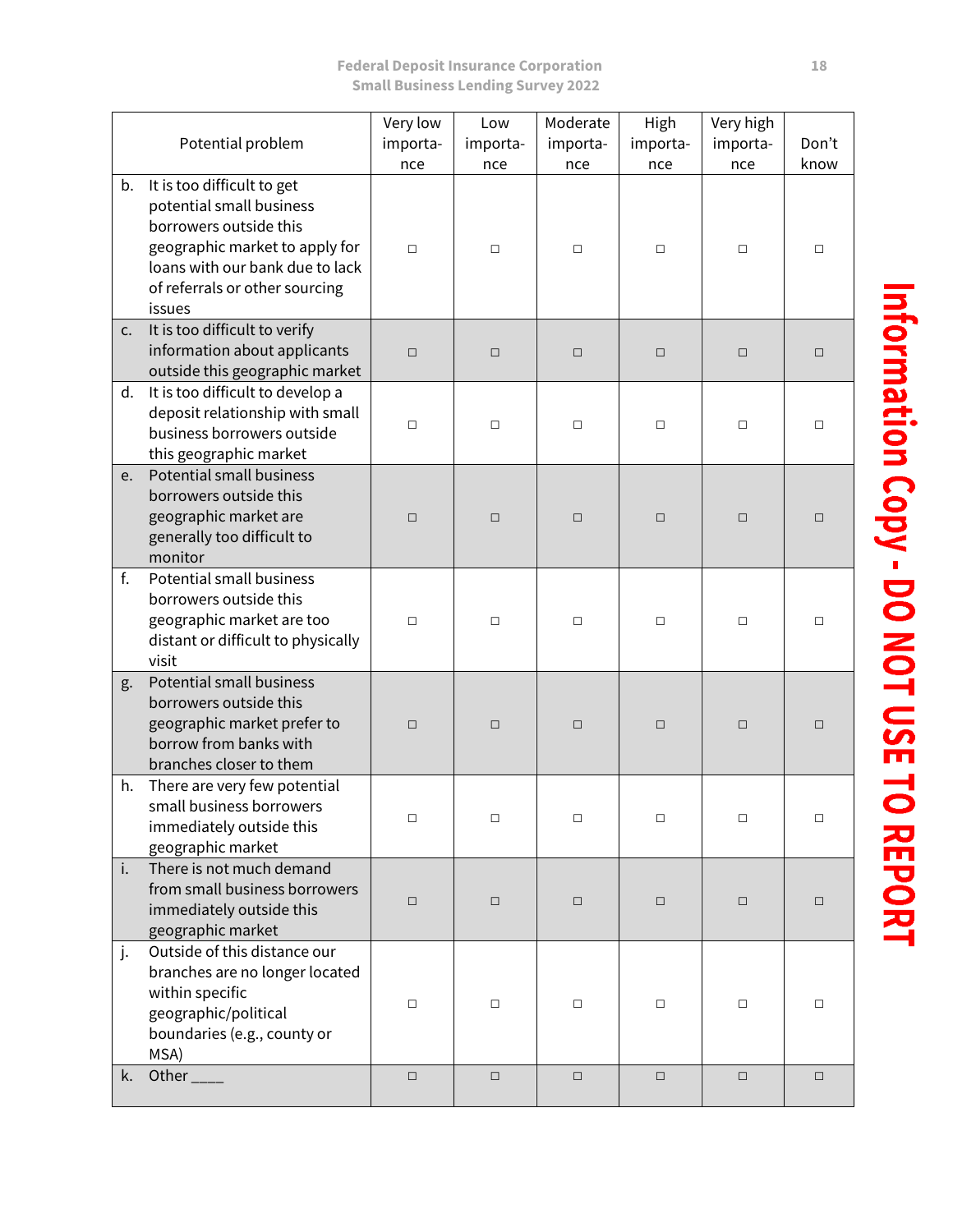| Location or means                                                                               | Consult with<br>a loan officer<br>about<br>appropriate<br>products | Submit<br>formal<br>application | Submit<br>financial<br>statements and<br>other<br>documents | Sign<br>documents<br>for<br>approved<br>loan | Don't use this<br>location or<br>means for any<br>of these steps |
|-------------------------------------------------------------------------------------------------|--------------------------------------------------------------------|---------------------------------|-------------------------------------------------------------|----------------------------------------------|------------------------------------------------------------------|
| a. At a physical<br>location of your<br>bank (such as a<br>branch or loan<br>production office) | $\Box$                                                             | $\Box$                          | $\Box$                                                      | $\Box$                                       | $\Box$                                                           |
| b. Through an on-site<br>visit by bank staff                                                    | $\Box$                                                             | $\Box$                          | $\Box$                                                      | $\Box$                                       | $\Box$                                                           |
| c. Over email, file<br>transfer, fax,<br>telephone, or video-<br>conference                     | $\Box$                                                             | $\Box$                          | $\Box$                                                      | П                                            | $\Box$                                                           |
| d. Online via website<br>or app                                                                 | П                                                                  | $\Box$                          | П                                                           | П                                            | □                                                                |

IIA.3 For each of the following locations or means, which loan application step(s) can be completed by small business borrowers for a *[Insert PRODUCT]*? *Select ALL that may apply for each location or means.*

IIA.4 How valuable do you consider each of the following methods of communication between bank staff and current or potential borrowers for generating and maintaining small business lending relationships for *[Insert PRODUCT]*? Please answer for both methods your bank uses and methods your bank does not use. *Select only ONE option for each method.*

| Method of communication                                                                            | Not at all<br>valuable | Somewhat<br>valuable | Moderately<br>valuable | Very<br>valuable | Extremely<br>valuable | Don't<br>know |
|----------------------------------------------------------------------------------------------------|------------------------|----------------------|------------------------|------------------|-----------------------|---------------|
| a. In-person conversation<br>at branches and loan<br>production offices                            | П                      | $\Box$               | $\Box$                 |                  | П                     |               |
| b. On-site visit by bank staff                                                                     | П                      |                      | $\Box$                 |                  |                       |               |
| c. Contact by bank staff<br>using email, file transfer,<br>fax, telephone, or video-<br>conference | П                      | $\Box$               | $\Box$                 |                  | $\Box$                |               |
| d. Online via website or app                                                                       |                        |                      | П                      |                  |                       |               |

IIA.5 Which of the following practices does your bank use to generate and maintain small business lending relationships for *[Insert PRODUCT]*? *Select only ONE option for each practice.*

|             |                                                                        |         | My bank  |       |
|-------------|------------------------------------------------------------------------|---------|----------|-------|
|             | Practice                                                               | My bank | does not | Don't |
|             |                                                                        | uses    | use      | know  |
|             | <b>Staff Interactions with Borrowers</b>                               |         |          |       |
|             | a. Employ dedicated staff to assist potential small business borrowers | $\Box$  | П        |       |
| $b_{\cdot}$ | Encourage knowledgeable staff to regularly share expertise with        |         |          |       |
|             | existing borrowers                                                     |         | г        |       |
|             | Have staff engage in off-premises social engagements with              |         |          |       |
|             | borrowers (e.g., dinners or golf outings)                              |         |          |       |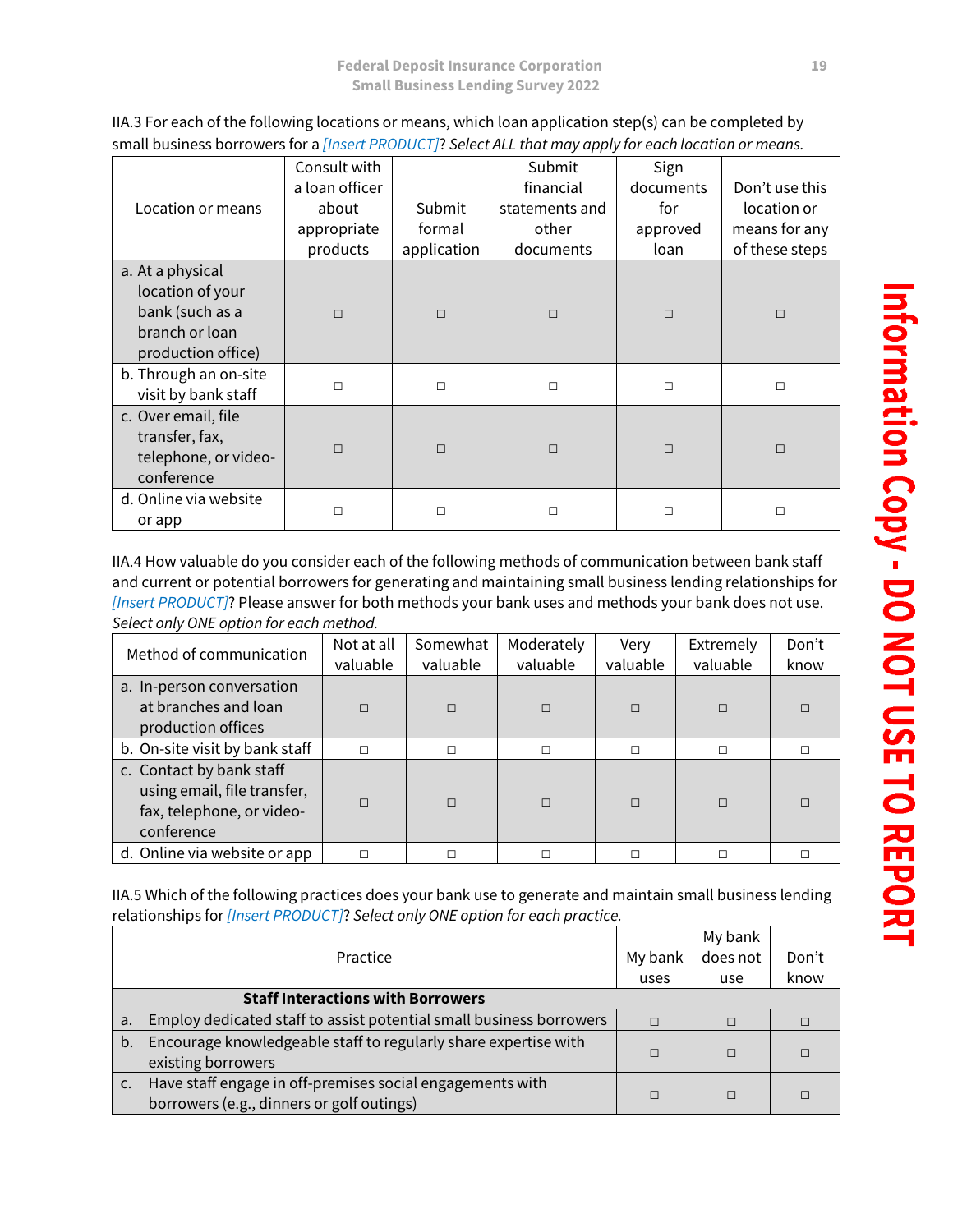|           | Practice                                                                                                                   | My bank<br>uses | My bank<br>does not<br>use | Don't<br>know |
|-----------|----------------------------------------------------------------------------------------------------------------------------|-----------------|----------------------------|---------------|
| d.        | Host or sponsor educational workshops for existing or potential<br>borrowers                                               | $\Box$          | $\Box$                     | $\Box$        |
| е.        | Maintain long term consistency in assignment of loan officers or<br>other staff to borrowers                               | $\Box$          | $\Box$                     | $\Box$        |
| f.        | Request that staff actively develop relationships that accumulate<br>knowledge about borrowers' distinct circumstances     | $\Box$          | $\Box$                     | $\Box$        |
| g.        | Other                                                                                                                      | $\Box$          | $\Box$                     | $\Box$        |
|           | <b>External Sources &amp; Outreach</b>                                                                                     |                 |                            |               |
| h.        | Attend conventions, industry events, or trade shows                                                                        | $\Box$          | □                          | $\Box$        |
| i.        | Paid advertising                                                                                                           | $\Box$          | $\Box$                     | $\Box$        |
| j.        | Participate in community involvement and service (e.g., board<br>participation, networking events, and other sponsorships) | $\Box$          | П                          | $\Box$        |
| k.        | Rely on customer referrals ("word of mouth")                                                                               | $\Box$          | $\Box$                     | $\Box$        |
| l.        | Rely on professional referrals from local accountants, attorneys, or<br>other "centers of influence"                       | $\Box$          | $\Box$                     | $\Box$        |
| m.        | Use brokers or engage in indirect lending                                                                                  | $\Box$          | $\Box$                     | □             |
| n.        | Use lead generators or purchase lists of prospective clients                                                               | $\Box$          | $\Box$                     | $\Box$        |
| 0.        | Other                                                                                                                      | $\Box$          | $\Box$                     | $\Box$        |
|           | <b>Borrower Services &amp; Convenience</b>                                                                                 |                 |                            |               |
| p.        | Accept walk-ins                                                                                                            | $\Box$          | $\Box$                     | $\Box$        |
| q.        | Offer card payment processing                                                                                              | $\Box$          | $\Box$                     | $\Box$        |
| r.        | Offer cash transfer services or payment systems                                                                            | $\Box$          | $\Box$                     | $\Box$        |
| S.        | Offer check cashing services                                                                                               | $\Box$          | $\Box$                     | $\Box$        |
| t.        | Offer a mobile app                                                                                                         | $\Box$          | $\Box$                     | $\Box$        |
| u.        | Offer payroll services                                                                                                     | $\Box$          | $\Box$                     | $\Box$        |
| v.        | Offer remote deposit capture                                                                                               | $\Box$          | $\Box$                     | $\Box$        |
| W.        | Open new branches or loan offices in locations convenient for<br>current or potential borrowers                            | $\Box$          | $\Box$                     | $\Box$        |
| x.        | Provide business hours longer than 9am to 5pm                                                                              | $\Box$          | $\Box$                     | $\Box$        |
| <b>y.</b> | Other                                                                                                                      | $\Box$          | $\Box$                     | $\Box$        |

IIA.6 How valuable do you consider each of the following practices in terms of their ability to generate and maintain small business lending relationships for *[Insert PRODUCT]*? Please answer for both practices your bank uses and practices your bank does not use. *Select only ONE option for each practice*.

| Practice                                     | Not at all | Somewhat | Moderately | Verv     | Extremely | Don't  |
|----------------------------------------------|------------|----------|------------|----------|-----------|--------|
|                                              | valuable   | valuable | valuable   | valuable | valuable  | know   |
| [Programmer's note:<br>Repeat IIA.5 options] |            |          | $\Box$     | □        |           | $\Box$ |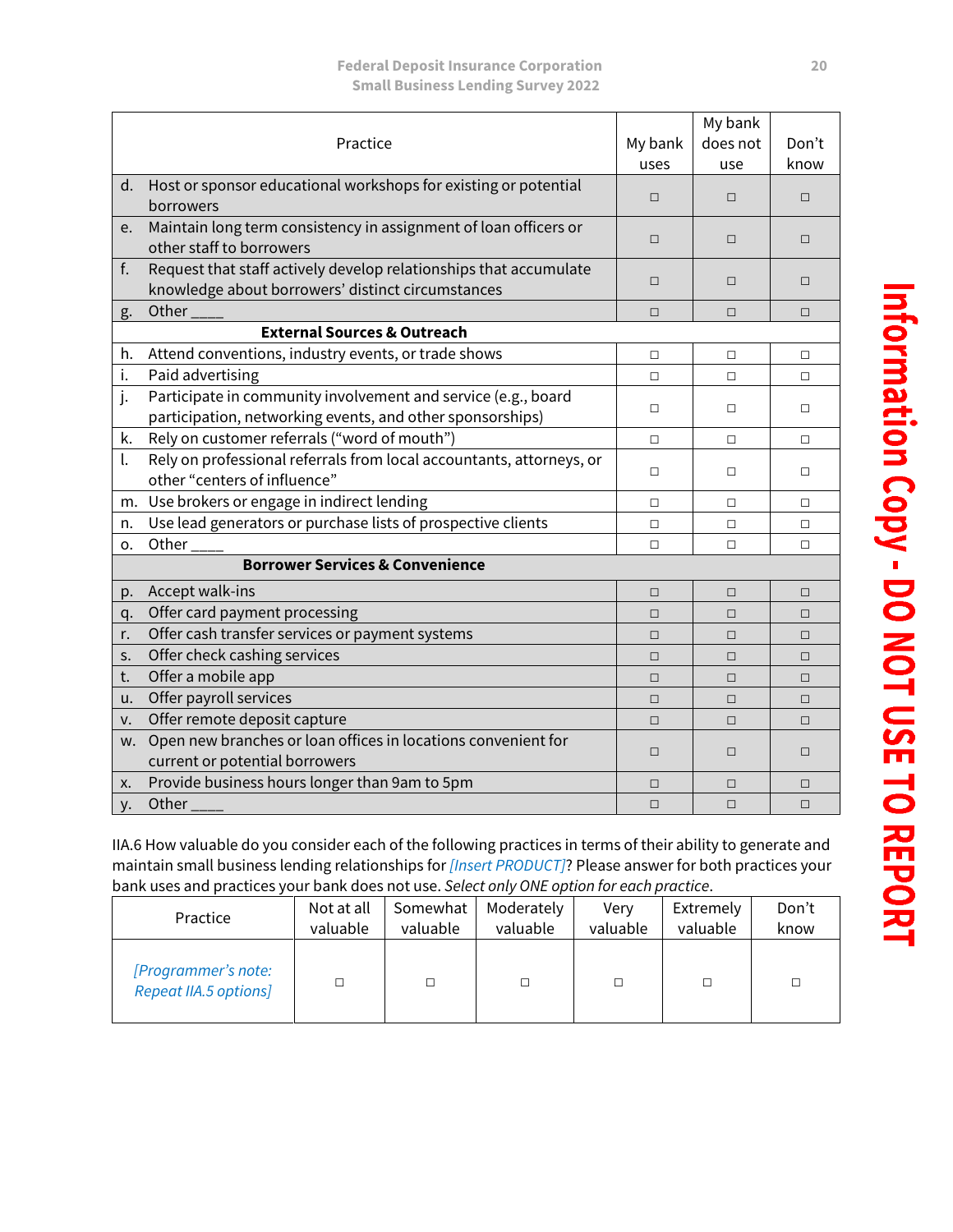# <span id="page-27-0"></span>IIB. Competitors and Competitive Advantages

### **About This Section**

In this section, we ask about your bank's competitors for small business lending, and whether your bank or your competitors have an advantage in different areas related to small business lending. By "advantage" we mean being in a more favorable position to conduct small business lending for the particular area.

### *Small Business*

We understand that your bank's internal definition for small business lending may differ from the definitions used by other banks and from regulatory definitions (for example, those used by the Call Report, the Community Reinvestment Act, or the Small Business Administration).

For this survey we ask that you use your bank's own formal or informal definitions for what it considers a "small business." This includes the possibility that your bank considers all of its business borrowers to be small businesses, or the possibility that your bank has multiple divisions that serve small businesses.

**Important Note:** If your bank answered "No" to question IA.1, then your institution will not be asked to answer any of the questions here nor any remaining questions in Sections I, II, and III. Please go directly to Section IVA (page 29).

IIB.1 How often does your bank compete with each of these financial institutions for small business borrowers? **Exclude** any competition based solely on PPP loans.

|               |                                                      | Never  |        |        | Most of |        |
|---------------|------------------------------------------------------|--------|--------|--------|---------|--------|
|               | Financial institution                                | or     | Some-  |        | the     | Don't  |
|               |                                                      | rarely | times  | Often  | time    | know   |
|               | Local Banks (with a branch or loan office in your    |        |        |        |         |        |
|               | market)                                              |        |        |        |         |        |
| a.            | Small banks with local presence (less than \$1       |        |        |        |         |        |
|               | billion in assets)                                   | $\Box$ | $\Box$ | $\Box$ | $\Box$  | $\Box$ |
| b.            | Mid-sized banks with local presence (\$1 billion to  | $\Box$ | $\Box$ | $\Box$ | $\Box$  | $\Box$ |
|               | \$10 billion in assets)                              |        |        |        |         |        |
| $C_{\bullet}$ | Large banks with local presence (\$10 billion to     |        |        |        |         |        |
|               | \$250 billion in assets)                             | $\Box$ | $\Box$ | $\Box$ | $\Box$  | $\Box$ |
| d.            | Very large banks with local presence (\$250+ billion |        |        |        |         |        |
|               | in assets)                                           | $\Box$ | $\Box$ | $\Box$ | $\Box$  | $\Box$ |
|               | Non-local Banks (with no branch or loan office in    |        |        |        |         |        |
|               | your market)                                         |        |        |        |         |        |
| e.            | Small banks with no local presence (less than \$1    |        |        |        |         |        |
|               | billion in assets)                                   | п      | П      | П      | П       | П      |

### *Select only ONE option for each financial institution.*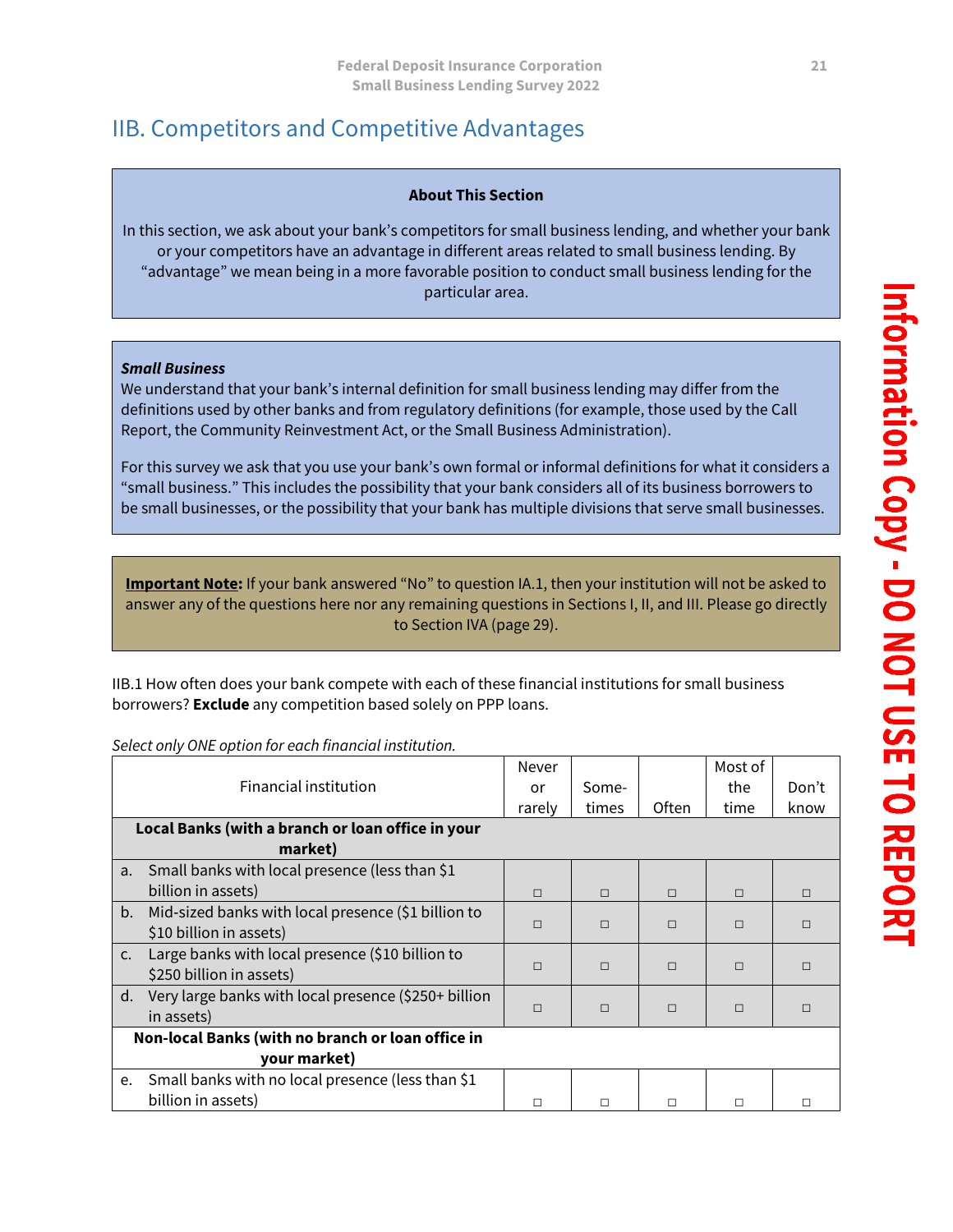|    | <b>Financial institution</b>                                                      | Never<br>or<br>rarely | Some-<br>times | Often  | Most of<br>the<br>time | Don't<br>know |
|----|-----------------------------------------------------------------------------------|-----------------------|----------------|--------|------------------------|---------------|
| f. | Mid-sized banks with no local presence (\$1 billion<br>to \$10 billion in assets) | $\Box$                | $\Box$         | $\Box$ | $\Box$                 | $\Box$        |
| g. | Large banks with no local presence (\$10 to \$250<br>billion in assets            | $\Box$                | $\Box$         | $\Box$ | $\Box$                 | П             |
| h. | Very large banks with no local presence (\$250+<br>billion in assets)             | $\Box$                | $\Box$         | $\Box$ | $\Box$                 | $\Box$        |
|    | <b>Non-bank Institutions</b>                                                      |                       |                |        |                        |               |
|    | Credit card issuer                                                                | $\Box$                | $\Box$         | $\Box$ | $\Box$                 | $\Box$        |
|    | Credit unions                                                                     | $\Box$                | $\Box$         | П      | $\Box$                 | $\Box$        |
| k. | Non-bank online lenders                                                           | $\Box$                | $\Box$         | П      | $\Box$                 | $\Box$        |
|    | Other financing companies                                                         | $\Box$                | $\Box$         | $\Box$ | $\Box$                 | $\Box$        |
|    | m. Other                                                                          | П                     | $\Box$         | П      | $\Box$                 | $\Box$        |

IIB.2 Compared to your **general field of competitors** that you just noted, do your competitors or does your bank have an advantage in each of the following general areas for small business lending?

*Select only ONE option for each area.* 

| General area                                                                                                                                                                                             | Comp-<br>etitors<br>have big<br>advan-<br>tage | Comp-<br>etitors<br>have<br>advan-<br>tage | Neither my<br>bank nor<br>top<br>competitor<br>has<br>advantage | My<br>bank<br>has<br>advan-<br>tage | My<br>bank<br>has big<br>advan-<br>tage | Don't<br>know |
|----------------------------------------------------------------------------------------------------------------------------------------------------------------------------------------------------------|------------------------------------------------|--------------------------------------------|-----------------------------------------------------------------|-------------------------------------|-----------------------------------------|---------------|
| a. Convenience                                                                                                                                                                                           |                                                |                                            |                                                                 |                                     |                                         |               |
| Examples: Breadth of credit and other<br>services offered; convenience and number                                                                                                                        | $\Box$                                         | $\Box$                                     | $\Box$                                                          | $\Box$                              | $\Box$                                  | $\Box$        |
| of locations                                                                                                                                                                                             |                                                |                                            |                                                                 |                                     |                                         |               |
| b. Customer-facing technology<br>Examples: Online and mobile services;<br>remote deposit capture; chatbots or other<br>interactive technologies                                                          | $\Box$                                         | $\Box$                                     | $\Box$                                                          | $\Box$                              | $\Box$                                  | П             |
| c. Customer service<br>Examples: Established relationships<br>between borrowers and your staff;<br>personal attention given to borrowers;<br>quality of your staff including experience<br>and knowledge | $\Box$                                         | П                                          | $\Box$                                                          | $\Box$                              | $\Box$                                  | П             |
| d. Interest rates and pricing<br>Examples: Interest rates; pricing of fees;<br>term structure; flexibility in pricing or loan<br>structure                                                               | $\Box$                                         | П                                          | $\Box$                                                          | $\Box$                              | $\Box$                                  | П             |
| e. Lending flexibility<br>Examples: Ability or willingness to lend to<br>marginal borrowers; flexibility in collateral                                                                                   | $\Box$                                         | $\Box$                                     | $\Box$                                                          | $\Box$                              | $\Box$                                  | $\Box$        |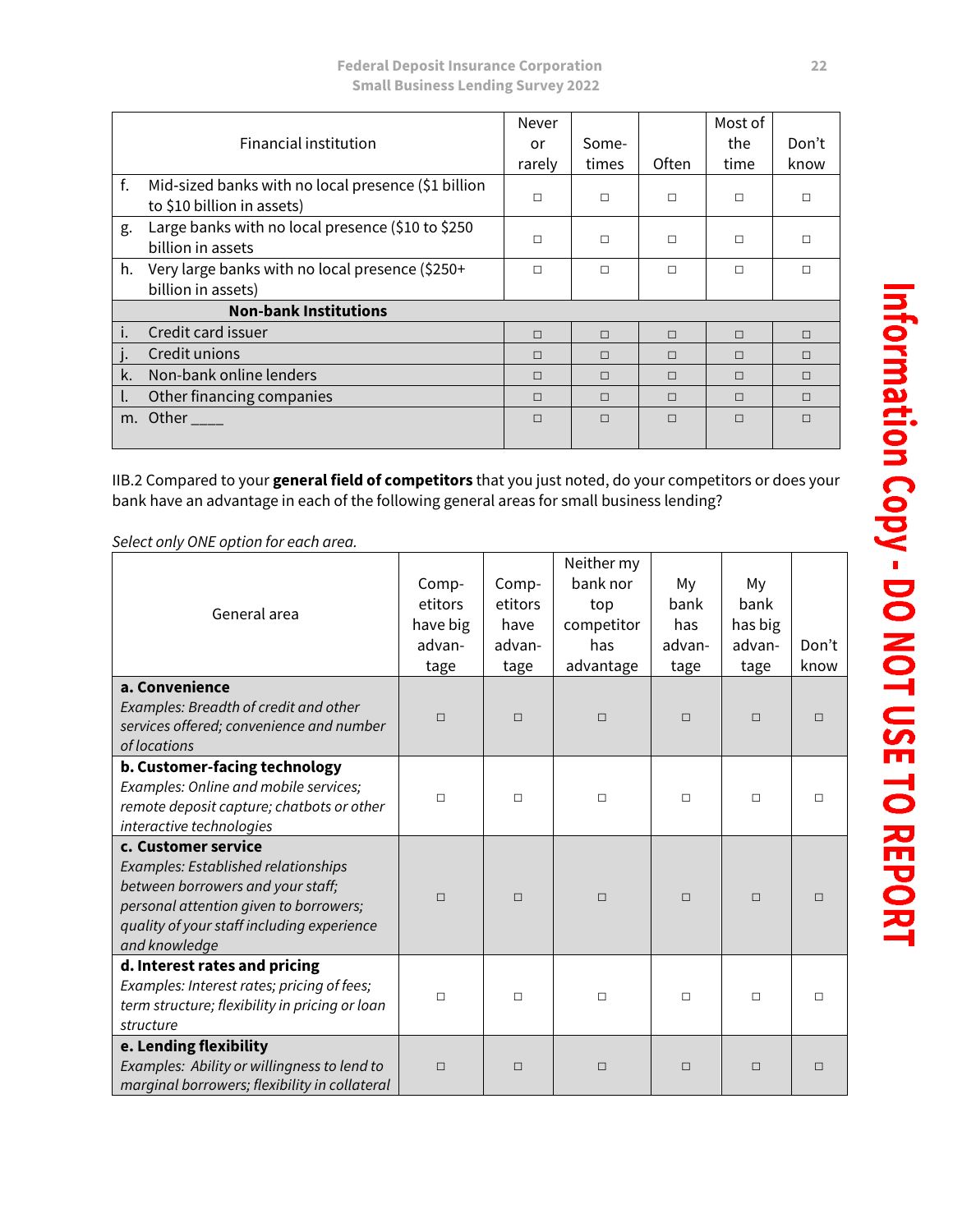| General area                                                                                                                                                            | Comp-<br>etitors<br>have big<br>advan-<br>tage | Comp-<br>etitors<br>have<br>advan-<br>tage | Neither my<br>bank nor<br>top<br>competitor<br>has<br>advantage | My<br>bank<br>has<br>advan-<br>tage | My<br>bank<br>has big<br>advan-<br>tage | Don't<br>know |
|-------------------------------------------------------------------------------------------------------------------------------------------------------------------------|------------------------------------------------|--------------------------------------------|-----------------------------------------------------------------|-------------------------------------|-----------------------------------------|---------------|
| requirements; willingness to accept                                                                                                                                     |                                                |                                            |                                                                 |                                     |                                         |               |
| alternative forms of documentation                                                                                                                                      |                                                |                                            |                                                                 |                                     |                                         |               |
| f. Outreach, sourcing, and<br>reputation<br>Examples: Paid advertising; positive<br>reputation; referral network; staff<br>knowledge of potential borrowers             | $\Box$                                         | $\Box$                                     | $\Box$                                                          | $\Box$                              | $\Box$                                  |               |
| g. Risk management and cost control<br>Examples: Ability to accurately assess<br>lending risk; ability to monitor borrowers;<br>ability to diversify risk; cost control | $\Box$                                         | $\Box$                                     | $\Box$                                                          | $\Box$                              | $\Box$                                  |               |
| h. Speed of service<br>Examples: Decision or funding speed                                                                                                              | $\Box$                                         | П                                          | $\Box$                                                          | $\Box$                              | $\Box$                                  |               |

IIB.3 Compared to your **general field of competitors** that you just noted, do your competitors or does your bank have an advantage in each of the following **specific** areas for small business lending?

*Select only ONE option for each area.*

| Area                                                              | Comp-<br>etitors<br>have big<br>advanta<br>ge | Comp-<br>etitors<br>have<br>advantag<br>e | Neither my<br>bank nor top<br>competitor<br>has<br>advantage | My bank<br>has<br>advant-<br>age | My<br>bank<br>has big<br>advant-<br>age | Don't<br>know |
|-------------------------------------------------------------------|-----------------------------------------------|-------------------------------------------|--------------------------------------------------------------|----------------------------------|-----------------------------------------|---------------|
| Credit products offered<br>a.                                     | $\Box$                                        | $\Box$                                    | $\Box$                                                       | $\Box$                           | $\Box$                                  | $\Box$        |
| b. Breadth of other services offered<br>besides credit products   | $\Box$                                        | $\Box$                                    | $\Box$                                                       | $\Box$                           | $\Box$                                  | $\Box$        |
| c. Established relationships<br>between borrowers and staff       | $\Box$                                        | $\Box$                                    | $\Box$                                                       | $\Box$                           | $\Box$                                  | $\Box$        |
| d. Flexibility in collateral<br>requirements                      | $\Box$                                        | $\Box$                                    | $\Box$                                                       | $\Box$                           | $\Box$                                  | $\Box$        |
| e. Flexibility in pricing or loan<br>structure                    | $\Box$                                        | $\Box$                                    | $\Box$                                                       | $\Box$                           | $\Box$                                  | $\Box$        |
| Willingness to accept alternative<br>f.<br>forms of documentation | $\Box$                                        | $\Box$                                    | $\Box$                                                       | $\Box$                           | $\Box$                                  | $\Box$        |
| g. Ability to accurately assess<br>lending risk                   | $\Box$                                        | $\Box$                                    | $\Box$                                                       | $\Box$                           | $\Box$                                  | $\Box$        |
| h. Ability or willingness to lend to<br>marginal borrowers        | $\Box$                                        | $\Box$                                    | $\Box$                                                       | $\Box$                           | $\Box$                                  | $\Box$        |
| Decision speed<br>Ι.                                              | $\Box$                                        | $\Box$                                    | $\Box$                                                       | $\Box$                           | $\Box$                                  | □             |
| Funding speed                                                     | $\Box$                                        | $\Box$                                    | $\Box$                                                       | $\Box$                           | $\Box$                                  | $\Box$        |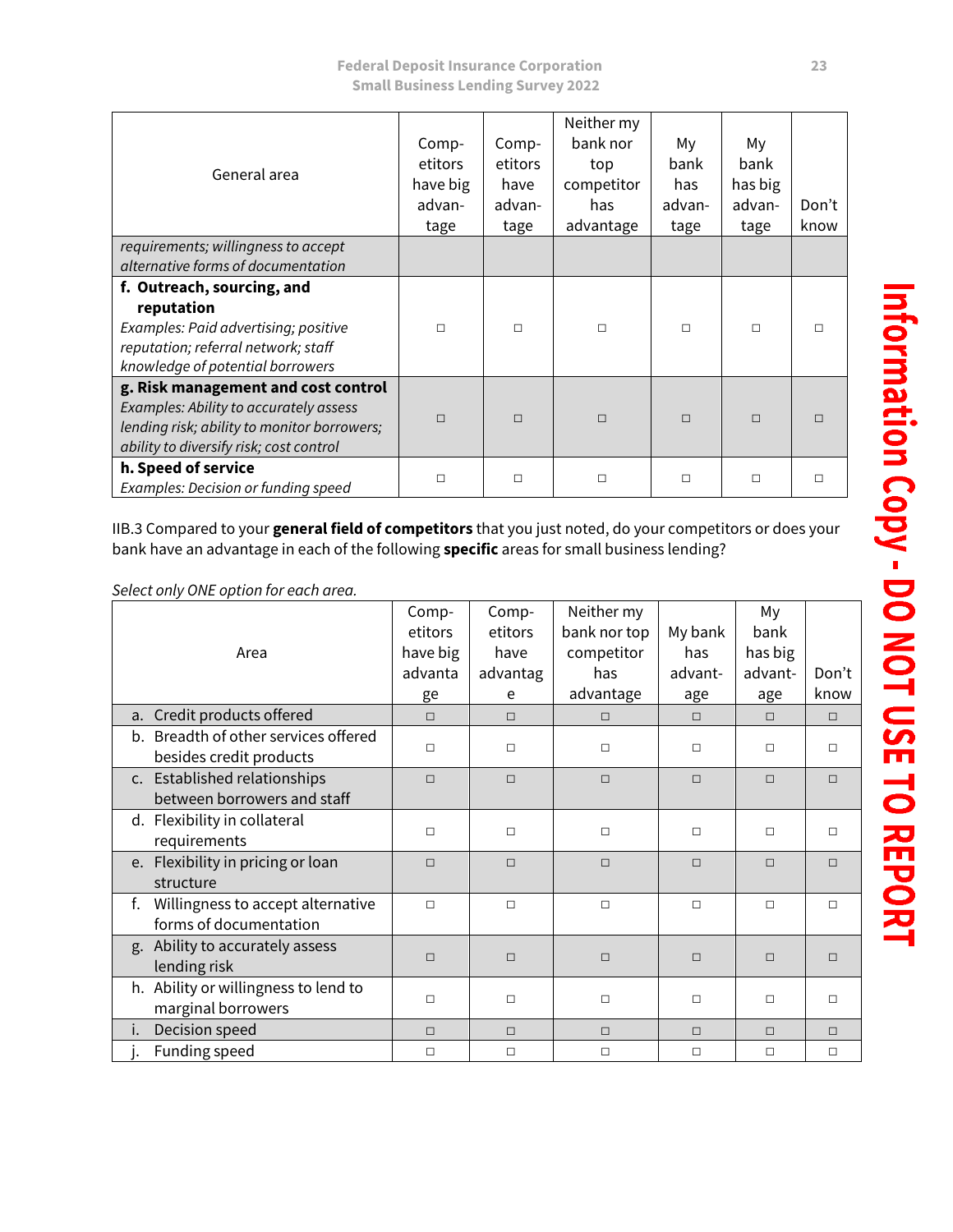### IIB.4 In your opinion, from the **perspective of your bank's existing and potential small business borrowers**, how important are each of the following areas?

|    | Area                   | Very low<br>importance | Low<br>importance | Moderate<br>importance | High<br>importance | Very high<br>importance | Don't<br>know |
|----|------------------------|------------------------|-------------------|------------------------|--------------------|-------------------------|---------------|
|    | a. Convenience         | П                      | $\Box$            | $\Box$                 | п                  | П                       | $\Box$        |
|    | b. Customer-facing     | $\Box$                 | $\Box$            | $\Box$                 | П                  | $\Box$                  | $\Box$        |
|    | technology             |                        |                   |                        |                    |                         |               |
|    | c. Customer service    | $\Box$                 | $\Box$            | $\Box$                 | $\Box$             | $\Box$                  | $\Box$        |
|    | d. Interest rates and  | $\Box$                 | $\Box$            | $\Box$                 | П                  | $\Box$                  | $\Box$        |
|    | pricing                |                        |                   |                        |                    |                         |               |
|    | e. Lending flexibility | $\Box$                 | $\Box$            | $\Box$                 | $\Box$             | $\Box$                  | $\Box$        |
| f. | Outreach, sourcing,    | $\Box$                 | $\Box$            | □                      |                    | $\Box$                  | П             |
|    | and reputation         |                        |                   |                        |                    |                         |               |
|    | g. Risk management     | $\Box$                 | $\Box$            | □                      |                    | $\Box$                  | $\Box$        |
|    | and cost control       |                        |                   |                        | П                  |                         |               |
|    | h. Speed of service    | $\Box$                 | $\Box$            | $\Box$                 | □                  | $\Box$                  |               |

*By "important," we mean that this is "something that you believe small business borrowers care about" when they are looking for a loan. Select only ONE option for each area.*

*The following questions ask about the general advantages of different types of financial institutions in small business lending. Please answer based on your understanding of small business lending, regardless of whether or not your bank competes directly with each type of financial institution.* 

IIB.5 In your opinion, in which areas (if any) do **credit unions** generally have an advantage in lending to small businesses? *Select ALL areas that apply.*

- o Convenience
- o Customer-facing technology
- o Customer service
- o Interest rates and pricing
- o Lending flexibility
- o Outreach, sourcing, and reputation
- o Risk management and cost control
- o Speed of service
- o None of these areas

IIB.6 In your opinion, in which areas (if any) do **non-bank online lenders** generally have an advantage in lending to small businesses? *Select ALL areas that apply.*

- o Convenience
- o Customer-facing technology
- o Customer service
- o Interest rates and pricing
- o Lending flexibility
- o Outreach, sourcing, and reputation
- o Risk management and cost control
- o Speed of service
- o None of these areas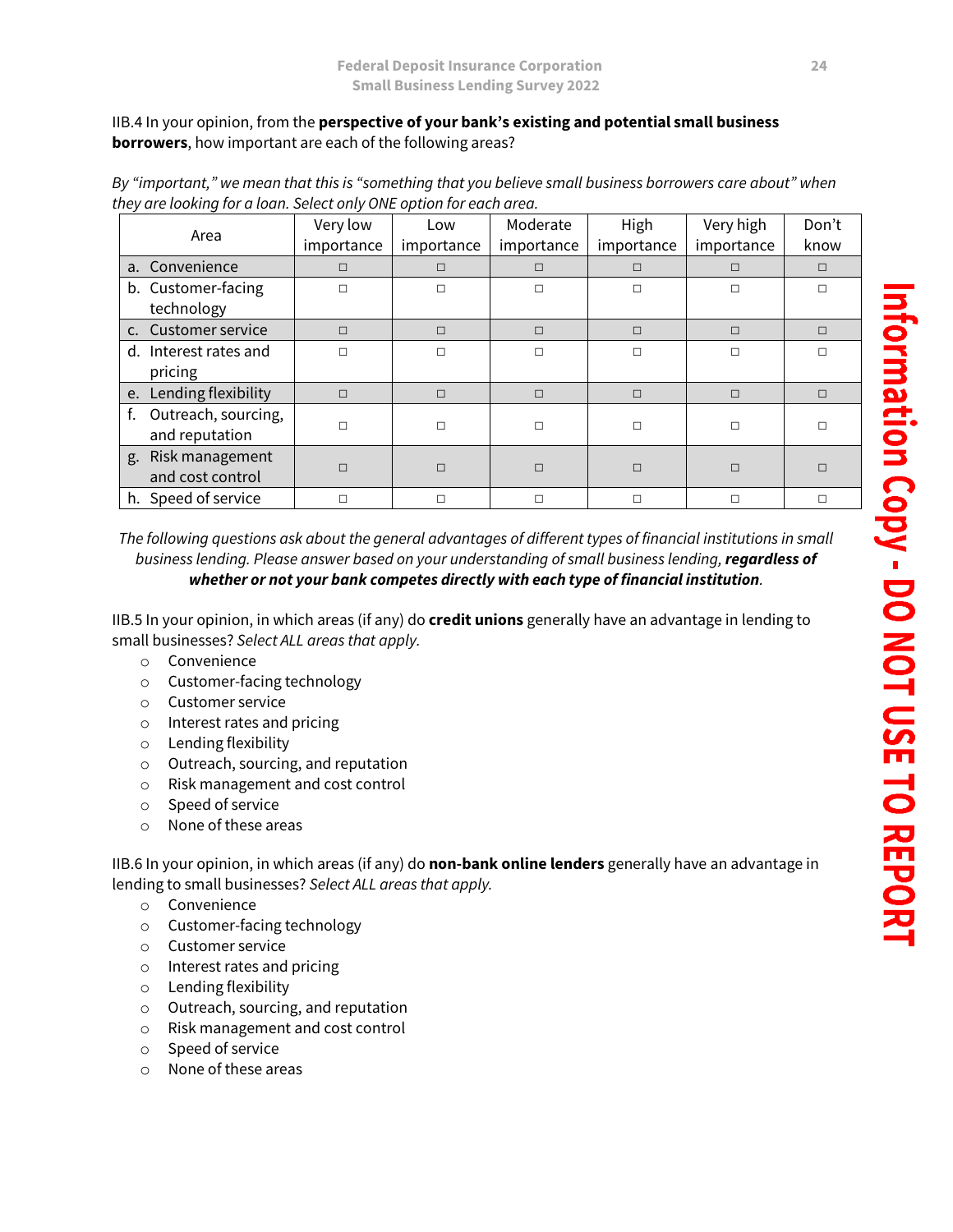# <span id="page-31-0"></span>**III. Coronavirus Pandemic, SBA Lending, and Selling of Loans**

<span id="page-31-1"></span>IIIA. Coronavirus Pandemic Response

### **About This Section**

Beginning in early 2020, the United States was affected by the coronavirus pandemic. In this section we ask about your bank's experience in dealing with the pandemic and the impact of the government's response to the pandemic on your bank, as it relates to your bank's small business lending activity.

**Important Note:** If your bank answered "No" to question IA.1, then your institution will not be asked to answer any of the questions here nor any remaining questions in Sections I, II, and III. Please go directly to Section IVA (page 29).

IIIA.1 Did your bank experience this problem in relation to your bank's small business lending activity, as a result of the coronavirus pandemic or the government's response to the pandemic (whether federal, state, or local)?

*Select only ONE option for each problem.*

|               | Problem                                                                                                                         | Did not<br>experience | Experienced<br>somewhat | Experienced<br>as a serious<br>problem | Don't<br>know |
|---------------|---------------------------------------------------------------------------------------------------------------------------------|-----------------------|-------------------------|----------------------------------------|---------------|
| a.            | Declining demand for funding from existing<br>or potential small business borrowers                                             | $\Box$                | П                       | П                                      | П             |
| b.            | Declining net interest margin                                                                                                   | $\Box$                | П                       | П                                      | П             |
| $C_{\bullet}$ | Decreased creditworthiness of existing or<br>potential small business borrowers                                                 | $\Box$                | П                       | П                                      | П             |
| d.            | Increased competition from banks or credit<br>unions                                                                            | $\Box$                | $\Box$                  | □                                      | п             |
| e.            | Increased competition from FinTech lenders,<br>government lenders, or sources of financing<br>other than banks or credit unions | $\Box$                | П                       | П                                      |               |
| f.            | Increased volatility of credit spreads                                                                                          | $\Box$                | П                       | П                                      | П             |
| g.            | Operational issues due to social distancing<br>(e.g., lack of face-to-face interaction, working<br>off-site)                    | $\Box$                | П                       | П                                      |               |
| h.            | Staffing shortages or operational difficulties<br>from implementation of the Paycheck<br><b>Protection Program</b>              | п                     | П                       | П                                      |               |
| Ι.            | Other                                                                                                                           | $\Box$                | $\Box$                  | $\Box$                                 | $\Box$        |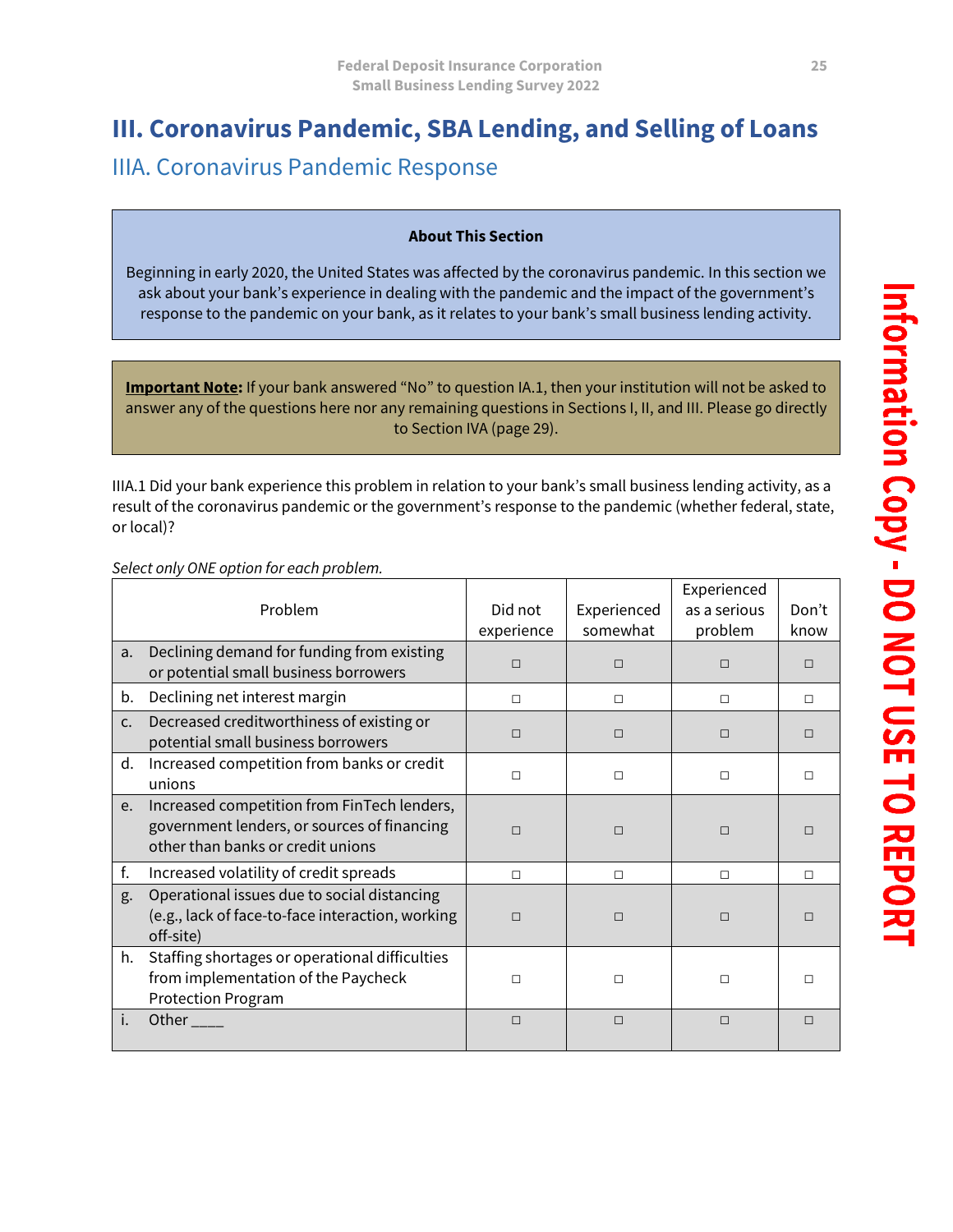### IIIA.2 Did your bank take any of the following actions in response to the coronavirus pandemic in relation to your bank's small business lending activity?

*Select only ONE option for each action.*

|                | Action                                                                                                                                               | Yes, my<br>bank took<br>this action | No, my bank<br>did not take<br>this action | Don't<br>know |
|----------------|------------------------------------------------------------------------------------------------------------------------------------------------------|-------------------------------------|--------------------------------------------|---------------|
| a.             | Adjusted credit criteria for small business loans                                                                                                    | $\Box$                              | $\Box$                                     | $\Box$        |
| b.             | Expanded ability for small business customers to apply for<br>loans online or over the telephone (when they were not<br>previously allowed to do so) | П                                   | $\Box$                                     |               |
| C <sub>1</sub> | Made modifications to existing small business loans                                                                                                  | П                                   | $\Box$                                     | $\Box$        |
| d.             | Set up teleworking for bank employees who work in small<br>business lending                                                                          | П                                   | $\Box$                                     |               |
| e.             | Initiated or accelerated expansion plans or technology<br>investment for small business lending                                                      | П                                   | $\Box$                                     | П             |
| f.             | Suspended or delayed expansion plans or technology<br>investment for small business lending                                                          | п                                   | П                                          | П             |
| g.             | Other                                                                                                                                                | П                                   | $\Box$                                     |               |

### **Paycheck Protection Program (PPP)**

IIIA.3 Did your bank make PPP loans during the following periods? *Select only ONE option for each round.*

| PPP Round            | Yes, my bank made PPP loans<br>this round | No, my bank did not make PPP<br>loans this round |
|----------------------|-------------------------------------------|--------------------------------------------------|
| April to August 2020 |                                           |                                                  |
| January to May 2021  |                                           |                                                  |

*[If IIIA.3a=YES or IIIA.3b=YES]* IIIA.4 Which of the following statements best describes your bank's subsequent **lending** relationship with small business customers it first engaged with through the PPP ("new customers")? *Select only ONE.*

- $\circ$  Most or all of the new customers subsequently applied for non-PPP loans with my bank
- $\circ$  Some of the new customers subsequently applied for non-PPP loans with my bank
- $\circ$  Few of the new customers subsequently applied for non-PPP loans with my bank
- $\circ$  None or almost none of the new customers subsequently applied for non-PPP loans from my bank
- o My bank only made PPP loans to existing customers
- o Don't know

*[If IIIA.3a=YES or IIIA.3b=YES]* IIIA.5 Which of the following statements best describes your bank's subsequent **deposit**relationship with its new small business customers? *Select only ONE.*

- $\circ$  Most or all of the new customers started and maintained a deposit relationship with my bank
- $\circ$  Some of the new customers started and maintained a deposit relationship with my bank
- $\circ$  Few of the new customers started and maintained a deposit relationship with my bank
- $\circ$  None or almost none of the new customers started and maintained a deposit relationship with my bank
- o My bank only made PPP loans to existing customers
- o Don't know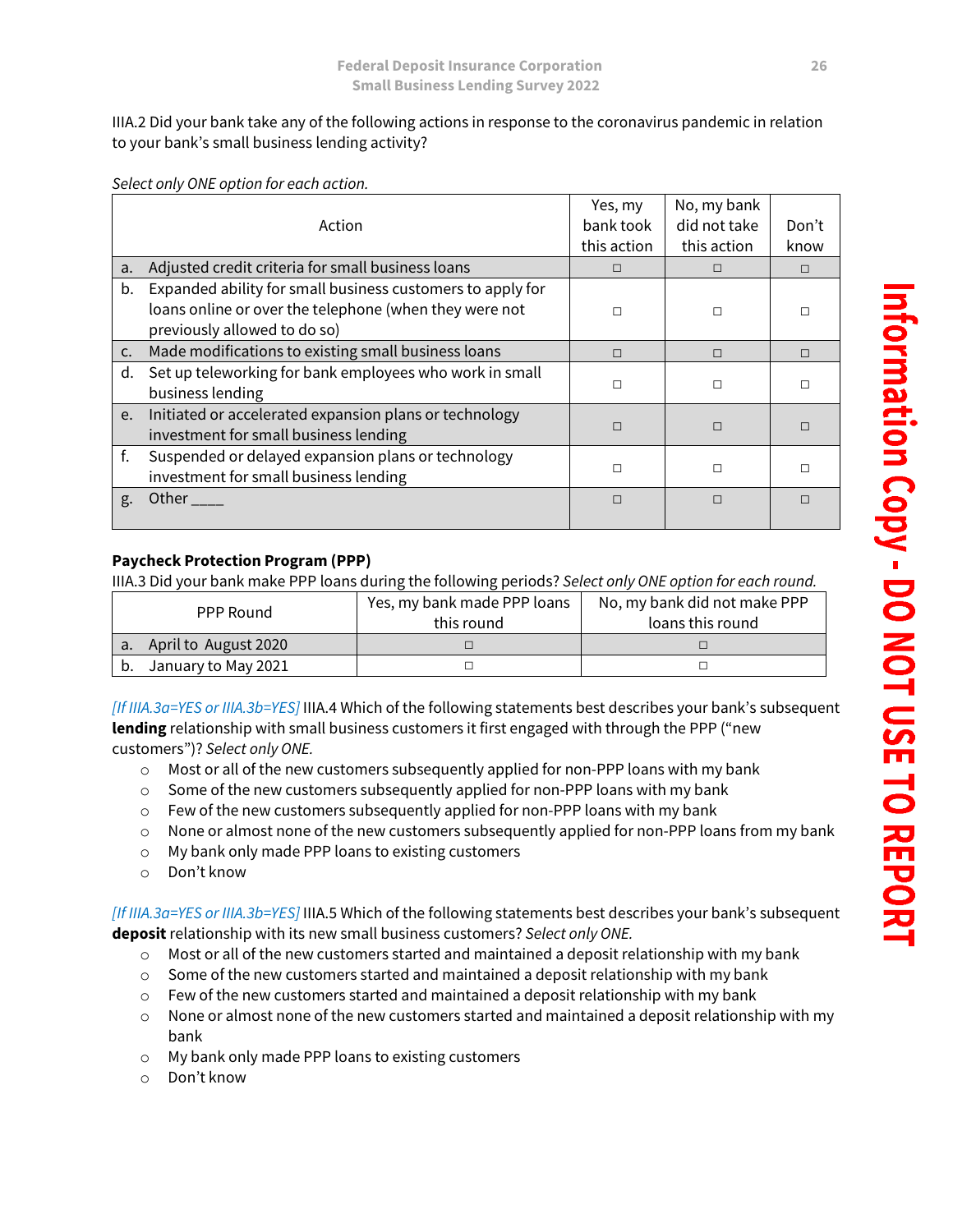# <span id="page-33-0"></span>IIIB. SBA Lending

### **About This Section**

In this section, we ask about your bank's Small Business Administration (SBA) lending.

**Important Note:** If your bank answered "No" to question IA.1, then your institution will not be asked to answer any of the questions here nor any remaining questions in Sections I, II, and III. Please go directly to Section IVA (page 29).

IIIB.1 In calendar year 2021, did your bank originate any SBA-guaranteed loans, outside of PPP loans?

- o Yes
- o No

IIIB.2 Regardless of whether your bank participated in any SBA program (outside of the PPP) in calendar year 2021, did any of the following reasons discourage or limit your participation?

### *Select only ONE option for each reason*.

|                | Reason                                                                          | Yes, limited our<br>participation | No, did not our<br>limit participation | Don't<br>know |
|----------------|---------------------------------------------------------------------------------|-----------------------------------|----------------------------------------|---------------|
| a.             | Applicants qualify for our other loan products                                  | П                                 | $\Box$                                 | $\Box$        |
| b.             | Concerns about compliance with origination<br>guidelines                        | $\Box$                            | $\Box$                                 | П             |
| $\mathsf{C}$ . | Concerns about compliance with servicing<br>guidelines                          | $\Box$                            | $\Box$                                 |               |
| d.             | Concerns about holding all or portions of the loans<br>on our balance sheet     | $\Box$                            | $\Box$                                 |               |
| e.             | Difficulty of participating in the secondary market                             | П                                 | $\Box$                                 | П             |
| f.             | Difficulty of obtaining the required expertise and<br>personnel for SBA lending | $\Box$                            | $\Box$                                 | П             |
| g.             | High administrative costs of participation                                      | $\Box$                            | $\Box$                                 | $\Box$        |
| h.             | High startup costs (other than personnel)                                       | $\Box$                            | $\Box$                                 | □             |
| $\mathsf{L}$   | Other regulatory or compliance concerns                                         | П                                 | $\Box$                                 | П             |
|                | Other                                                                           | П                                 | П                                      | П             |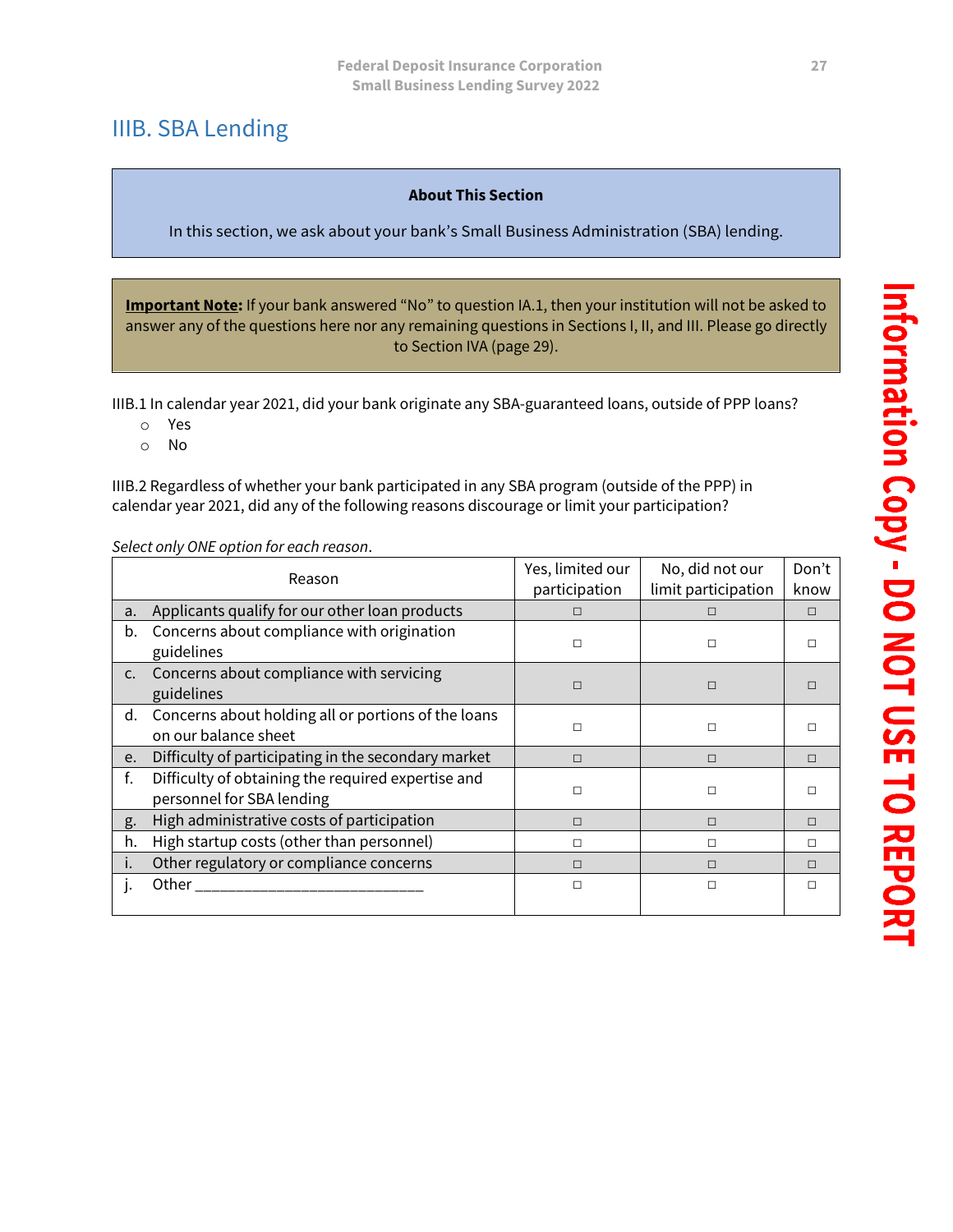# <span id="page-34-0"></span>IIIC. Sales of Small Business Loans

### **About This Section**

In this section, we ask about the extent to which your bank sells any of its small business loans.

**Important Note:** If your bank answered "No" to question IA.1, then your institution will not be asked to answer any of the questions here nor any remaining questions in Sections I, II, and III. Please go directly to Section IVA (page 29).

IIIC.1 In calendar year 2021, did your bank sell any or any portion of the small business loans that it made? Include loans sold in a secondary market or through a centralized hub even if you retained a portion of the loan or the servicing rights.

*Select only ONE option for each loan product type.*

|                                                     | Sold none |        |        |        | No      |        |
|-----------------------------------------------------|-----------|--------|--------|--------|---------|--------|
| Loan product type                                   | or only   | Sold   | Sold   | Sold   | origin- | Don't  |
|                                                     | rarely    | some   | most   | all    | nations | know   |
|                                                     |           |        |        |        |         |        |
| <b>Non-Government Guaranteed</b>                    |           |        |        |        |         |        |
| a. Credit cards (where my bank holds the portfolio) | $\Box$    | $\Box$ | $\Box$ | $\Box$ | $\Box$  | $\Box$ |
| b. Lines of credit                                  | П         | $\Box$ | П      | $\Box$ | $\Box$  | $\Box$ |
| c. Letters of credit                                | $\Box$    | $\Box$ | $\Box$ | $\Box$ | $\Box$  | $\Box$ |
| d. Loan products using automated approval           | $\Box$    |        |        |        |         |        |
| decisions (other than credit card)                  |           | $\Box$ | П      | $\Box$ | $\Box$  | $\Box$ |
| e. Term loans                                       | $\Box$    | $\Box$ | $\Box$ | $\Box$ | $\Box$  | $\Box$ |
| f. Other: ___________________                       | $\Box$    | $\Box$ | П      | $\Box$ | $\Box$  | $\Box$ |
|                                                     |           |        |        |        |         |        |
|                                                     |           |        |        |        |         |        |
| <b>Government Guaranteed</b>                        |           |        |        |        |         |        |
| g. SBA CDC/504 Loans                                | $\Box$    | $\Box$ | $\Box$ | $\Box$ | $\Box$  | $\Box$ |
| h. SBA 7(a) Loans: guaranteed portion               | $\Box$    | $\Box$ | $\Box$ | $\Box$ | $\Box$  | $\Box$ |
| i.<br>SBA 7(a) Loans: non-guaranteed portion        | $\Box$    | $\Box$ | П      | $\Box$ | $\Box$  | $\Box$ |
| j.<br>USDA Loans: guaranteed portion                | $\Box$    | $\Box$ | $\Box$ | $\Box$ | $\Box$  | $\Box$ |
| k. USDA Loans: non-guaranteed portion               | $\Box$    | $\Box$ | П      | $\Box$ | $\Box$  | $\Box$ |
| Other Loans: guaranteed portion<br>l.               | $\Box$    | $\Box$ | $\Box$ | $\Box$ | $\Box$  | $\Box$ |
| m. Other Loans: non-guaranteed portion              | $\Box$    | $\Box$ | $\Box$ | $\Box$ | $\Box$  | $\Box$ |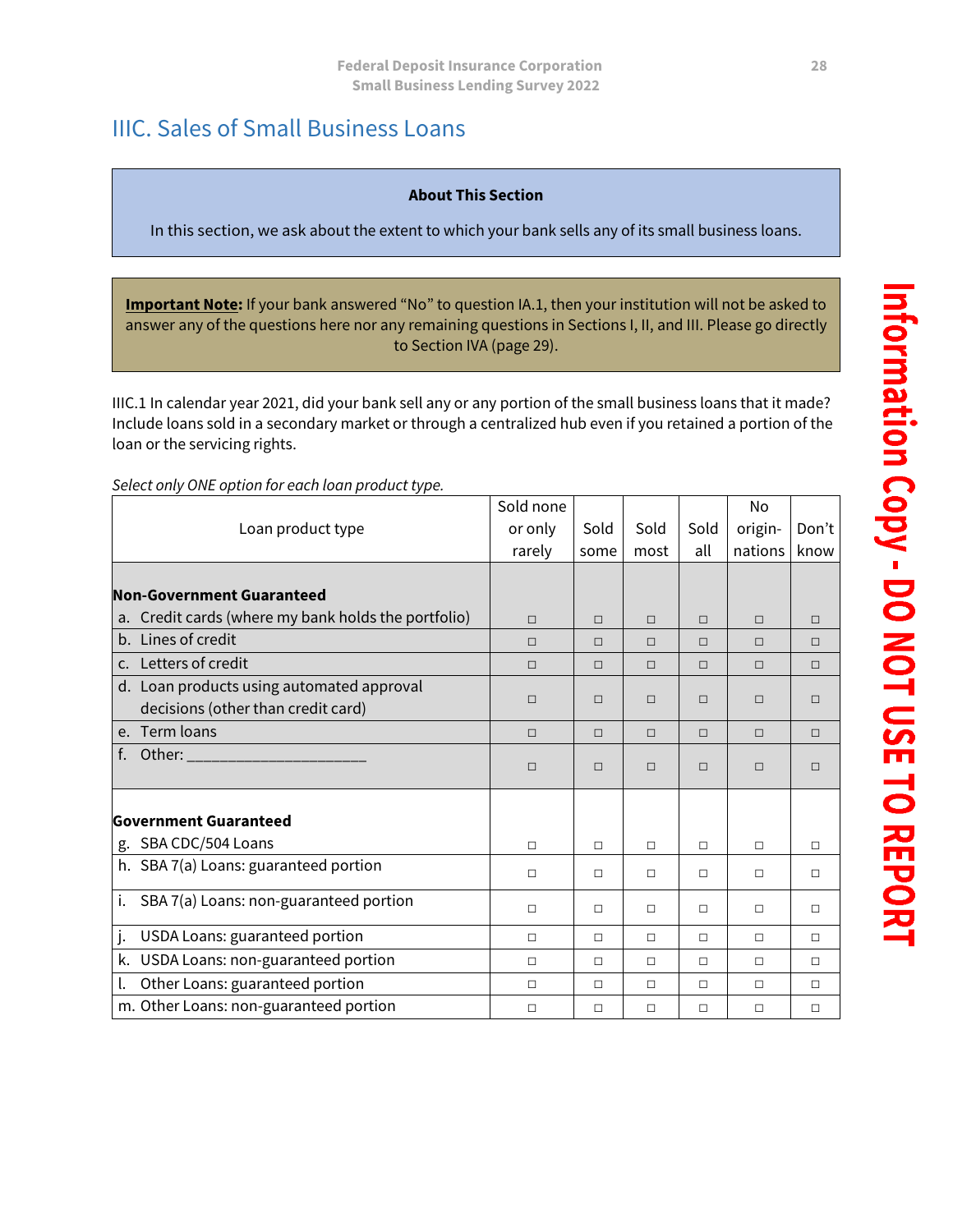# <span id="page-35-0"></span>**IV. Measurement of Business Lending**

# <span id="page-35-1"></span>IVA. Originations in 2021

### **About This Section**

In this section we ask quantitative questions about loan originations by your bank in calendar year 2021. In particular, we are interested in your bank's lending for business purposes. Unless otherwise specified, when answering these questions please use the "lending for business purposes" definition below, rather than standard regulatory definitions, to classify loans.

The questions your bank sees in this section depend on your answers to the Screeners section. Specifically, your responses to S1 (for banks of all sizes) and S2 (for banks with assets greater than \$1 billion) indicate that your bank's core data systems are systematically able to retrieve data by the relevant category.

### *Lending for Business Purposes*

By "lending for business purposes" we mean lending to businesses of all sizes:

*Exclude*

- Paycheck Protection Program (PPP) loans
- Agricultural lending
- Loans for investment in real estate where loan repayment primarily depends on leasing income or resale of the property
	- o E.g., loans for the improvement, purchase, or refinancing of
		- Residential properties (including "flipping")
		- Non-owner-occupied commercial real estate
		- ADC (Acquisition, Development, & Construction) loans

### *Include*

- Unsecured lending
- Business credit cards
- Lines and letters of credit
- Government guaranteed lending (other than PPP loans)
- Lending made through third parties
- Lending primarily secured by non-real estate assets
	- o E.g., automobiles, equipment, inventory
- Lending for the purpose of improving, purchasing, or refinancing owner-occupied commercial real estate
- Lending primarily secured by real estate
	- o E.g., a loan for working capital secured by the owner's primary residence
	- $\circ$  E.g., a loan for equipment secured by non-owner-occupied commercial real estate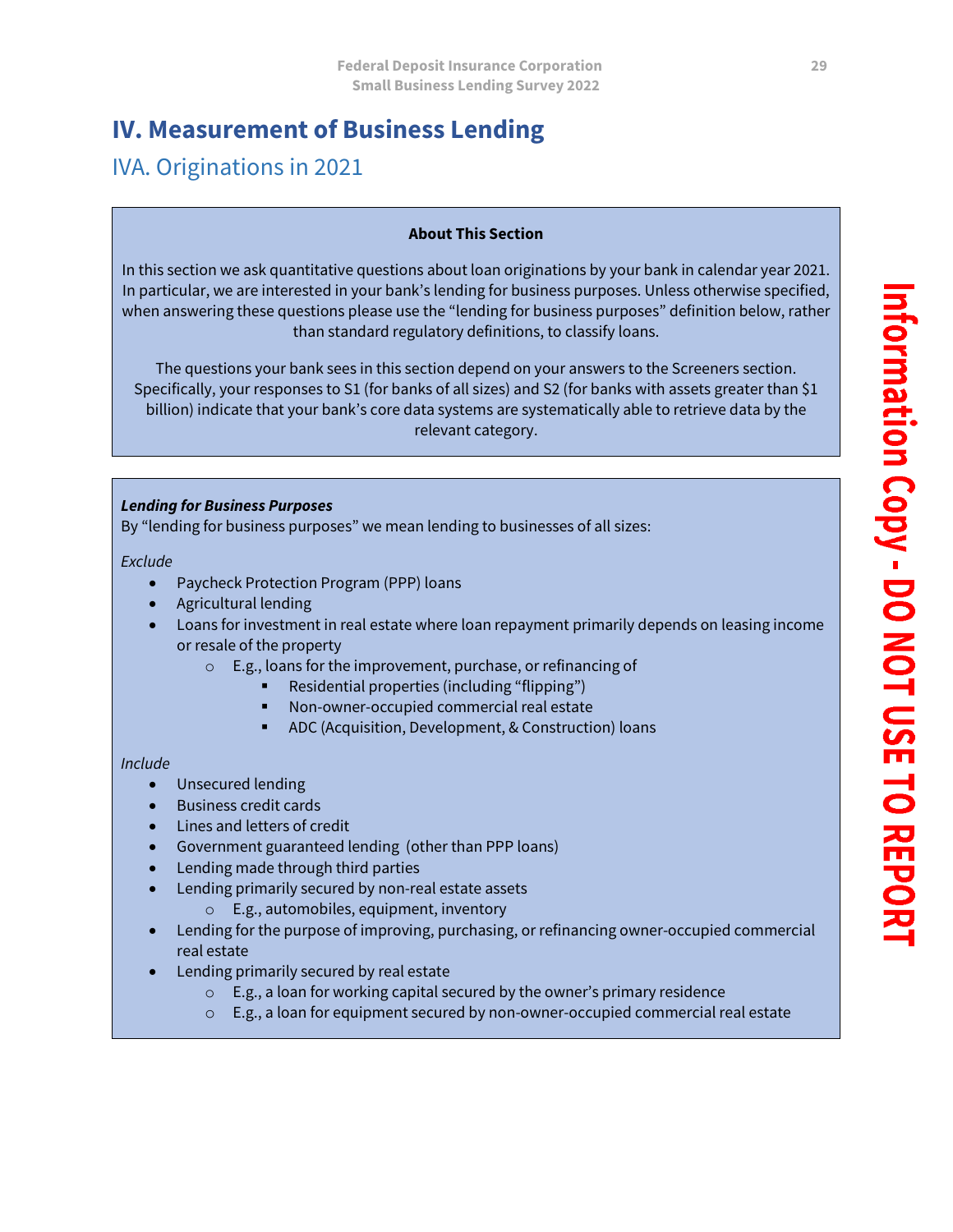### **Lending for All Purposes**

IVA.1 In calendar year 2021, what was the total dollar amount of originations (both new lending and renewals) your bank committed for **any purpose**, inclusive of agricultural, commercial, consumer, and real estate-related lending?

- Exclude all PPP loans
- For renewals, include the whole amount of the renewal
- For lines of credit, include the entire amount committed at origination
- Include non-portfolio lending that was originated for sale

 $$$  , 00

### **Lending for Business Purposes**

*[If S1a=Yes]* IVA.2 We will be asking questions related to your bank's total dollar amount of originations (both new lending and renewals) committed for **business purposes** in calendar year 2021. *Select only ONE option for each lending type*.

*Refer to the "About This Section" box at the beginning of the section for this survey's definition of "lending for business purposes."* 

| As part of calculating this total will your bank exclude?                                                | Yes, will<br>exclude | No, cannot<br>easily exclude | <b>Not</b><br>applicable |
|----------------------------------------------------------------------------------------------------------|----------------------|------------------------------|--------------------------|
| PPP loans<br>a.                                                                                          | $\Box$               | П                            | П                        |
| b. Agricultural lending                                                                                  | $\Box$               | $\Box$                       | $\Box$                   |
| c. Lending for the improvement, purchase, or refinancing<br>of single family residential real estate     | П                    | $\Box$                       | П                        |
| d. Lending for the improvement, purchase, or refinancing<br>of multi-family residential real estate      | $\Box$               | $\Box$                       | $\Box$                   |
| e. Lending for the improvement, purchase, or refinancing<br>of non-owner-occupied commercial real estate | П                    | $\Box$                       | П                        |
| Acquisition, Development, & Construction (ADC) loans<br>f.                                               | $\Box$               | $\Box$                       | П                        |
| As part of calculating this total will your bank include?                                                | Yes, will<br>include | No, cannot<br>easily include | <b>Not</b><br>applicable |
| Renewals<br>g.                                                                                           | $\Box$               | $\Box$                       | $\Box$                   |
| h. Credit card lending                                                                                   | $\Box$               | $\Box$                       | $\Box$                   |
| Lines and letters of credit<br>Ι.                                                                        | $\Box$               | $\Box$                       | $\Box$                   |
| Government guaranteed lending (other than PPP)                                                           | $\Box$               | $\Box$                       | $\Box$                   |
| Lending made through third parties<br>k.                                                                 | П.                   | $\Box$                       | $\Box$                   |
| Lending secured by non-real estate assets                                                                | $\Box$               | $\Box$                       | $\Box$                   |
| m. Lending secured by owner-occupied commercial real<br>estate                                           | $\Box$               | $\Box$                       | П                        |
| n. Lending for business purposes but primarily secured<br>by residential real estate                     | $\Box$               | $\Box$                       | $\Box$                   |

*[If S1a=Yes]* IVA.3 You reported *[Insert amount reported in IVA.1]* as the total dollar amount of origination dollars (both new lending and renewals) committed by your bank for any purpose in calendar year 2021. Of that total, what was the total loan dollar amount committed for **business purposes** to **businesses of any size**?

 $$_2$ , , .00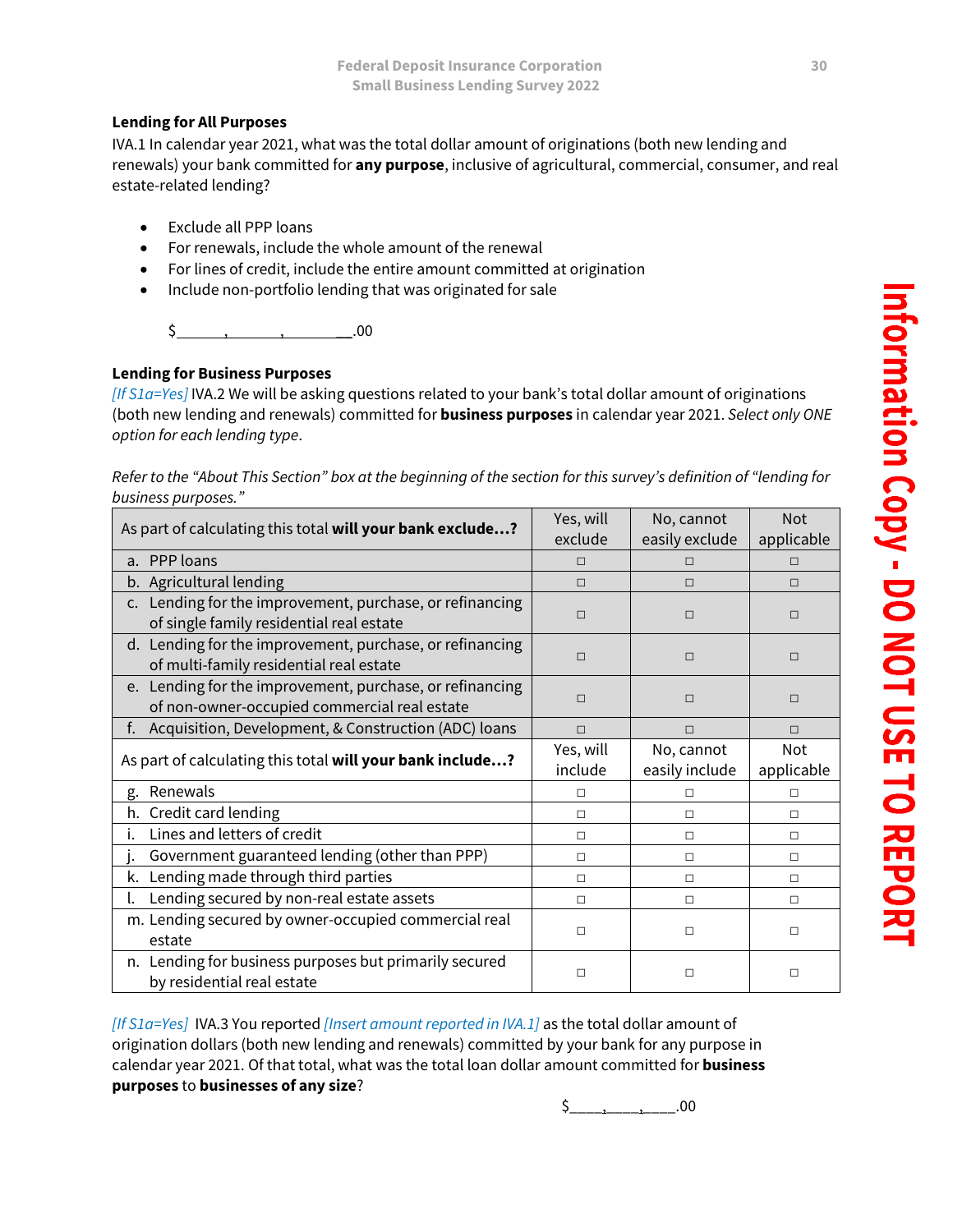### **Important Note:** If your bank had assets of less than \$1 billion in the third quarter of 2021, please skip questions IVA.4 through IVA.7 and go directly to question IVA.8a.

### *[Programmer's note: SKIP IVA.4 to IVA.7 if respondent is in Strata 1 or 2 (banks with less \$1B in assets)]*

**Lending for Business Purposes Made Through Different Programs or Using Residential Collateral** You reported *[Insert amount reported in IVA.3]* as the total dollar amount of originations (both new lending and renewals) committed for business purposes in calendar year 2021. Of that total, what was the total dollar amount committed for **business purposes** that was extended through the **following lending programs or products**?

| Programmer's<br>notes: | My bank originated for business purposes in calendar year 2021                                                                                                                                                 | Dollar amounts   |
|------------------------|----------------------------------------------------------------------------------------------------------------------------------------------------------------------------------------------------------------|------------------|
|                        | IVA.4 Lending made using automated or algorithm-based<br>decision-making (i.e., no human intervention is required) to<br>determine approval                                                                    |                  |
| $[If S2d = Yes]$       | Exclude:<br>Credit card lending<br>Government guaranteed lending                                                                                                                                               | $\zeta$ ,<br>.00 |
|                        | Include:<br>Any lending made through third parties that meets this<br>definition                                                                                                                               |                  |
| [If $S2a = Yes$ ]      | IVA.5 Lending made through 7(a) and other SBA programs<br>(excluding PPP loans)                                                                                                                                | .00              |
|                        | IVA.6 Lending made through third parties using programs<br>targeted at small businesses                                                                                                                        |                  |
| $[If S2e = Yes]$       | Include:<br><b>Brokers</b><br>FinTech partners<br>Any other non-governmental third party lenders                                                                                                               | \$<br>.00        |
|                        | IVA.7 Lending that was primarily secured by 1-4 family residential<br>properties                                                                                                                               |                  |
| $[If S1f = Yes]$       | For example:<br>Term loan for business purposes, primarily secured by the<br>primary residence of the owner<br>Lines of credit for working capital, primarily secured by the<br>primary residence of the owner | .00              |

### **Important Note:** If your bank had assets of \$1 billion or more in the third quarter of 2021, please skip question IVA.8a and go directly to IVA.8b.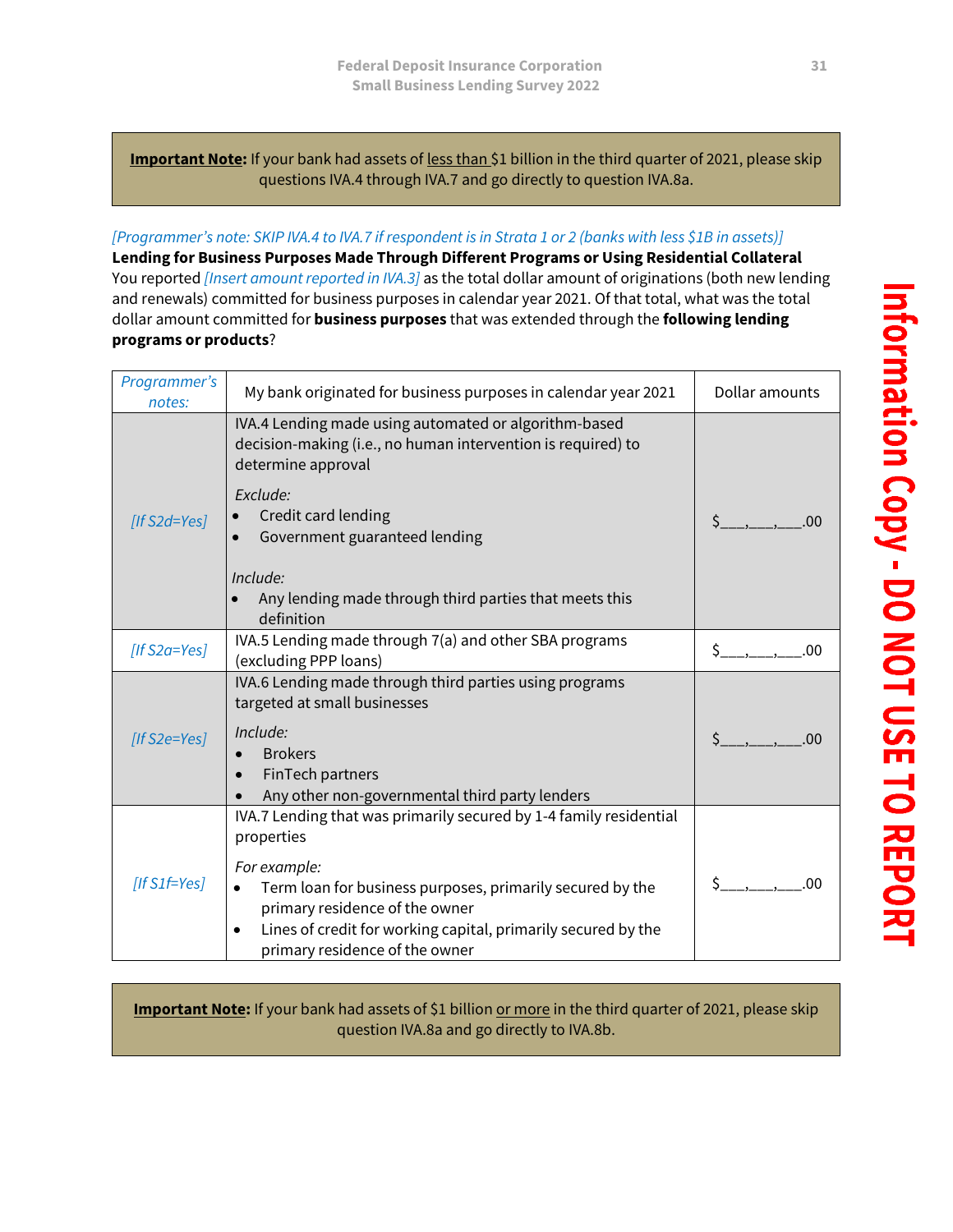### *[Programmer's note: SKIP IVA.8a if respondent is in Strata 3, 4, 5, or 6 (banks with at least \$1B in assets)]*  **Lending for Business Purposes by Commitment Size**

*[If S1a=Yes]* IVA.8a You reported *[Insert amount reported in IVA.3]* as the total dollar amount of originations (both new lending and renewals) committed for business purposes in calendar year 2021. Of that total, what were the dollar amounts committed for **business purposes** for each group of **loan or commitment sizes** at origination?

| Programmer's notes:     | Size at origination     | Dollar amount of originations for business purposes |
|-------------------------|-------------------------|-----------------------------------------------------|
| [If S1b=Yes or S1c=Yes] | $\leq$ \$1M             |                                                     |
| $[If$ S1c=Yes $]$       | $>$ \$1M to $\le$ \$5M  |                                                     |
| $[If$ S1c=Yes]          | $>$ \$5M to $\le$ \$10M |                                                     |
| $[If$ S1c=Yes $]$       | $>$ \$10M               |                                                     |

**Important Note:** If your bank had assets of less than \$1 billion in the third quarter of 2021, please skip questions IVA.8b through IVA.16 and go directly to question IVA.17.

### *[Programmer's note: SKIP IVA.8b if respondent is in Strata 1 or 2 (banks with less \$1B in assets)]*

### **Lending for Business Purposes by Commitment and Borrower Size**

You reported *[Insert amount reported in IVA.3]* as the total dollar amount of originations (both new lending and renewals) committed for business purposes in calendar year 2021. Of that total, for the **commitment sizes** below, what were the dollar amounts committed for **business purposes**?

|                        |                                               | [If S1b=Yes or<br>$S1c = Yes$      | $[If S1c = Yes]$                                 | $[If$ S1c=Yes]                                    | $[If$ S1c=Yes]                   |
|------------------------|-----------------------------------------------|------------------------------------|--------------------------------------------------|---------------------------------------------------|----------------------------------|
| Programmer's<br>notes: | <b>Business gross</b><br>annual revenue (GAR) | Commitment<br>size:<br>$\leq$ \$1M | Commitment<br>size:<br>$>$ \$1M to $\le$<br>\$5M | Commitment<br>size:<br>$>$ \$5M to $\le$<br>\$10M | Commitment<br>size:<br>$>$ \$10M |
| $[If SIa = Yes]$       | IVA.8b All businesses<br>(regardless of GAR)  | .00                                | .00.                                             | .00                                               | .00                              |

*[Programmer's note: SKIP IVA.9 to IVA.13 if respondent is in Strata 1 or 2 (banks with less \$1B in assets)]* For each **commitment size**, what were the dollar amounts committed at origination for **business purposes** that were extended to businesses with the following **gross annual revenues (GAR)**?

*Note that each column below should sum to equal the amount in the corresponding column in the matrix above. Either GAR at origination or most recent GAR is acceptable.*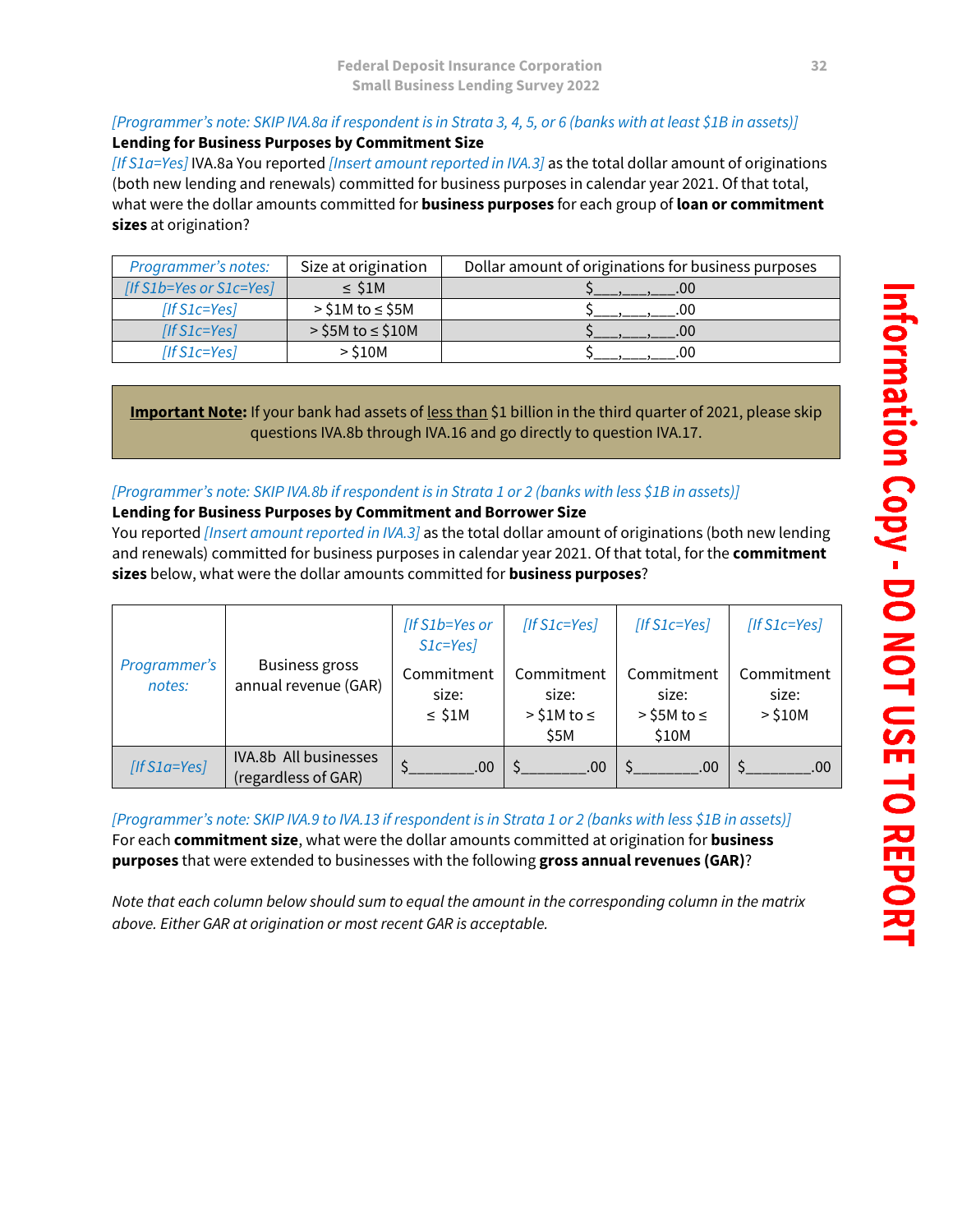|                               |                                        | [If S1b=Yes or<br>$S1c = Yes$      | $[If$ S1c=Yes]                                   | $[If$ S1c=Yes]                                   | $[If$ S1c=Yes]                   |
|-------------------------------|----------------------------------------|------------------------------------|--------------------------------------------------|--------------------------------------------------|----------------------------------|
| Programmer's<br>notes:        | Business gross annual<br>revenue (GAR) | Commitment<br>size:<br>$\leq$ \$1M | Commitment<br>size:<br>$>$ \$1M to $\le$<br>\$5M | Commitment<br>size:<br>$>$ S5M to $\le$<br>\$10M | Commitment<br>size:<br>$>$ \$10M |
| [If S1d=Yes or<br>$S1e = Yes$ | IVA.9 $GAR \leq $1M$                   | $S$ .<br>.00.                      | $\zeta$ .00                                      | $\mathsf{S}$<br>$00$ .                           | S in<br>.00                      |
| $[If S1e = Yes]$              | IVA.10 GAR > \$1M to $\leq$<br>\$5M    | \$<br>.00                          | $\zeta$ .00                                      | $\zeta$<br>.00                                   | \$<br>.00                        |
| $[If S1e = Yes]$              | IVA.11 GAR > \$5 to $≤$<br>\$10M       | Ś.<br>.00.                         | $\zeta$<br>.00.                                  | \$<br>.00.                                       | \$<br>.00                        |
| $[If S1e = Yes]$              | IVA.12 GAR > \$10M                     | $\sim$ .00                         | $\sim$ .00                                       | $\sim$ .00                                       | $\mathsf{S}$<br>00               |
| $[If 51e = Yes]$              | IVA.13 GAR unknown<br>or not available | Ś.<br>.00.                         | \$<br>.00.                                       | \$<br>.00.                                       | Ŝ.<br>.00.                       |

### *[Programmer's note: SKIP IVA.14 to IVA.16 if respondent is in Strata 1 or 2 (banks with less \$1B in assets)]* **Credit Card Lending for Business Purposes**

*[If S2c=Yes]* You reported *[Insert amount reported in IVA.3]* as the total dollar amount of originations (both new lending and renewals) committed for business purposes in calendar year 2021. Of that total, what were the credit card dollar amounts committed for **business purposes** in calendar year 2021 to businesses with the following **gross annual revenues (GAR)**?

### *Either GAR at origination or most recent GAR is acceptable.*

| Credit card commitments for business purposes in calendar year 2021                            | Dollar amounts |
|------------------------------------------------------------------------------------------------|----------------|
| IVA.14 Lending to businesses where GAR is not available in your core<br>data system or unknown | $\sim 00$      |
| IVA.15 Lending to businesses with GAR of less than or equal to \$10M                           |                |
| IVA.16 Lending to businesses with GAR of greater than \$10M                                    |                |

### **Commercial and Industrial Lending**

Unlike previous questions about your bank's originations for business purposes, now we turn to the subset of this lending that can be classified as **Commercial and Industrial (C&I)** using th[e definition provided in](https://www.fdic.gov/regulations/resources/call/crinst-031-041/2020/2020-03-rc-c-parti.pdf)  [pages 18 to 20 for Call Report Schedule RC-C.](https://www.fdic.gov/regulations/resources/call/crinst-031-041/2020/2020-03-rc-c-parti.pdf) Generally, these are loans for commercial purposes that are not secured by real estate.

In calendar year 2021, what was the **number and total dollar amount** of originations (both new lending and renewals) that were **C&I loans with a loan size of \$1 million or less** at origination?

| IVA.17 Number of new or renewed C&I loans \$1 million or less at origination        |     |
|-------------------------------------------------------------------------------------|-----|
| IVA.18 Dollar amount of new or renewed C&I loans \$1 million or less at origination | .00 |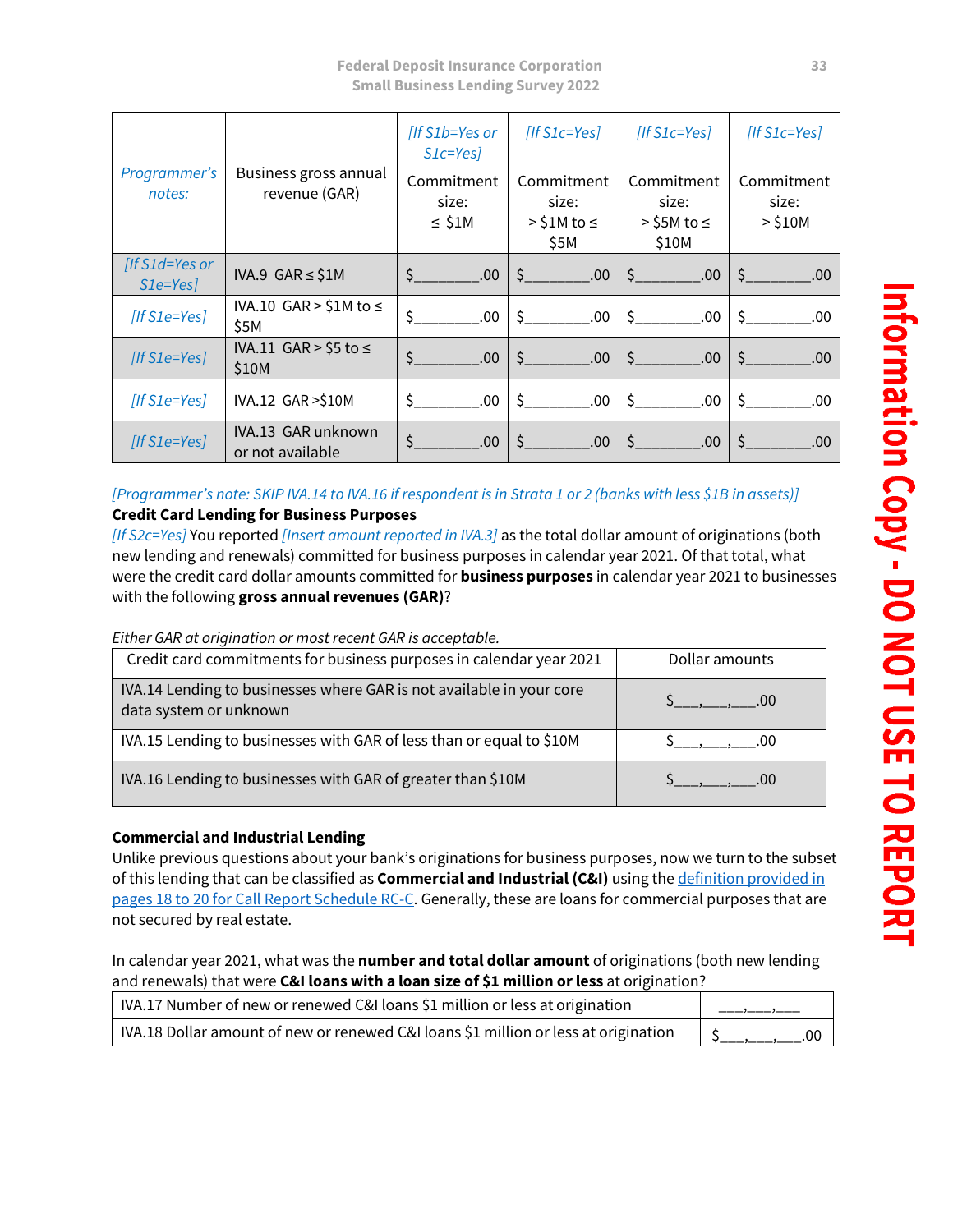### <span id="page-40-0"></span>IVB. Outstanding Call Report C&I Loan Balances

### **About This Section**

In the following questions, we ask questions by loan size about your bank's outstanding Call Report C&I loan balances on December 31st, 2021. For these questions please use the definition for C&I lending [from pages 18 to 20 of Call Report Schedule RC-C](https://www.fdic.gov/regulations/resources/call/crinst-031-041/2020/2020-03-rc-c-parti.pdf).

The questions your bank sees in this section depend on your answers to the Screeners section. Specifically, if your bank's response to S3 (Call Report) indicates that your bank's core data systems are systematically able to retrieve data by the relevant category.

Regulatory Call Reports collect data on outstanding Commercial and Industrial (C&I) loan balances that were \$1 million or less at the time of origination. Commitments smaller than \$1 million are commonly used as a proxy for small business lending but many loans to small businesses are greater than \$1 million. In this section, we aim to measure the amount of lending that occurs through these larger loans.

### **Important Note:**

If your bank had assets of less than \$1 billion in the third quarter of 2021, please answer question IVB.1a only.

If your bank had assets of \$1 billion or more in the third quarter of 2021, please skip question IVB.1a and go directly to question IVB.1b.

*[Programmer's note: SKIP IVB.1a if respondent is in Strata 3, 4, 5, or 6 (banks with at least \$1B in assets)]* IVB.1a Looking at the **outstanding C&I loan balances** reported on your bank's **December 31st, 2021 Call Report**, what were the outstanding loan dollar amounts for each of these loan sizes at the time of origination?

| Programmer's notes:     | Loan size at time of<br>origination | Dollar amount of outstanding C&I loan balances |
|-------------------------|-------------------------------------|------------------------------------------------|
| [If S3a=Yes or S3b=Yes] | $\leq$ \$1M                         | .00                                            |
| $[If S3b = Yes]$        | $>$ \$1M to $\le$ \$5M              | .00                                            |
| $[If S3b = Yes]$        | $>$ \$5M to $\le$ \$10M             | 00                                             |
| $[If S3b = Yes]$        | $>$ \$10M                           | nc                                             |

*[Programmer's note: SKIP IVB.1b if respondent is in Strata 1 or 2 (banks less than \$1B in assets)]* IVB.1b Looking at the **outstanding C&I loan balances** reported on your bank's **December 31st, 2021 Call Report**, what were the outstanding loan dollar amounts for each of these **loan sizes** at the time of origination?